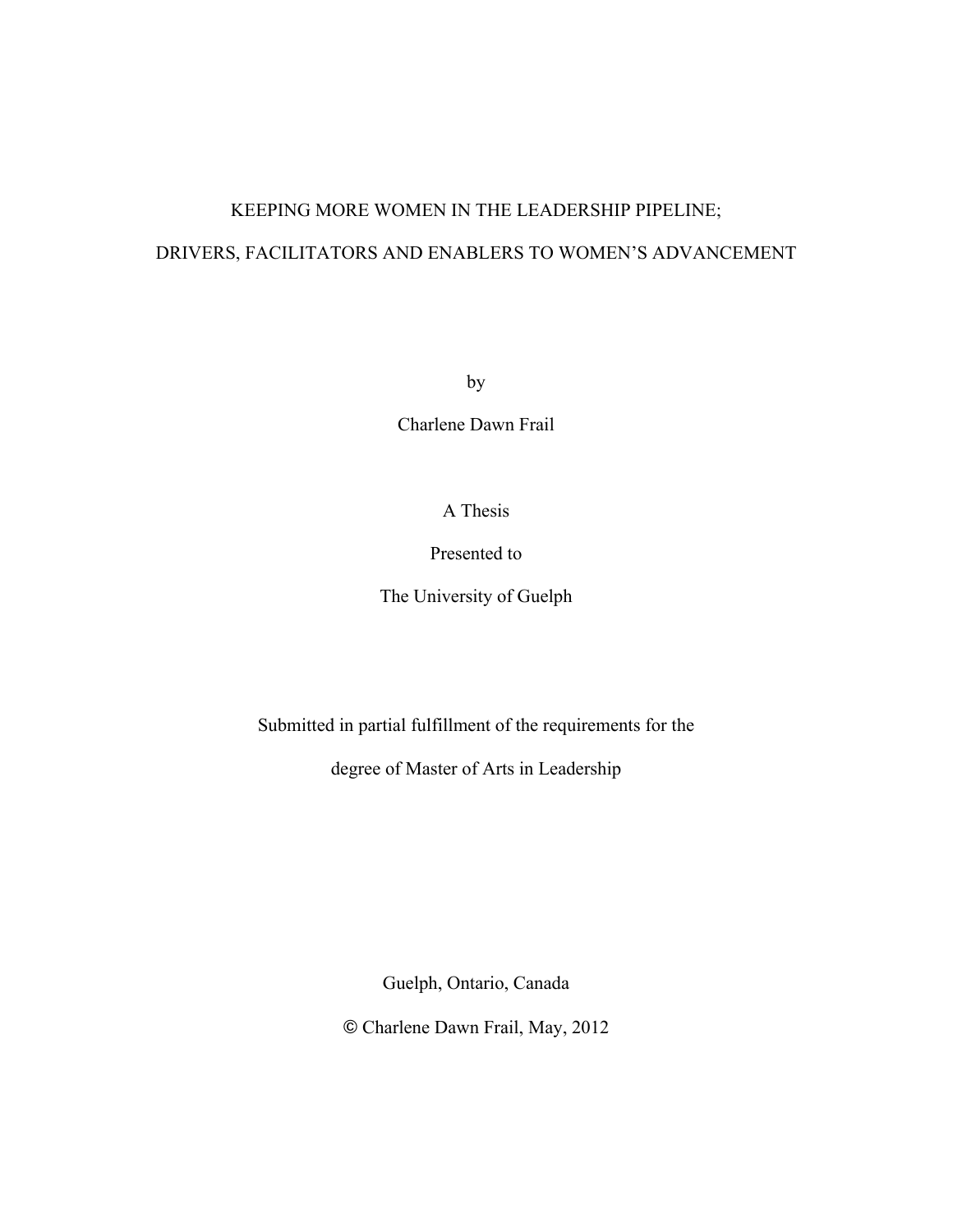#### **Abstract**

## **KEEPING MORE WOMEN IN THE LEADERSHIP PIPELINE; DRIVERS, FACILITATORS AND ENABLERS TO WOMEN'S ADVANCEMENT**

### **Charlene Dawn Frail Advisor: University of Guelph, 2012 Dr. Michele Bowring**

Increasing the number of women in corporate senior leadership ranks has been frustratingly slow, despite legislated and voluntary efforts to drive gender diversity. Many of the efforts to resolve this issue have centered on the individual perspective of fixing the women, and considerably less attention has been paid to the structural perspective of fixing the company. Live interviews were conducted with 11 women leaders from 4 companies to determine which organizational practices they felt helped advance their careers. The research revealed 7 practices in 3 categories (drivers, facilitators, and enablers) that were common across all companies and all leaders. *Drivers* include strong mentors, developmental opportunities, and effective feedback. *Facilitators* include flextime and telecommuting. *Enablers* include high performance and career ownership. By using these findings as a template, companies can improve existing programs or design new ones that include the practices that result in promotions. The ultimate goal is to help companies get more of the right women into senior leadership ranks by showing companies the critical few practices that get the best results.

Keywords: gender diversity, women leaders, glass ceiling.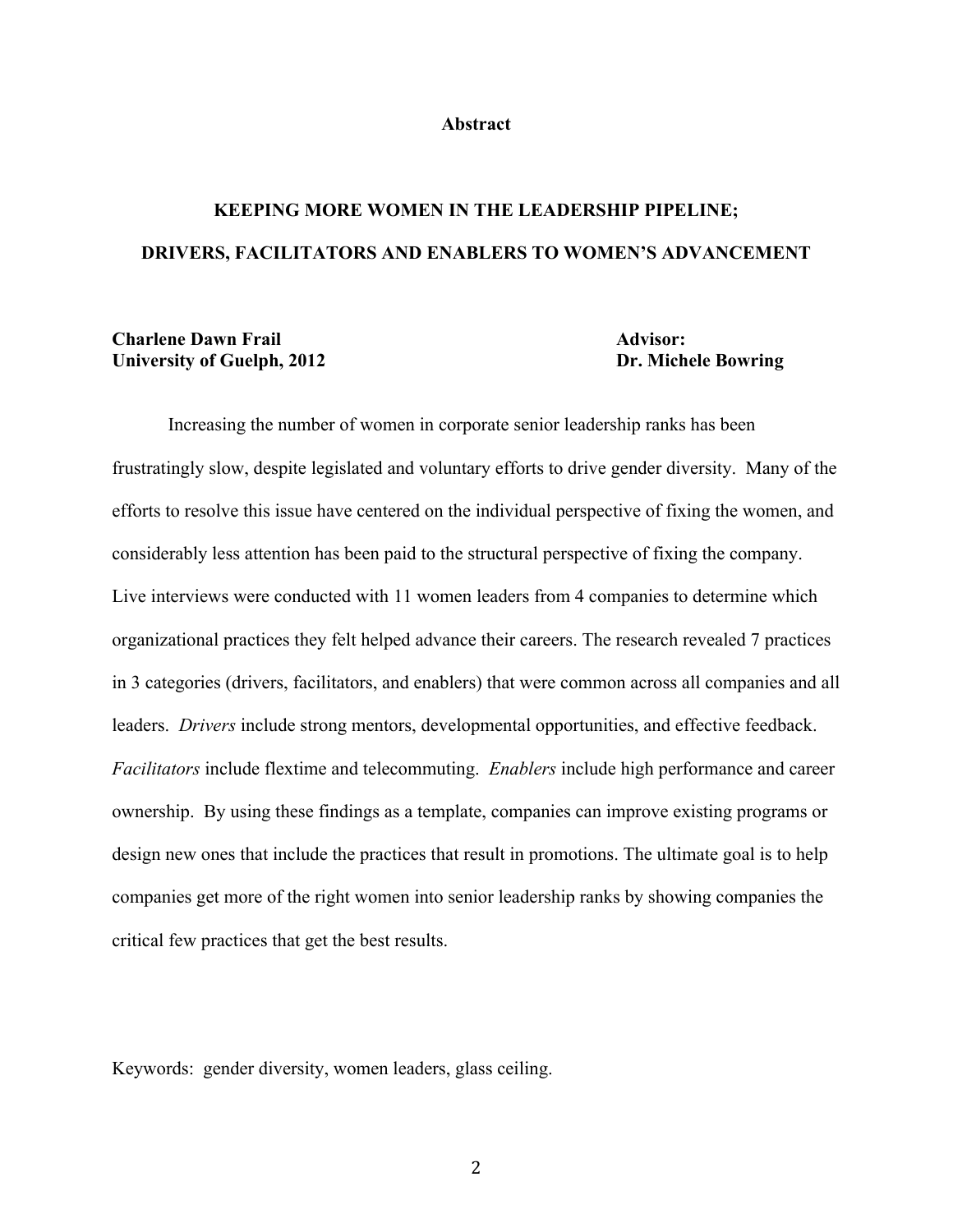#### **Acknowledgements**

A project of this magnitude takes the hands and hearts of many people, not the least of which is my Advisor, Michele Bowring who guided this study and kept it focused on the critical issues. Nothing would have been possible were it not for the enthusiastic participation of the corporations, their HR leaders and in particular, the women leaders themselves whose candor and intense desire to make a difference was evident throughout this project. When I began this journey I did not realize the incredible friendships that I would build among members of my cohort. They were there in good times, bad times, and most important, ugly times. You know who you are and I am forever grateful. Finally, thank you to my family who supported me every step of the way. To my four sons who I hope will be at the forefront when it comes to promoting women in the workplace, and to my husband who always had my back when I needed him. Thank you to you all.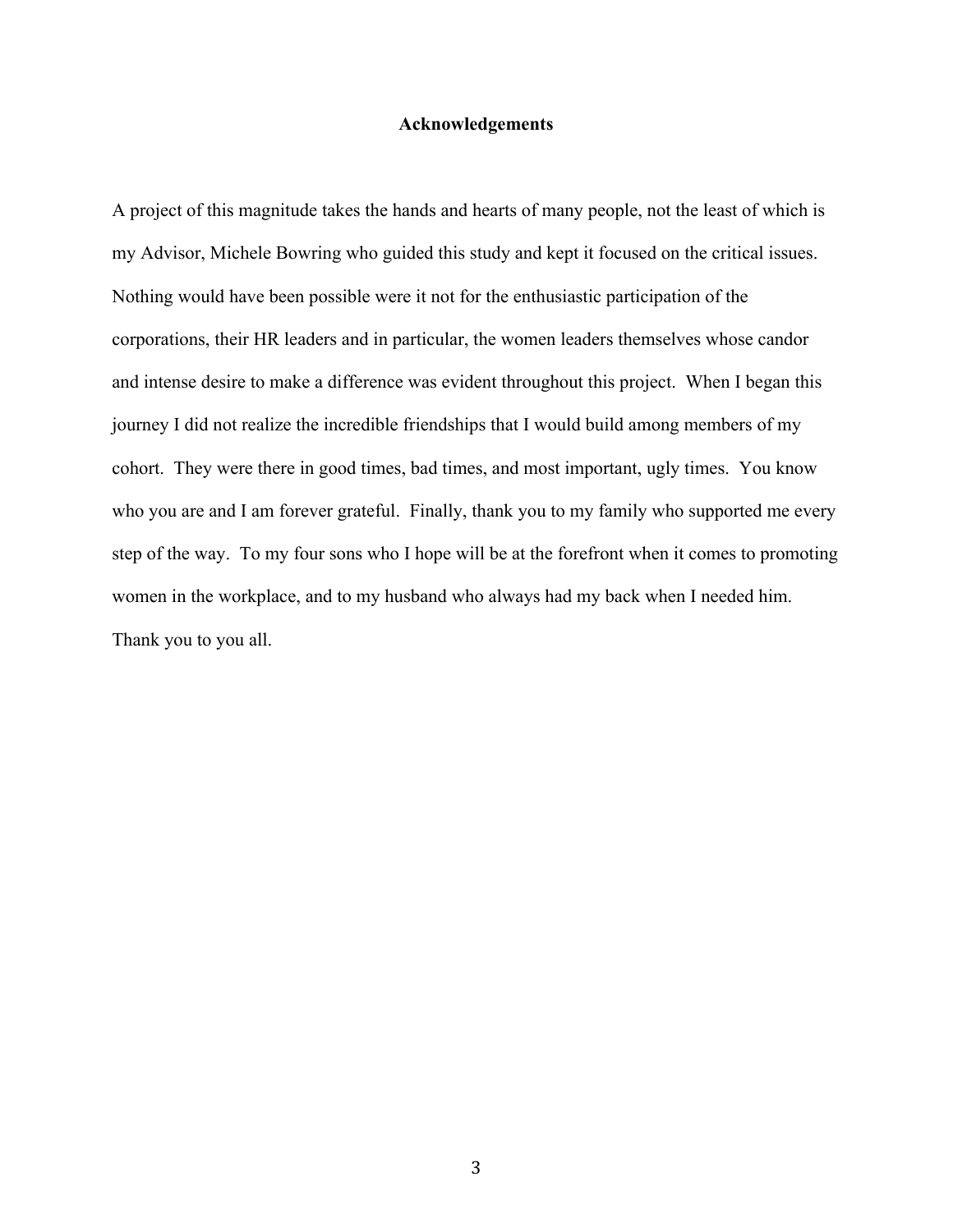## **Table of Contents**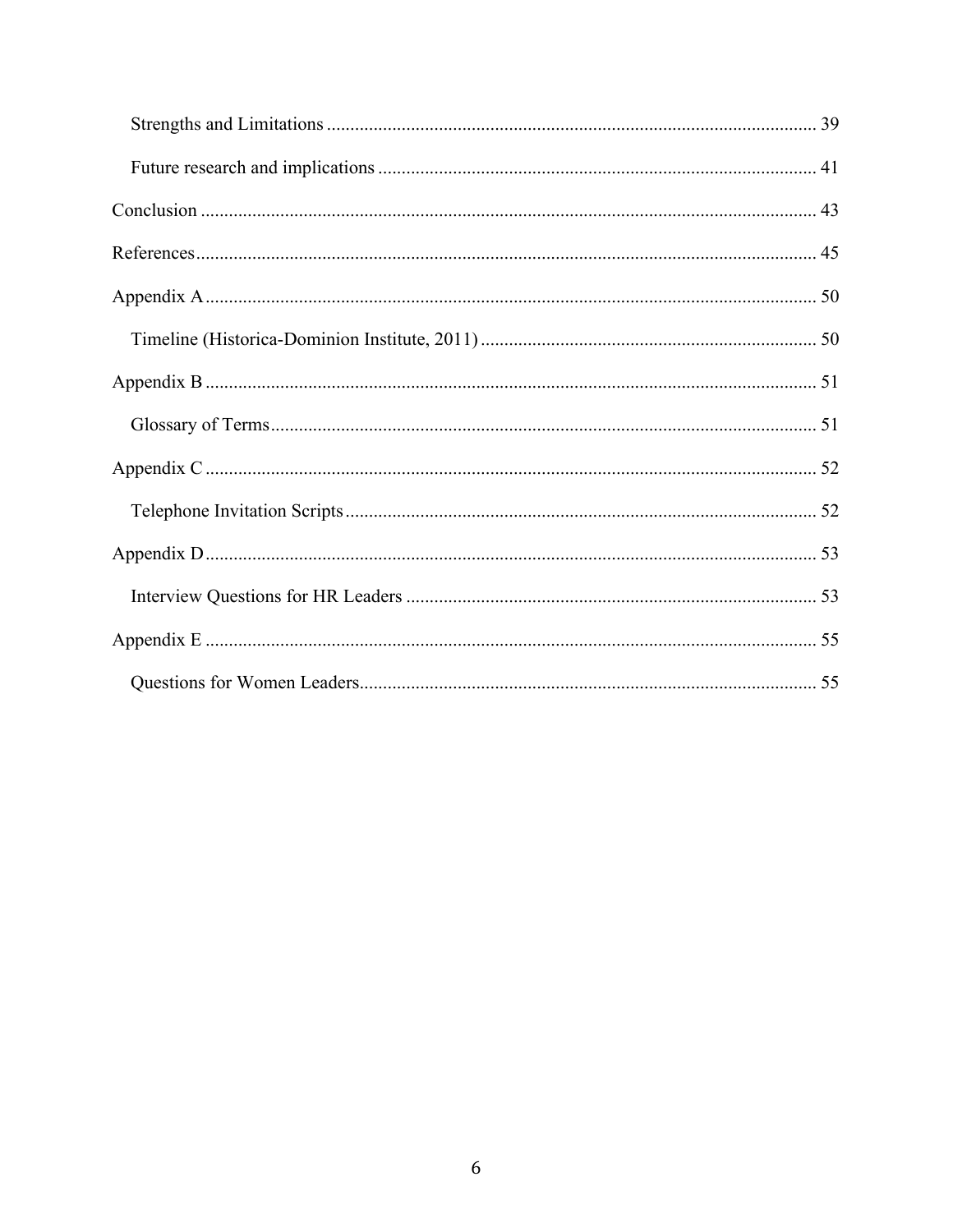#### **Introduction**

The number of women in senior leadership roles is discouragingly low. The progress of women at the top has been miniscule, and in some cases, has fallen backwards (Grant Thornton International, 2011). Why do so many enter the leadership ranks, yet so few make it to the top? Where are we losing the women in the leadership pipeline? What can we do to keep them in? Governments, academics and organizations have long been searching to answer the question of why so few women make it to the highest leadership levels. Despite the efforts of many, gender equality in the workplace remains as much an enigma today as it did a century ago. There is evidence that some organizations are making significant progress when it comes to promoting more women to the top. In this report I take a closer look at the more successful companies to determine what common practices exist among them that the women believe are critical to their career advancement.

Historically, research in this area has fallen into two categories: the individual perspective, and the structural perspective (Fletcher & Ely, 2003; Kanter, 1977).

The individual perspective focuses on the women's ability and willingness to perform in leadership roles. Research topics in this area have included the number of women available for leadership, their education level, their supposed inherent (or lack of) leadership capabilities, and their drive and motivation to lead. This perspective also takes into account a woman's desire to have and raise children, and a lack of desire for the high-stakes, pressure-laden, competitionfocused corporate lifestyle. This work has resulted in both legislated and voluntary changes. Employment equity and anti-discrimination laws were passed, and companies implemented female/family-friendly work policies. However, these efforts have not significantly increased the number of women promoted into the senior ranks.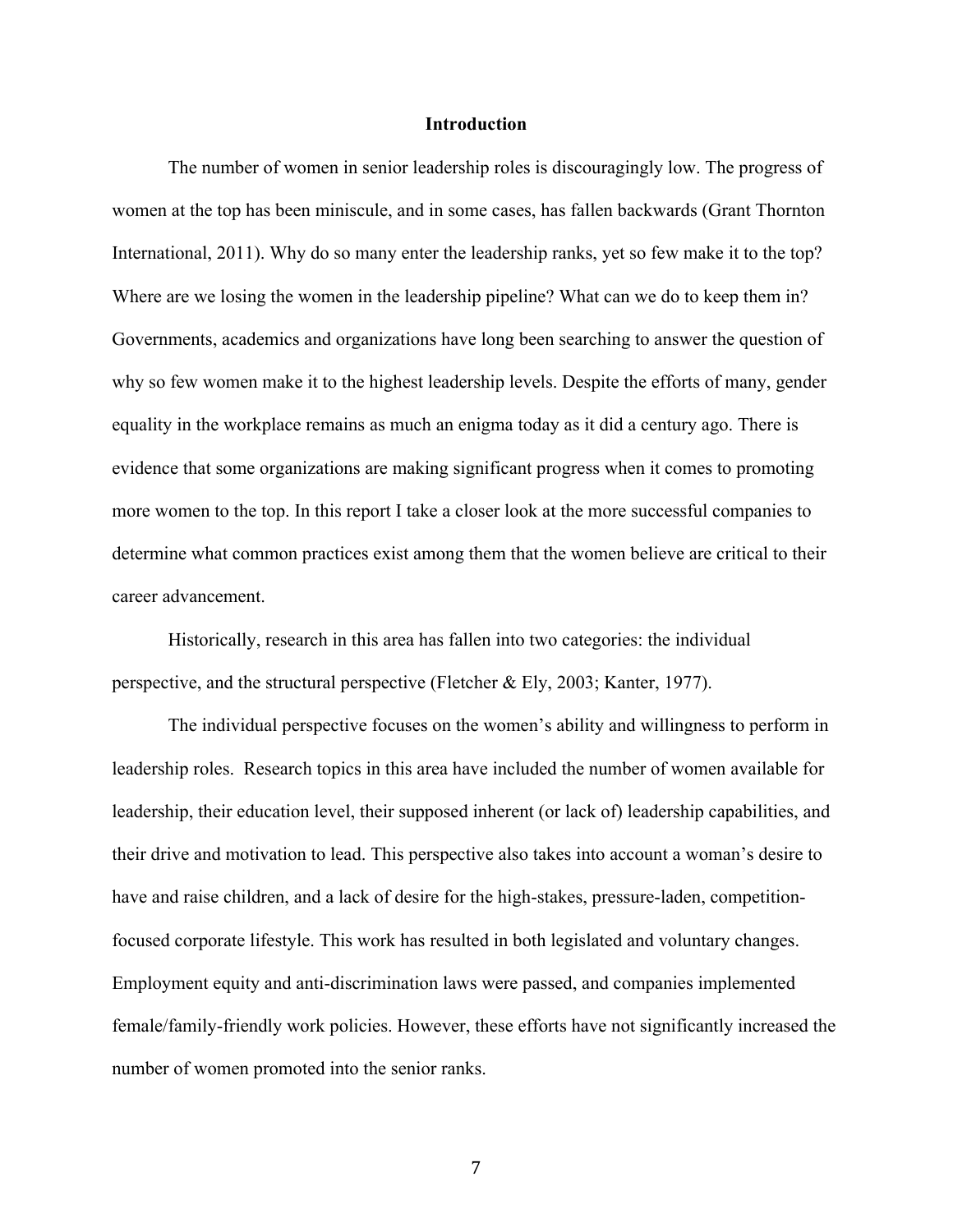The structural perspective, on the other hand, concludes that organizational and cultural issues are major contributors to a woman's advancement, some of which are outside her direct span of control (Kanter, 1977). This perspective is based on the hierarchies, symbols, values and practices at an organizational level that result in a culture, or a set of norms, that overtly and covertly hold women back from rising up the leadership ranks. The structural perspective has been studied to a much lesser degree, and has been found to be an instrumental factor associated with the glass ceiling (Goodman, Fields,  $\&$  Blum, 2003). It has long been thought by some that the behaviours of people inside the organizations are responsible for the gender differences that exist (Acker, 1990) and that "the system itself seemed to have an inbuilt propensity for institutionalizing gender inequality" (Whelehan, 1995, p. 4). Dr. Kumra asserts that, 'If processes were truly "fair", then the system would correct itself. The meritorious would be rewarded and talent would be recognized in all its forms' (Kumra, 2009, p. 10). The structural perspective seeks ways to level the organizational playing field and make the processes fair for everyone.

#### **An ongoing problem**

The issue of gender equality in the workplace is not a new problem, but it is a persistent one. Canadians have been working on this problem for over 100 years (see Appendix A), and yet a Catalyst research study showed that while women make up 36.8% of managers, only 17.7% are at senior levels and 14% occupy Board seats (Catalyst Inc., 2011). Sadly, there has been no growth in the number of women leaders in the senior roles in Canada in the last two decades (Wohlbold & Chenier, 2011). Early studies helped us to understand the problem and how to define some of the core issues: perception that leadership is masculine, women leaders defy societal norms (social role theory), and subtle forms of discrimination identified as the doublebind (Eagly & Karau, 2002; Eagly, Johannesen-Schmidt, & van Engen, 2003). It seemed as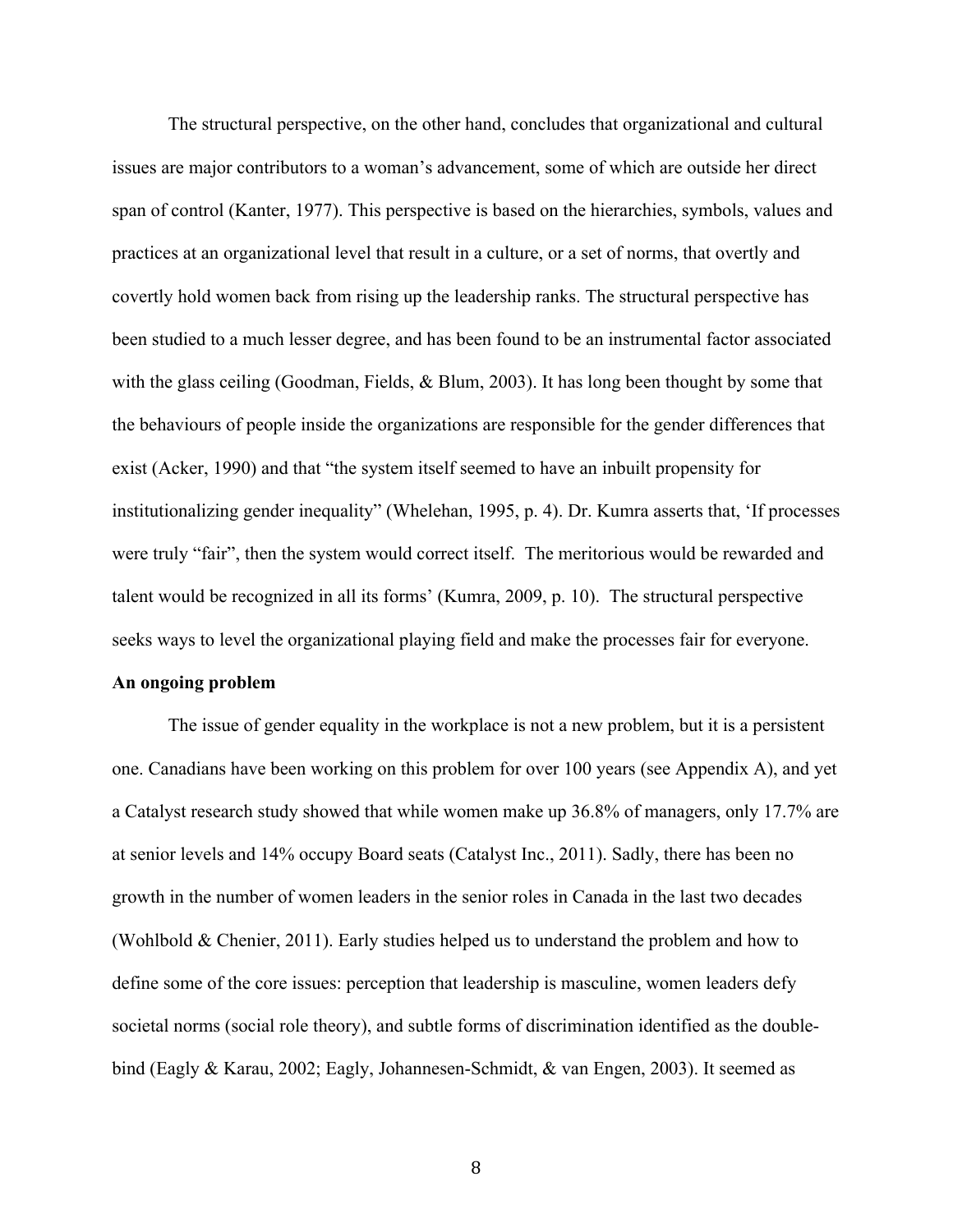though a new language was created to describe the ideas associated with the glass ceiling (see Appendix B). Then much was done to determine if women were in fact capable of leading and if they even desired to do so. Women were found to be just as capable and as ambitious as men (Eagly, Johannesen-Schmidt, & van Engen, 2003; Palframan, 2005; Eagly, Karau, & Makhijani, 1995). The issues of time in leadership, education and leadership capability have all been studied, as has salary inequity.

Finally, the most recent wave of research has shown the benefit of family-friendly work policies, the impact on profits, and the career paths of working mothers (Eagly & Karau, 2002; Eagly, Karau, & Makhijani, 1995; Carter & Wagner, 2011; Hewlett, Sherbin, & Sumberg, 2009). Flexible work arrangements and leadership development practices have also been studied. While this is all-important information, we have not yet seen an explanation that addresses the root cause of this issue. Family-friendly policies, while welcome by many and linked to retention, have not shown a link to promotions, and both supervisor and culture influence whether or not people take advantage of these benefits (Schwartz, 1994).

#### **Past Recommendations**

The solution to the problem has not been forthcoming, but recommended actions are plentiful. As far back as 1977, Kanter said that power is a key element of discrimination and gave implementable suggestions on how to balance it. Burke recommended monitoring career progress and supporting career advancement (Burke & Mattis, 2005). The Conference Board of Canada said specific actions needed to include both career planning and career development (Griffith, MacBride-King, & Townsend, 1997). In the 1980s, Heilman (1986) gave organizations ways to address applicant-screening discrimination. In the 1990s, Catalyst, The Conference Board of Canada and the Glass Ceiling Commission Report all came out with specific actions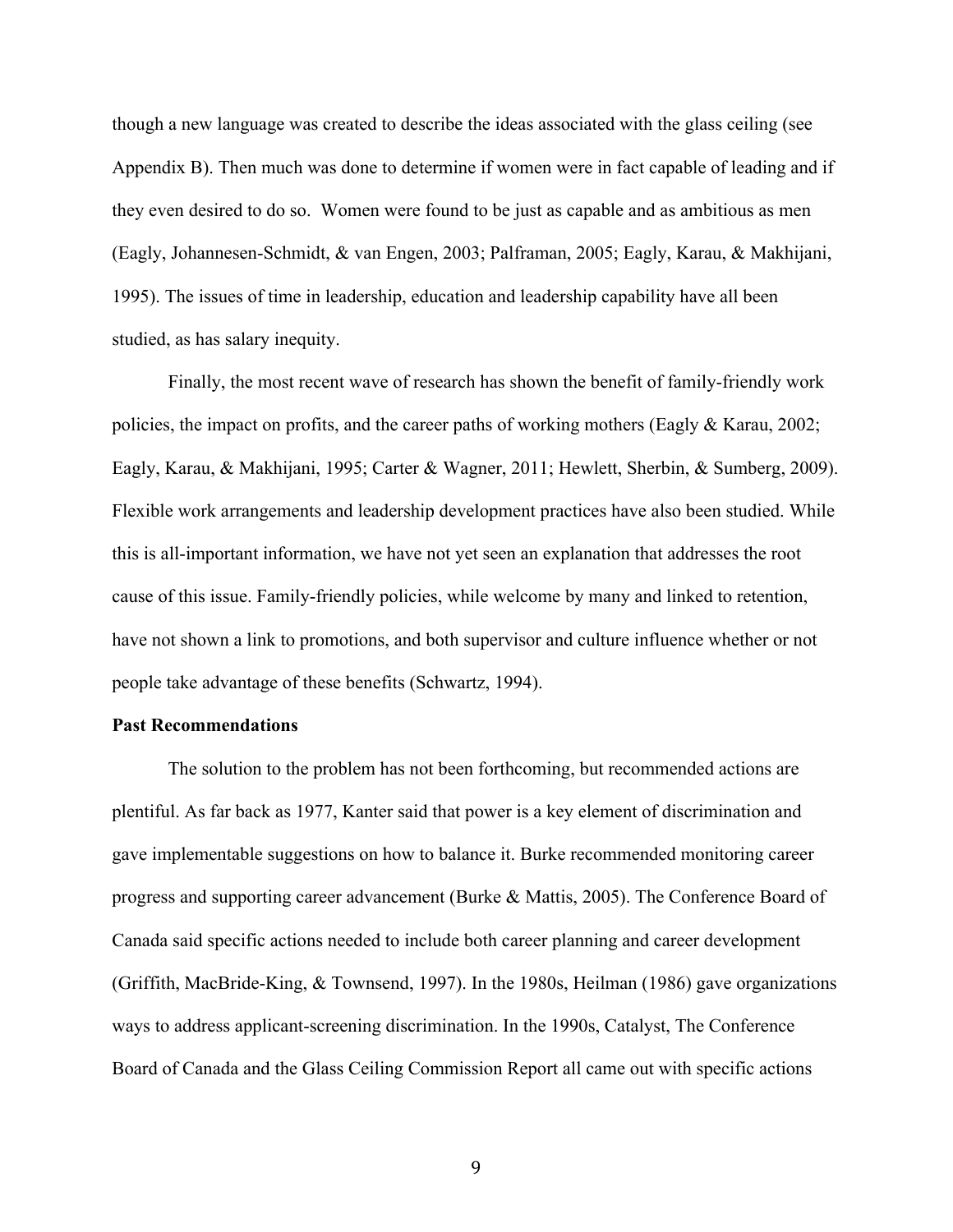(Mattis, 2001; Federal Glass Ceiling Commission, 1995; Griffith P. , MacBride-King,

Townsend, Inc., & Canada, 1997). Yet gender equity remains a prevalent issue in this day and age (Wood, 2008; Burke & Mattis, 2005). Researchers found that many organizations still feel that managing gender equity and equal opportunity is not the organization's responsibility (Mattis, et al., 1994). Some opinions about solving the gender-diversity issue concluded, "the cost of doing so has simply become too high" (Helgesen & Johnson, 2010, p. 14). Perhaps then, denial is at the root of this issue. If this is true, then this passive resistance will be the greatest challenge in addressing the gender equity issue (Rutherford, 2011). This alludes to the fact that a solution is still a long way off.

#### **A complex problem with multiple roots**

The key dilemma seems to be the fact that there is no single solution to improve the advancement of women and minorities in the private sector (Federal Glass Ceiling Commission, 1995). The problem that started out as a human rights pursuit, evolved into one associated with "political correctness" and "organizational effectiveness" (Harel, Tzafrir, & Baruch, 2003, p. 258). In 1995, the 250-page Glass Ceiling Commission Report emphatically declared that the glass ceiling does in fact still exist (Federal Glass Ceiling Commission, 1995). The 'think manager-think male' bias is alive and well and is a global phenomenon (Schein, Mueller, Lituchy, & Liu, 1996). The challenge still seems to be the difficult question of how to keep the women leaders and develop them into senior roles, in such a way that they are willing to stay. In order to solve the problem of career paths for women, we have to stop looking at them from the career path model designed for men (Burke & Mattis, 2005).

Even with all this compelling evidence that the business case is strong, "progress produces backlash" and if we fall into the trap of looking at only half the problem – women's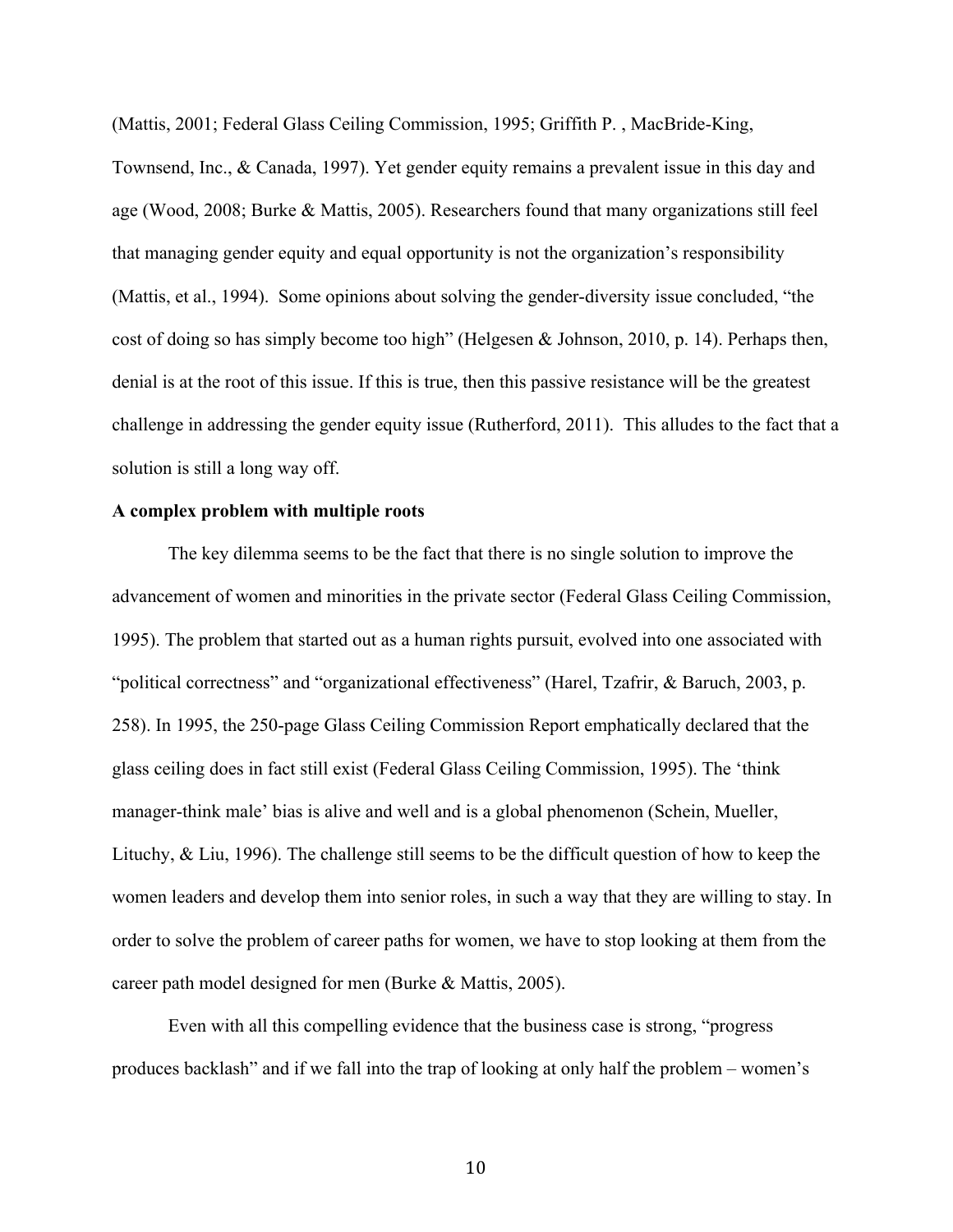issues irrespective of men's – we risk alienating one half of the workforce while we focus on helping the other (Dominguez, 1992). If we are to be successful in making these changes, we have to recognize that the majority of men do not view the lack of equality for women as a "loss" for women, but they do perceive the changes associated with increased equality for women as a "loss" for men (Federal Glass Ceiling Commission, 1995).

#### **A problem worth solving**

The business case for gender equity in senior leadership roles is strong and clear about the fact that there is a direct link to organizational performance (McKinsey & Company, 2008). "Discrimination creates a waste of talent and reduces effectiveness" (Harel, Tzafrir, & Baruch, 2003, p. 258). In order for companies, and countries, to remain successful, they must build sustainability and competitiveness into their strategic objectives. Many sources report that a key factor to achieving this is to have greater gender equality and more specifically, more women in senior leadership roles (Eagly, Johannesen-Schmidt, & van Engen, 2003; Eagly, Karau, & Makhijani, 1995). Organizations must take advantage of the largest pool of talent possible if they wish to forward their strategic agenda and to compete sustainably in today's global environment. Companies that fail to present diverse perspectives, opinions and decisions will be dealt with harshly. Maximum productivity and engagement will be required from every worker at every level. This will require a more balanced and inclusive approach to leadership to drive creativity and innovation in this age of the knowledge worker. This will be even more important in the coming years, as predictions point to the future being "disproportionately female" (Hewlett, 2007, p. 15). Women have made up a slight majority of the population in Canada for the past thirty years, and the 2010 population in Toronto was almost 51% women (Urquijo & Milan, 2011).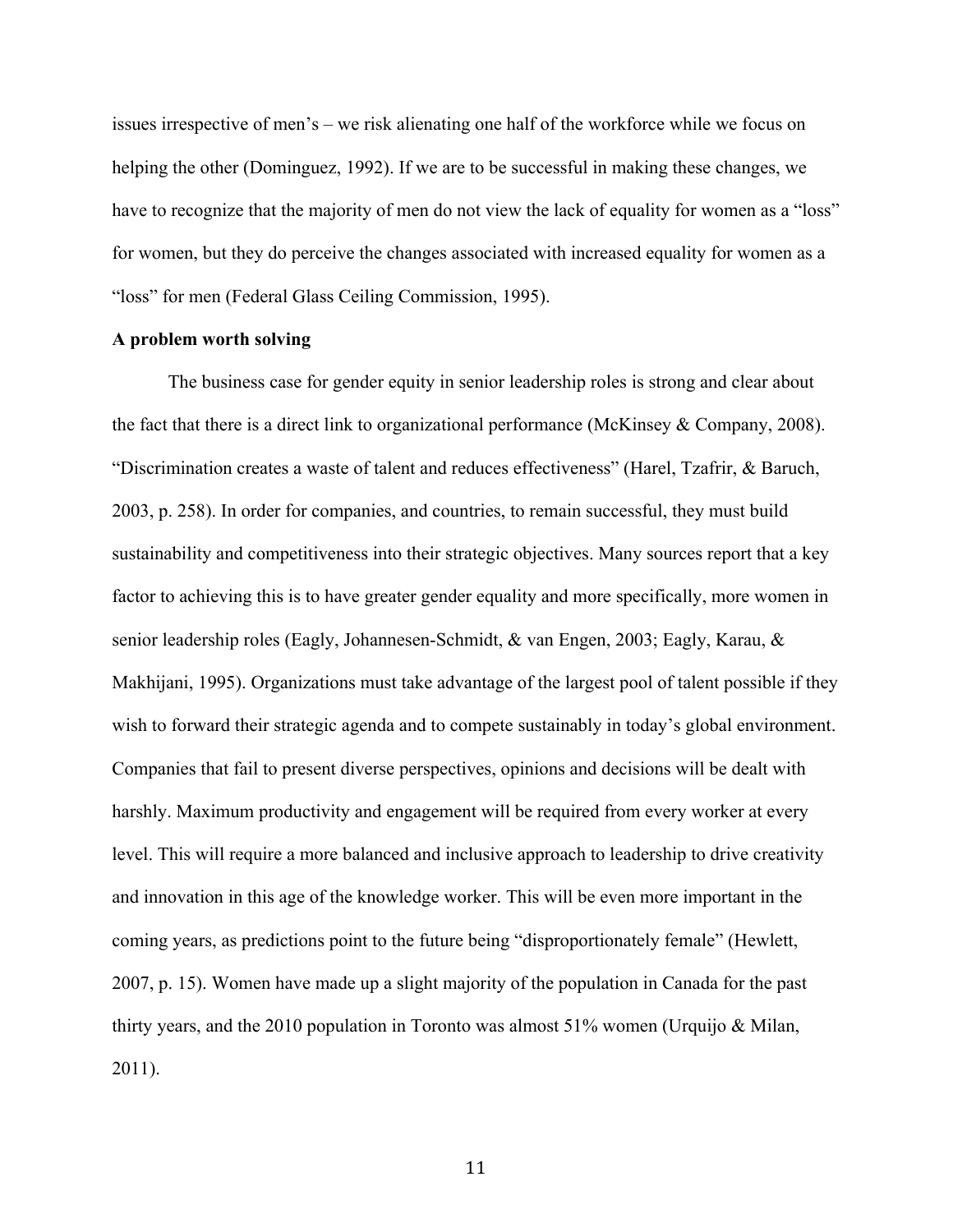This study is important because it will help Canadian companies figure out better ways to get more women into senior roles, and how to keep them there. When organizations have a high turnover rate of women in senior roles their ratios of promotable women is negatively impacted. This turnover also sends the wrong message to other women on their way up the ladder that what waits for them is not worth the effort (Griffith, MacBride-King, & Townsend, 1997). When women see women leaving, a vicious cycle is created where more women want to leave (Helgesen & Johnson, 2010). High-potential women will find an outlet for their ambitions if companies do not make the efforts to keep them. Women are not sitting on the sidelines and many are fully engaging their potential in entrepreneurial ventures. One forecast predicts that by 2025 women will make up 55% of entrepreneurs in the US, as this route has presented itself as an alternative to women who are confronted with the glass ceiling. The skills required to be successful entrepreneurs are similar to the skills required to be a successful executive (Knorr, 2011). The impact seems clear. If we do not work to keep them, we will have to compete against them.

#### **Purpose of the Study**

Gender equity remains a problem in Canada and the reasons to continue to search for a solution are strong. The primary purpose of this research study is to determine what organizational practices are common across companies and that women leaders believe helped them get promoted. Thus this study will give us a set of result-driven-best-practices that Canadian organizations can use as a reference when analyzing their own gender diversity initiatives.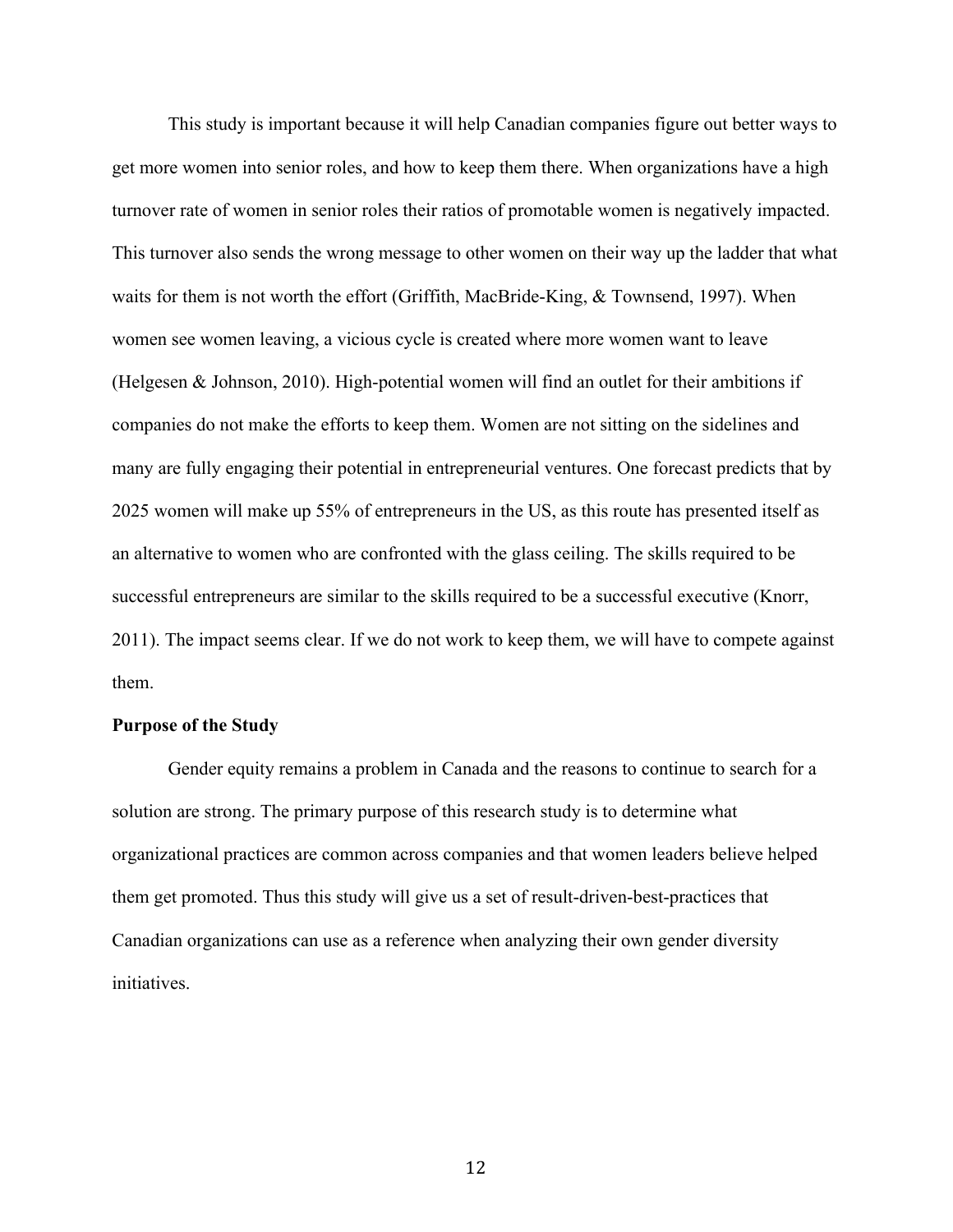#### **Literature Review**

#### **A Century at a Glance**

The gender diversity journey is well documented and has had three major waves since the turn of the twentieth century (Whelehan, 1995). The first wave, 1900-1950, is characterized by the struggle for civic equality. The suffrage movement, which actually had its beginnings in the mid-1800s, finally saw some results as women became "people" under law at different points around the globe. In 1946, the United Nations established a Sub-Commission of the Status of Women after an impassioned plea by US delegate Eleanor Roosevelt. The Sub-Commission established a global perspective of the plight of women (United Nations). The next thirty years encompassing the '60s, '70s, and '80s, represent the second wave of feminism, which gained momentum with the 1968 Miss America protest (Redstockings Inc., 2000-2012). This wave focused on the plight of white, middle-class women and gave birth to the phrase 'the personal is political' (Whelehan, 1995, p. 13). The literature during this second wave is sparse as it relates to structural aspects of discrimination and diversity. The third, and current, wave of feminism began in the 1990s. This wave added minority groups of women not previously represented, and began to address backlash arising from the efforts of the second wave (Encyclopaedia Britannica, 2007).

#### **A Review of Canadian Statistics**

In Canada, the problem of gender equity both in society and in business has a long and well-documented history (Historica-Dominion Institute, 2011). The first Canadian women to vote did so in 1916. In the late 1970s, the Canadian Human Rights Act prohibited discrimination based on sex. The United Nations declared 1975-1985 the Decade for Women, and during this time, in 1982, the Charter of Rights and Freedoms gave equality to both sexes. The foundation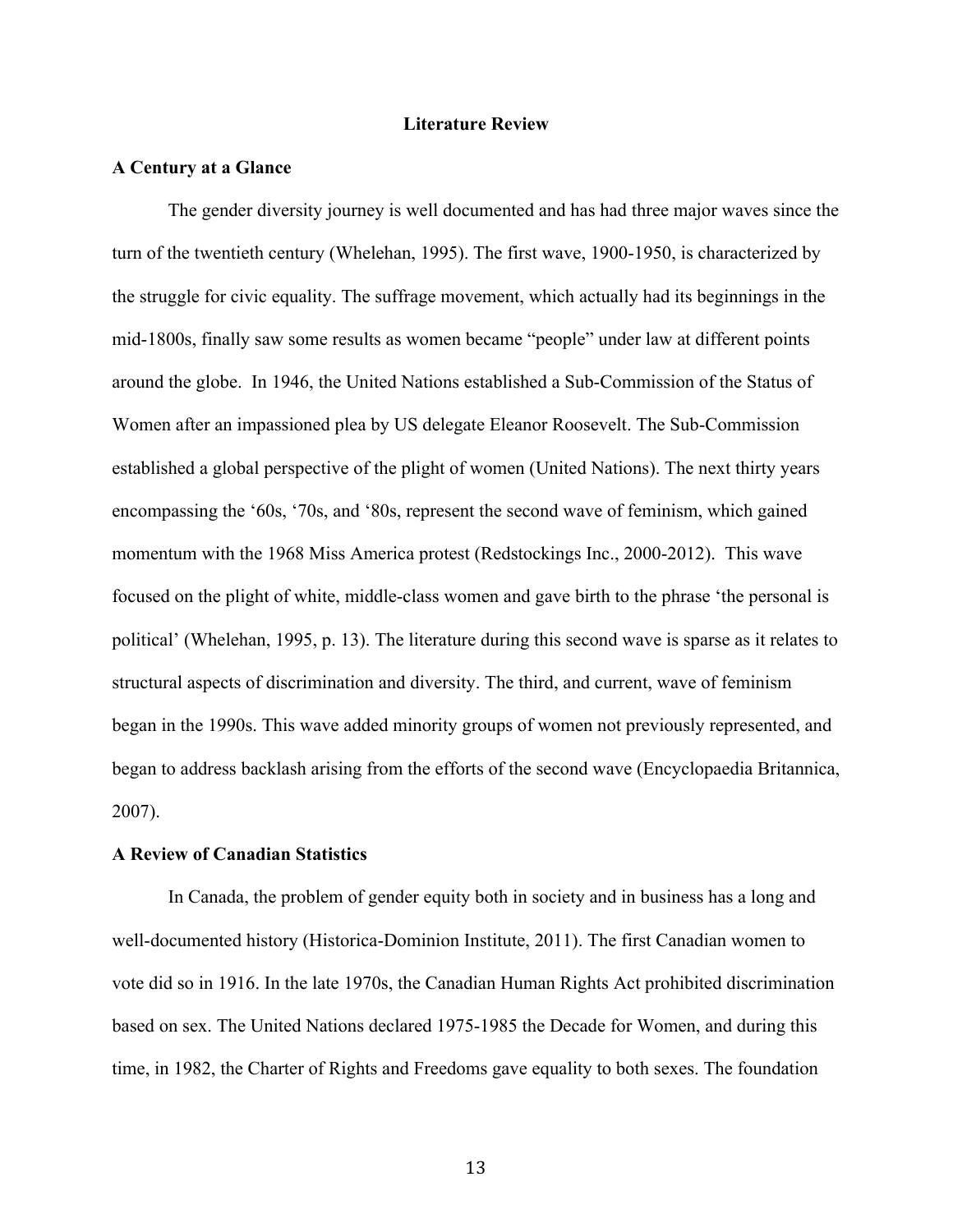for women's rights was laid but a deeper look behind the statistics shows that Canada may not be as progressive on the gender equity stage as one might think. The Supreme Court of Canada unanimously denied women the right to hold government office in 1928. The British Privy Council would reverse this decision the following year. The United Nations listed Canada as the most desirable country to live in in the world in 1997, but then fell to seventh place when gender equality was included. This same year, the Conference Board of Canada said that for Canada's top companies, "women's advancement has emerged as a significant leadership issue" (Griffith, MacBride-King, & Townsend, 1997, p. 3).

While it is true that we have come a long way, it is quite clear that we still have a long way to go. Statistics Canada (2012) for example, paints a vivid and discouraging picture with regards to equal pay for women and men. In 1978, a woman earned \$.55 compared to every \$1.00 a man earned. Progress had been made by 1994 and a woman's wage had increased to \$.70, fifteen years after the enactment of equal pay legislation. The surprising, and most discouraging news is that in 2008, after thirty years of equal pay legislation, women's compensation had risen only to \$.71. This tells us that legislation has addressed only part of the discrimination issue. If we use Canadian wages as a benchmark of the progress women have made in gender equality in the workplace, we can see that we have not yet reached the halfway point of this journey.

#### **Early Works on Structural Perspective**

A limited amount of literature was produced on the structural perspective of gender diversity in the early years of the feminist movement. Mary Parker Follett was referred to as the mother of management and she was well known during the first wave as a pioneer in the field of organizational theory. Diversity was at the forefront of her efforts and her wisdom included her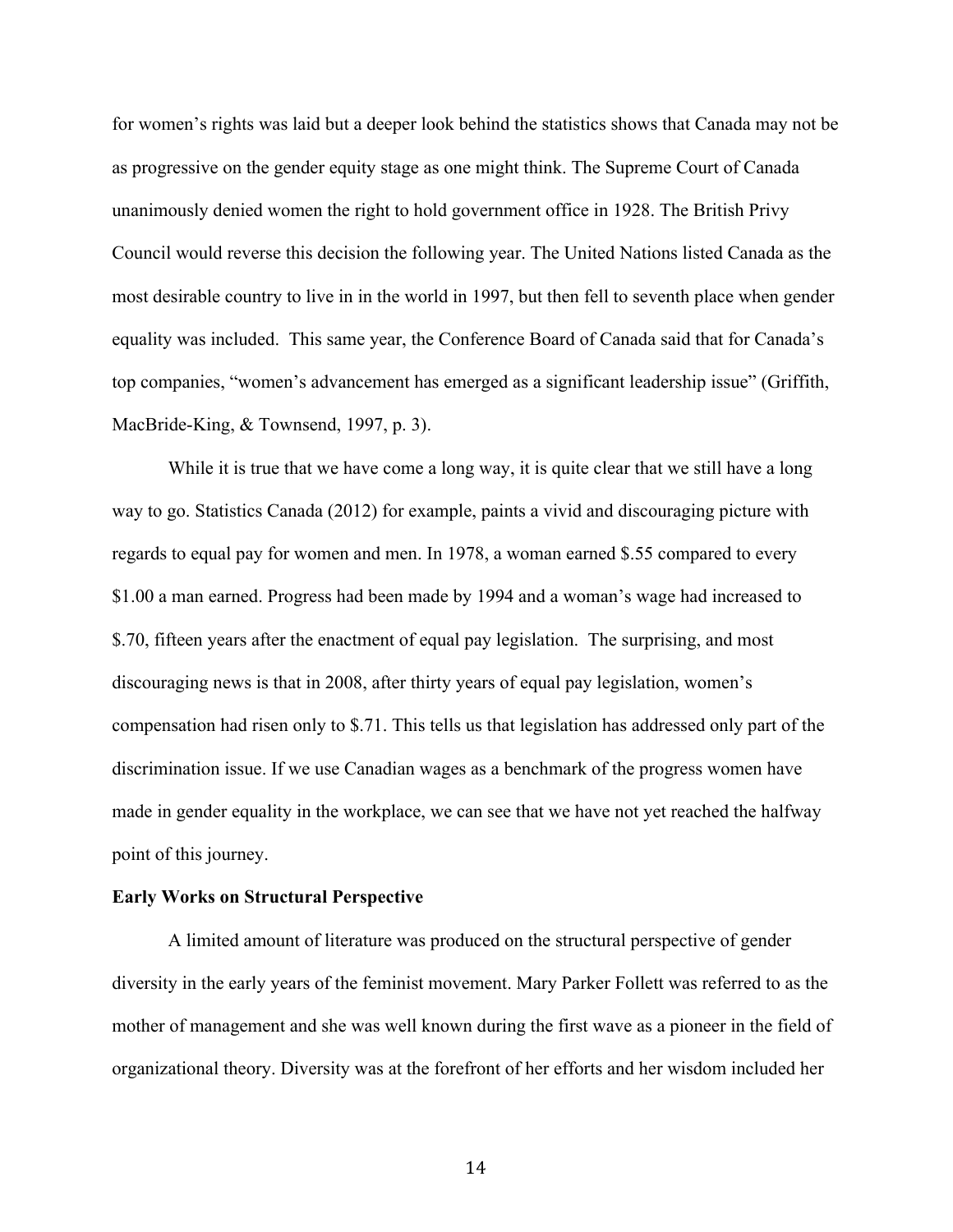belief that "all human interaction held potential, and that it needed cultivating" (Smith, 2002). Management theorist Peter Drucker wrote the introduction to *Mary Parker Follett, Prophet of Management*, and says Follett was a, "highly influential as a lecturer and writer and consultant to business and government leaders on both sides of the Atlantic (Graham, 2003, p. 1)." Yet as influential as she may have been to early management theories, you are barely able to find her name in the modern literature. In 1963, Betty Friedan wrote *The Feminine Mystique* and highlighted the dissatisfaction of women who felt held back by societal forces and longed to be and do more. In the same year as Friedan's book was published, the US enacted their equal pay for equal work legislation. In 1975, a New York study revealed that male characteristics were more commonly associated with successful managers, and the 'think manager, think male' era was born (Schein, 1975). Kanter wrote her much-referenced edition of *Men and Women of the Corporation* (Kanter, 1977) where she equates the preference for men leaders, to the preference for power. Kanter proclaims that "structural change is a necessity," (p. Preface) and that the problems associated with women in organizations are rooted in "powerlessness, not sex" (p. 6) When we compare Kanter's early work with the literature available today, we can see just how insightful she was when she identified one of the primary issues for women as a lack of available developmental opportunities. This insight is still valid today and is one of the three main career advancement drivers identified by this study.

#### **Gendered Institutions**

In the early 1990s, Joan Acker brought to life the concept of gendered organizations (1990; 1992). Other authors supported this concept, as well as the paradigm that a valuable contributor is someone who is ready, willing and able to put work before any other area of their lives (Kolb, Fletcher, Meyerson, Merrill-Sands, & Ely, 2003). The idea of gendered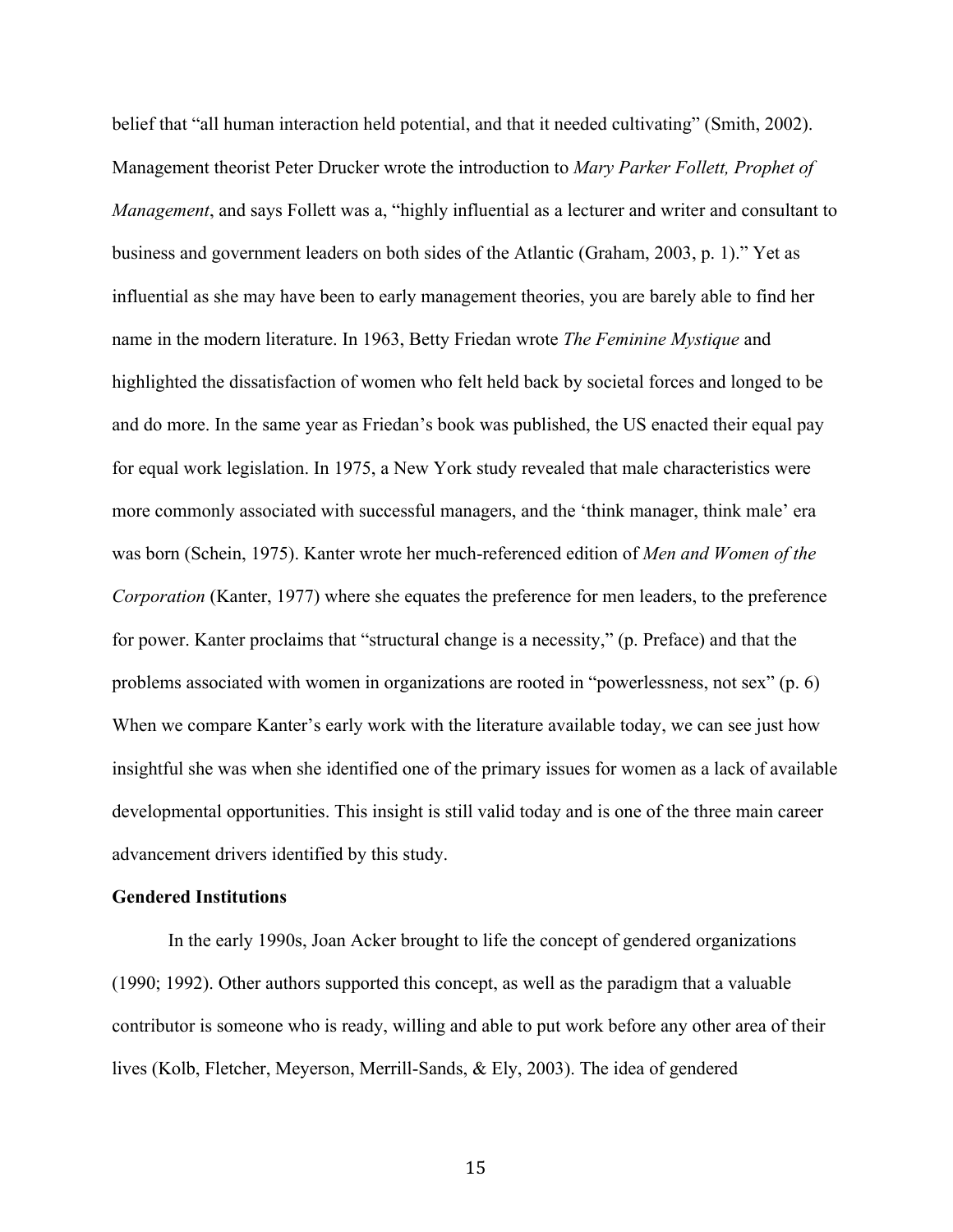organizations claims that companies were created for men by men. These men lived in a world where they were the sole breadwinners and women were the homemakers and mothers. At work, like-minded men created processes and procedures that were born of the nature of the role differences between men and women. Leadership was almost exclusively a male domain in these organizations. The processes, therefore, became well defined, very strong, and never questioned. Then along come the women who had leadership skills, talents and desires. The established rules of the game prejudiced the playing field. Acker describes specific processes and instances where the elements of an organization and its culture are definitely male. The opulent corner office and the country club membership are seen to be symbols of power. Heavy reliance on war and sports metaphors had never been questioned up to this point. To move forward, Acker prescribes a more democratic and supportive set of processes. They were originally defined when there was a lack of women in the workforce, and they need to be redefined taking the strong presence of women into account.

#### **Early Adopters Take Action**

The clear messages of the 1990s and early 2000s seem to have gotten some attention as we see evidence of concerted effort after the turn of the century. A Conference Board of Canada report concluded that 'best practice' organizations are capitalizing on gender differences and "not leaving gender diversity to chance." This report also provided a framework for organizations to develop a diversity scorecard (Orser, 2000, p. 23). The message was also clear that the primary reason women leave organizations is lack of opportunity, and that "talented women managers will seek opportunities through flight, rather than having to fight dated preconceptions" (Orser, 2000, p. 24).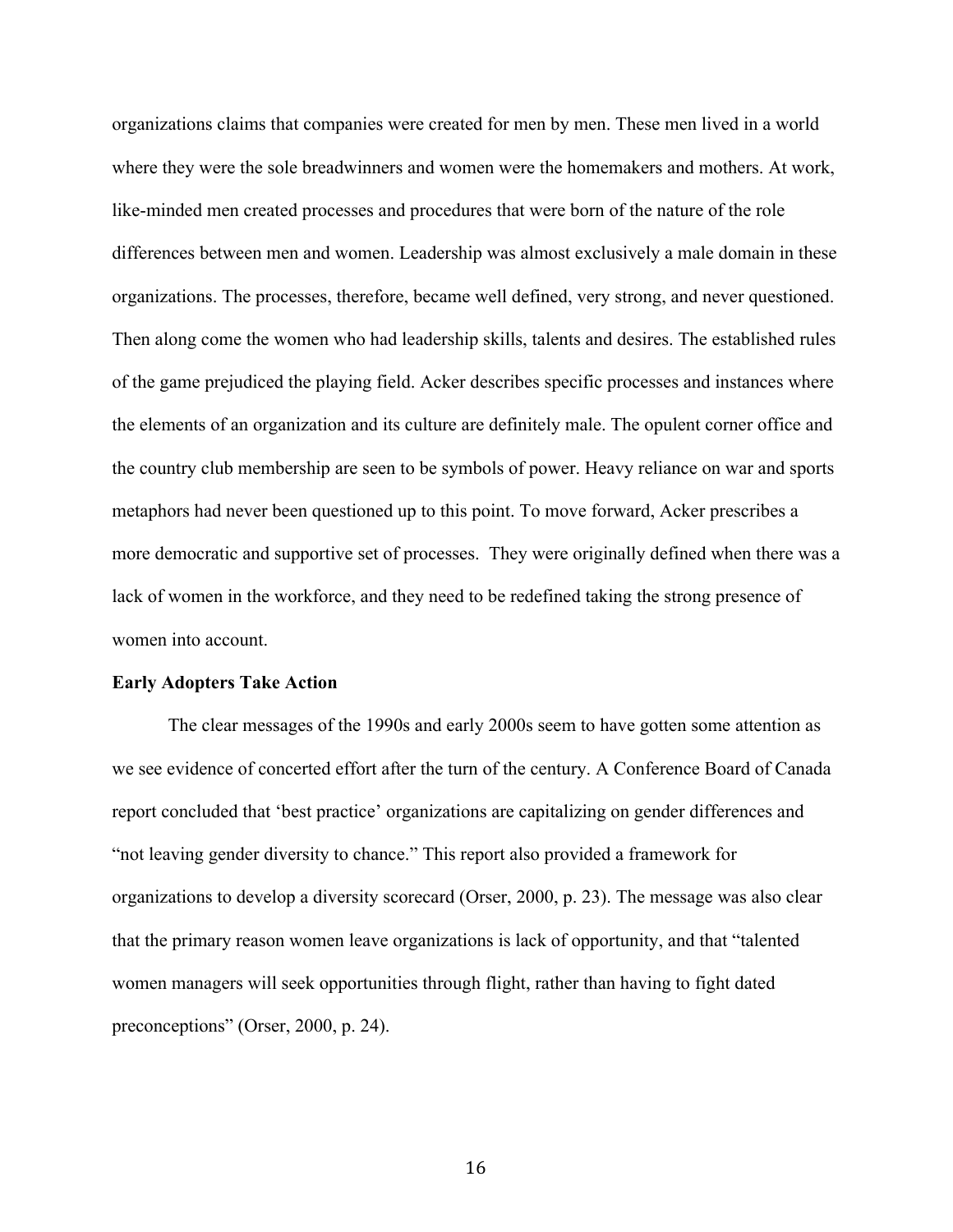This same research from the Conference Board of Canada points to some less encouraging information. CEOs and women leaders do not agree on the degree to which attitudinal barriers exist for women. This is a key problem because many authors believe the CEO must demonstrate commitment in order for gender diversity initiatives to be successful (Orser, 2000; Kilian, Hukai, & McCarty, 2004; McKinsey & Company, 2007). If the CEO does not see a problem worth fixing, then that belief will cascade down through the organization, and resources will not be committed to find a solution. Add to that the fact that the women leaders did not agree with the HR professionals about which initiatives were more helpful in advancing their careers. The women leaders felt that even when they did have the CEO's support, that support was not focused on activities that were actually driving results.

#### **Case Studies**

The Catalyst organization has studied companies around the world and the resulting case studies are publicly available. Sodexo uses a 'top-down, bottom-up, middle-out strategy to drive diversity and inclusion' that is focused on the success of all employees, including women (Catalyst, 2012). Women at IBM benefit from a Women's Diversity Network Group where they have the opportunity to learn and network with women from around the world. Kimberly-Clark's One Women's Interactive Network champions women in North America. Ernst & Young's efforts to include men in the diversity conversation is documented in a Canadian case study, as is Royal Bank's efforts to be recognized as a leader in workforce diversity (Catalyst Inc., 2011). One study published in 2004 (Kilian, Hukai, & McCarty, 2004) identified two categories of structural strategies that were successful in promoting gender diversity: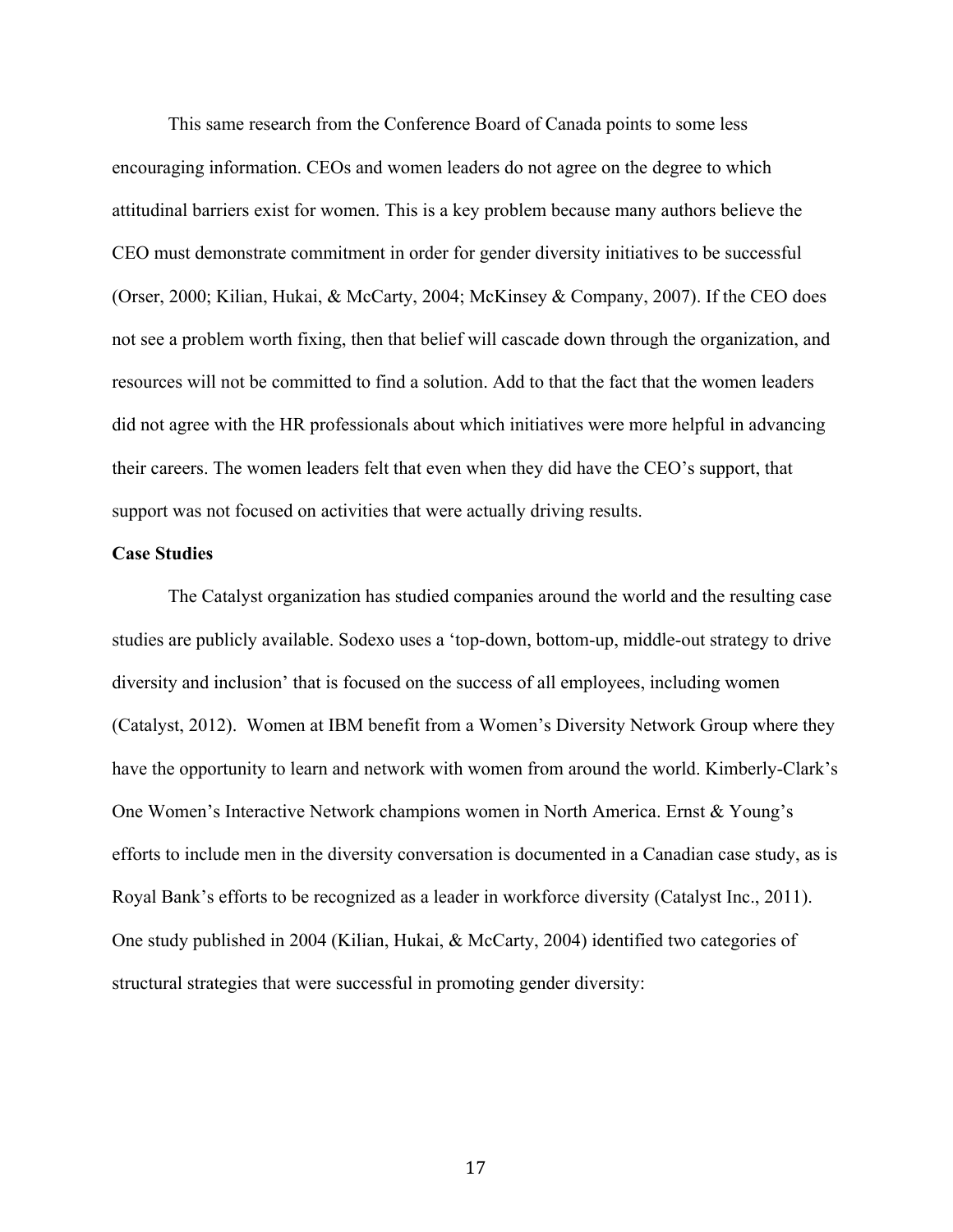- 1) Initiatives focused on the organizational culture becoming more accepting and embracing of difference included: commitment by senior management, manager accountability, and training & education about gender/race equity.
- 2) Programs to support individuals and included: networks, mentoring programs, identifying and developing diverse top talent, and work-life balance.

This study presents a broad approach to successful diversity interventions and reports that companies have "strikingly similar tactics and goals". An understanding of which practices are most effective across the greatest number of companies would have been helpful.

#### **The Pipeline Theory**

During 2000, more literature focused on analyzing the pipeline theory. The leadership pipeline refers to the jobs in the organization that have progression paths that lead to the top positions. In reality, the problem is not about getting women into the pipeline, rather it is about giving them the "support needed to reach their full potential" once they get there (Knight Higher Education Collaborative, 2001, p. 6). But successfully managing the leadership pipeline requires more than replacement planning. An integrated approach is required that includes both succession plans and the necessary leadership development to make those successions successful (Conger & Fulmer, 2003). The question of *where exactly* in the pipeline we are losing the women is an issue that has not received much attention. One perspective shared by a senior diversity officer is that there is not one spot the pipeline is leaking, but that thousands of little leaks are causing the problem (Barsch & Yee, 2011). The location and nature of the leak is an important question to answer because it defines the baseline of the very thing we are trying to measure. The idea of the pipeline being blocked is an interesting viewpoint that has been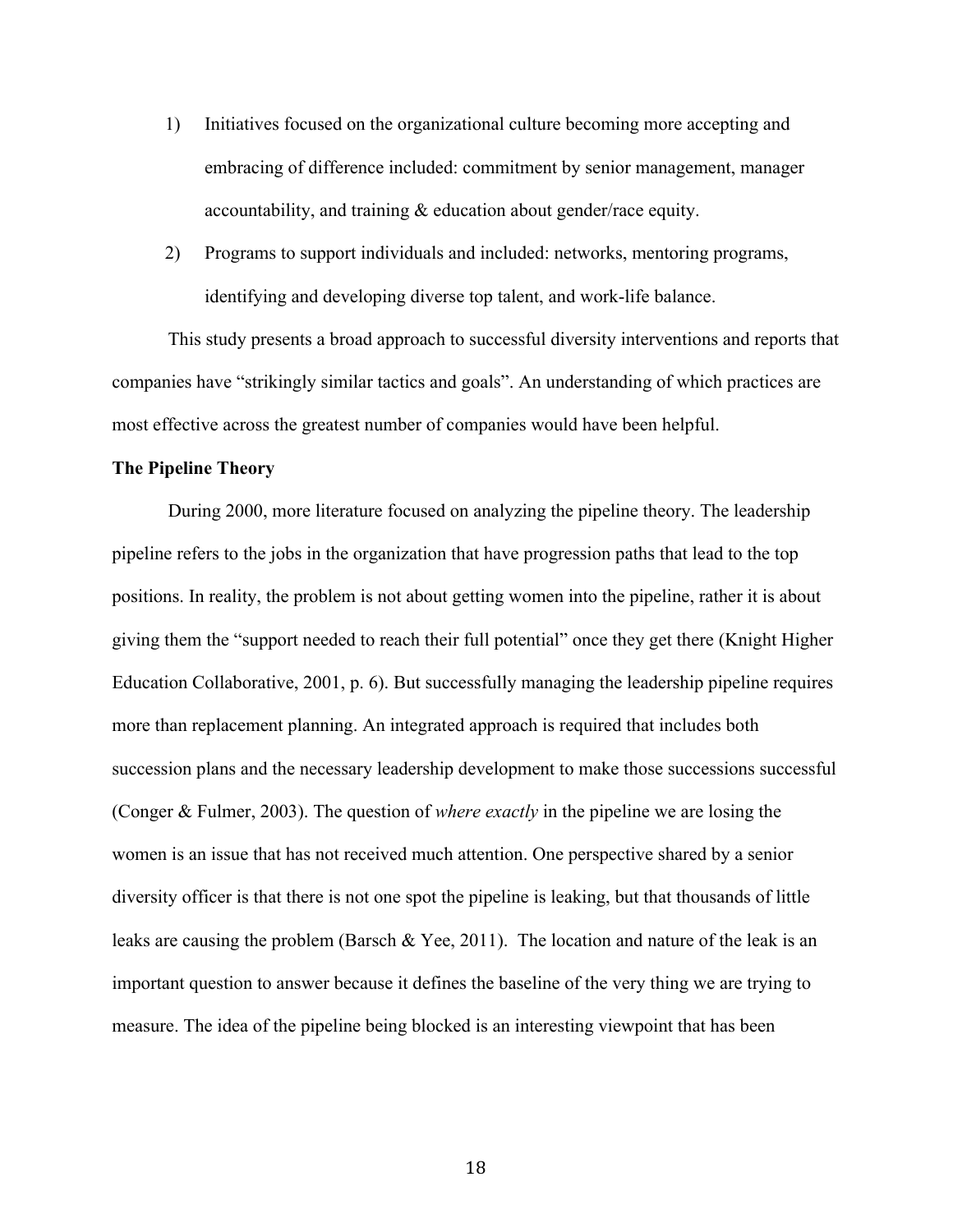discussed in the most recent literature (McKinsey & Company, 2012). Finding and addressing blockages in the leadership pipeline may be a way of preventing more serious leaks.

The Conference Board of Canada has identified the need to increase the number of women in the middle management levels (Wohlbold & Chenier, 2011), and two senior women at McKinsey believe we need to pay more attention to the transition from mid-management to the VP level (Barsch & Yee, 2011). These begin to address the root cause, but fall short because they define middle management as including both managers and directors (Wohlbold & Chenier, 2011, p. 2). They are focused at too high a level in the leadership pipeline. Some authors view leadership as having at least four distinct levels (Charan, Drotter, & Noel, 2000) where the bottom two levels (i.e. Supervisor and Manager) require people leadership skills and the top two levels (i.e. Director and Executive) require business leadership skills. Women may naturally grow as people leaders but require development to make the leap to business leadership just as the men do. If we were to analyze the numbers of women at these four levels and take flowthrough into consideration, I believe we would find a sizeable leak in the pipeline at the transition point of Manager to Director.

#### **Recommended Gender Diversity Action Plans**

There is much agreement on the critical elements that are required to make a diversity program successful:

- i. flexible work patterns and careers (Conference Board of Canada, 2006; McKinsey & Company, 2007; Cabrera, 2009; Shriver, 2009);
- ii. inclusive culture (Greer & Virick, 2008; Shriver, 2009),
- iii. driven from the top leaders (Kilian, Hukai, & McCarty, 2004; Greer & Virick, 2008; McKinsey & Company, 2008)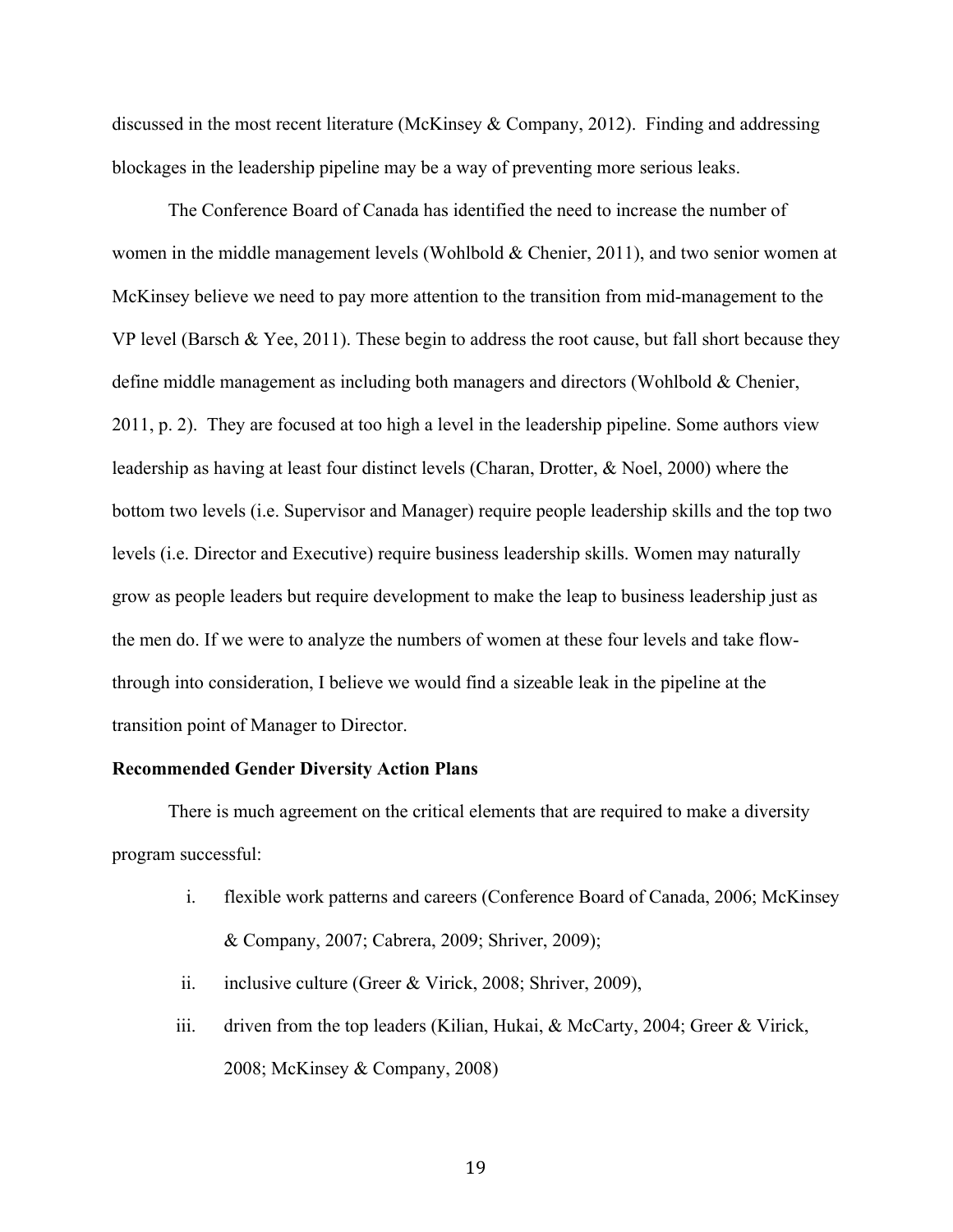- iv. accountability for diversity metrics and behaviours (Kilian, Hukai, & McCarty, 2004; McKinsey & Company, 2007; Greer & Virick, 2008), and
- v. development opportunities (Kilian, Hukai, & McCarty, 2004; Greer & Virick, 2008; Shriver, 2009).

Various authors have identified different models that are useful when developing a solution. Baxter lists areas for structural change, including setting boundaries and providing feedback (Baxter, 2010). Job structure is one area that has shown to be particularly problematic. Kalev suggests more work should be done related to developing work teams and having weaker job boundaries (Kalev, 2009). Different groups inside an organization can take practical steps. Of particular interest is a list of simple, tactical actions that need to be taken by CEOs and HR executives (Valerio, 2009, p. 48). These key areas of support help the women to thrive, and simultaneously deal with attitudes that might otherwise marginalize the contributions of valuable women leaders.

Organizations have tried different tactics to get more women into senior leadership roles, but have achieved limited success. The Conference Board of Canada proclaims that if "organizations are to achieve relative gender balance, significant change in talent management and leadership management practices will be required" (Wohlbold & Chenier, 2011, p. 20). One author boldly places the need for action squarely on the shoulders of organizations to make it "feasible for women to stay" (Cabrera, 2009, p. 41). One of these significant changes is a paradigm shift that acknowledges, "diversity is not self-managing" (Corporate Leadership Council, 2010). The necessity of new talent and leadership management practices is the subject of a study from the London School of Business that included 61 companies in Europe. A key finding was that the organizations successfully promoting women were doing more to prepare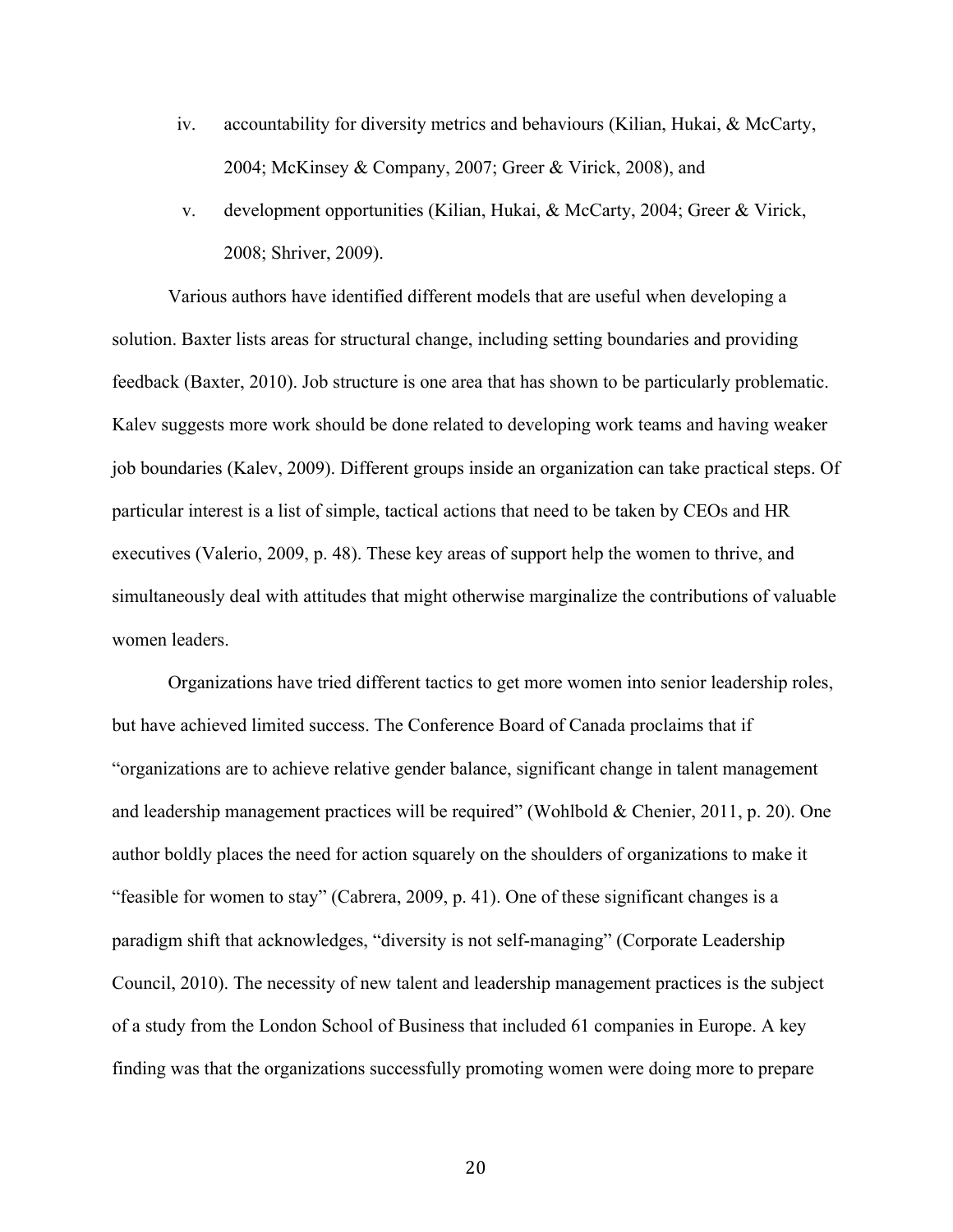the women for leadership roles. Perhaps the most basic challenge of all is recognizing that gender diversity initiatives are change initiatives. In order to make them successful, a strong change management process is necessary (Kottke & Agars, 2005). The actions, or inactions, on the part of the organizations have a direct role in "creating and maintaining the glass ceiling" (Goodman, Fields, & Blum, 2003, p. 477). A masculine culture that has existed for so long is not easy to see. People have come to view the culture as normal, but these norms "only appear unbiased" (Meyerson & Fletcher, 2000, p. 128). Unconscious biases are becoming conscious, but more work is needed to find non-threatening avenues to reveal and address them. Declaring diversity is part of the company's strategic direction does not necessarily translate into action. Legislation alone does not drive behaviour, and advocacy at the senior level is critical to success (Churchman & Cleo, 2008). One study found that even though organizations may have a clear diversity initiative supported from the top, "male middle managers often resisted…simply ignoring equality policies" (Acker, 1994, p. 505).

Many companies are successfully implementing gender diversity strategies that effectively promote women through the leadership pipeline. However, the current literature fails to clearly address which of these strategies are common across multiple organizations. Dr. Val Singh found the same issue when she did her research in 2002 (Singh, 2002). Similarly, authors in the UK have identified the lack of empirical studies of women in leadership as an issue (Stead & Elliott, 2009). This project attempts to advance current research in this area by addressing the following overarching research question: What organizational talent management practices do corporate women believe are most beneficial for promoting women leaders? In the next section I will discuss how I intend to answer this question.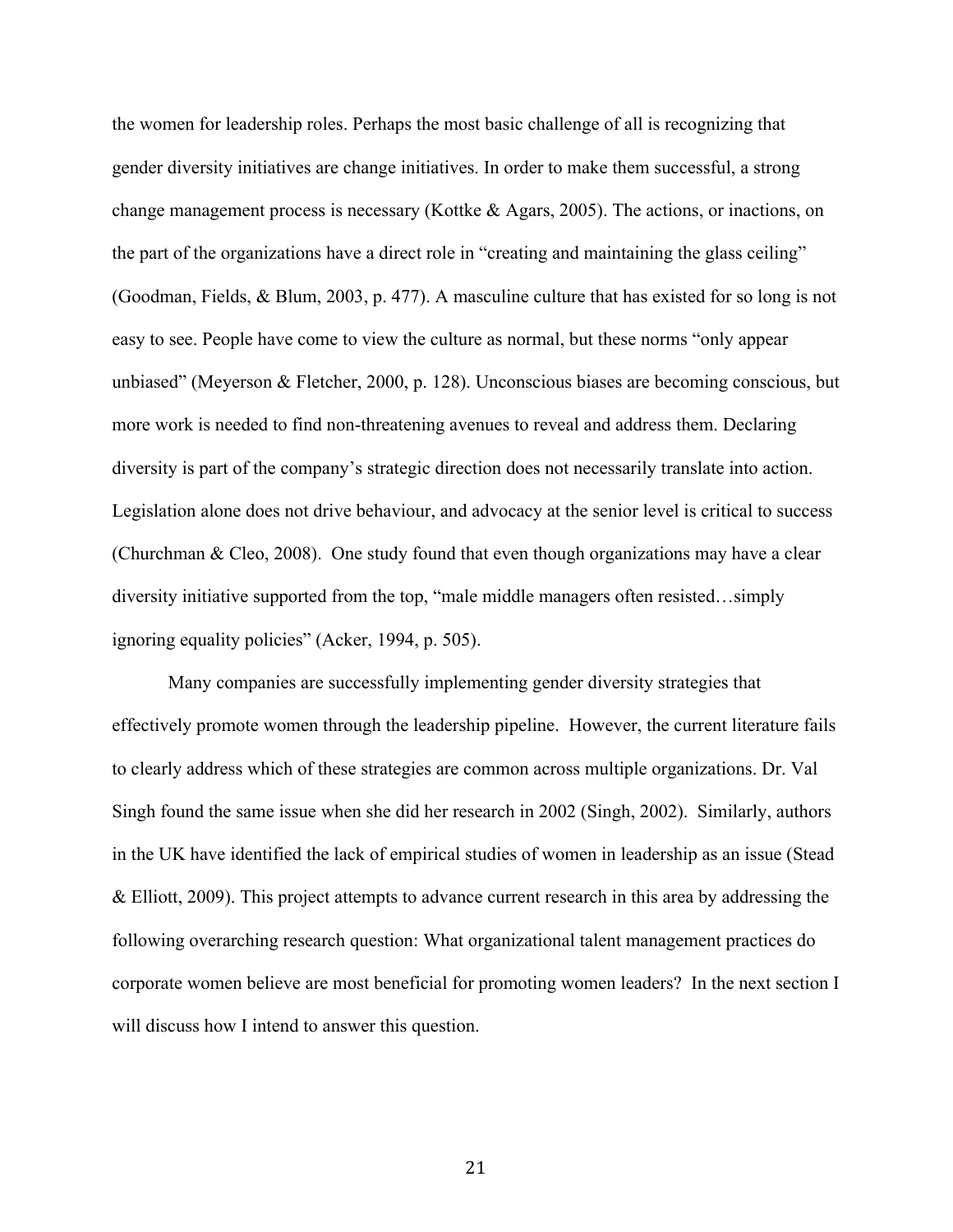#### **Methodology**

#### **Overview**

This study shows that organizations are taking a broad range of steps to help promote women leaders. However, literature that shows which practices women leaders believe are most effective in driving their advancement is sparse. This inductive, exploratory study approaches the question of best practices from the viewpoint of the women leaders. What are the activities that most successfully influence career progression, and of those activities identified, which are common across all participating organizations?

#### **Process**

This research was conducted using in-depth interviews in order to achieve a deeper understanding of the women's experiences. The interview method included asking women leaders several open-ended questions about a list of corporate practices that was provided to them. This method was effective for get the women to focus on their career advancement and to talk freely about their experiences. This method also allowed me to probe for deeper understanding of their responses, which would ultimately lead me to identify the categories found in the Results section. The Research Ethics Board approved the process involving human participants, including increased confidentiality for the women participants to protect them from the risk of being identified by the organization. Another major consideration was protecting data integrity to ensure protection of the companies' reputations.

A total of fifteen people were interviewed from four companies, representing three different industries. All interviews were conducted during regular business hours and with one exception, all were sixty minutes or less. The first step was to interview a senior Human Resource leader at each company to determine the organization's talent management practices.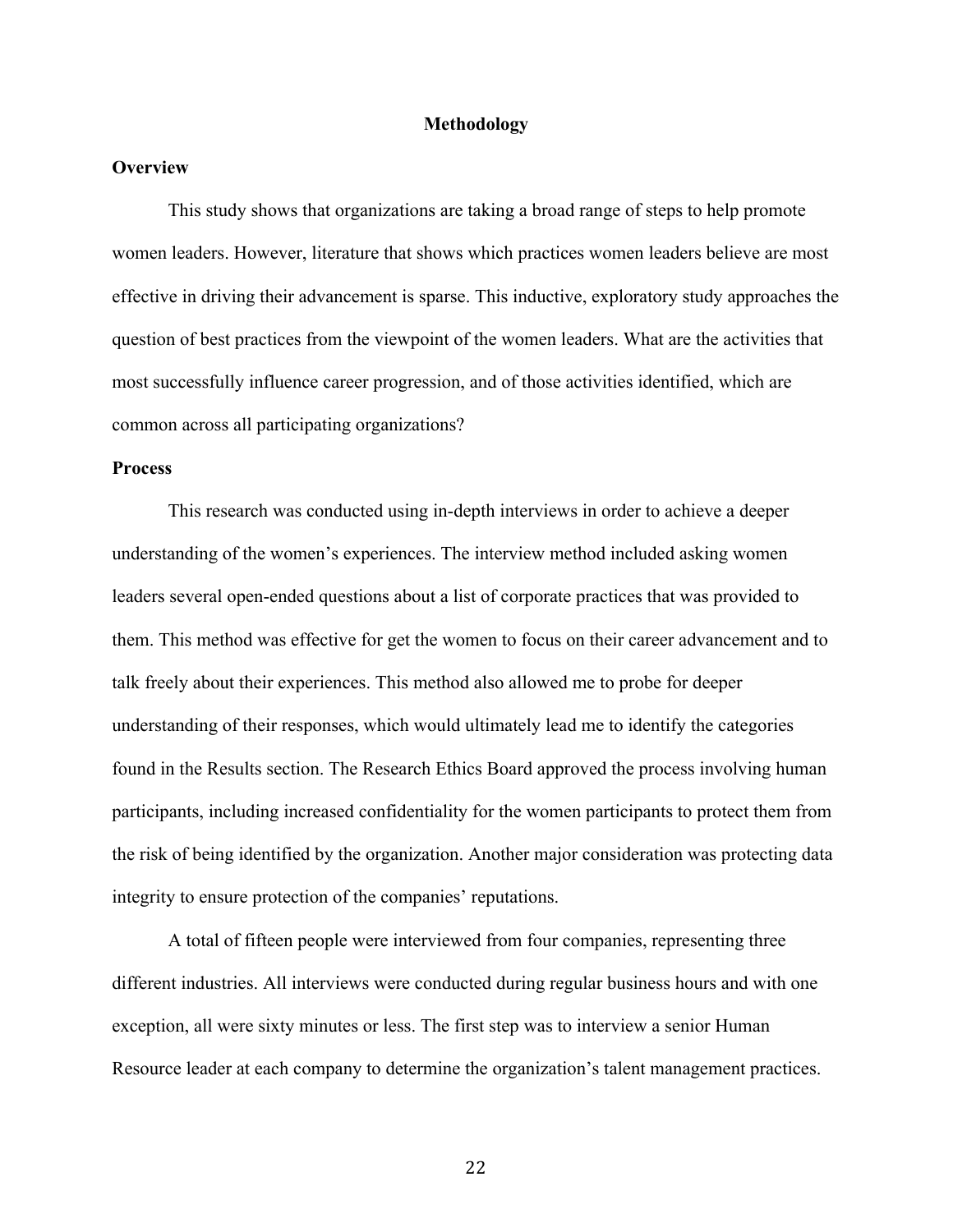Several initiatives were identified as gender-specific, but most were not. The company practices were summarized into a list that was sent to its respective women leaders. The women discussed the items and the degree of impact the items did or did not have on their career advancement.

#### **Company Selection**

Twelve companies were invited to participate and six agreed to do so. Two companies later withdrew due to time and resource constraints. All companies were listed on the FP500 - Financial Post 2010 Biggest Canadian companies by Revenue, and were selected using the following criteria:

- 1. Canadian headquarters in/near Toronto, Ontario
- 2. Minimum of 30% women corporate officers
- 3. Corporate women officers numbered three or more
- 4. Non-government organizations
- 5. Company received public recognition for gender related efforts by one or more of the following institutions:
	- a. Working Mother Magazine
	- b. Catalyst
	- c. Top Company for Women
	- d. DiversityInc Top Companies for Diversity
	- e. National Association of Female Executives
	- f. Great Place to Work Institute; Best Workplaces in Canada for Women

#### **Participant Selection**

Two groups of participants were selected at each company. The first group included the top executive officer and the top Human Resources leader. Both of these individuals were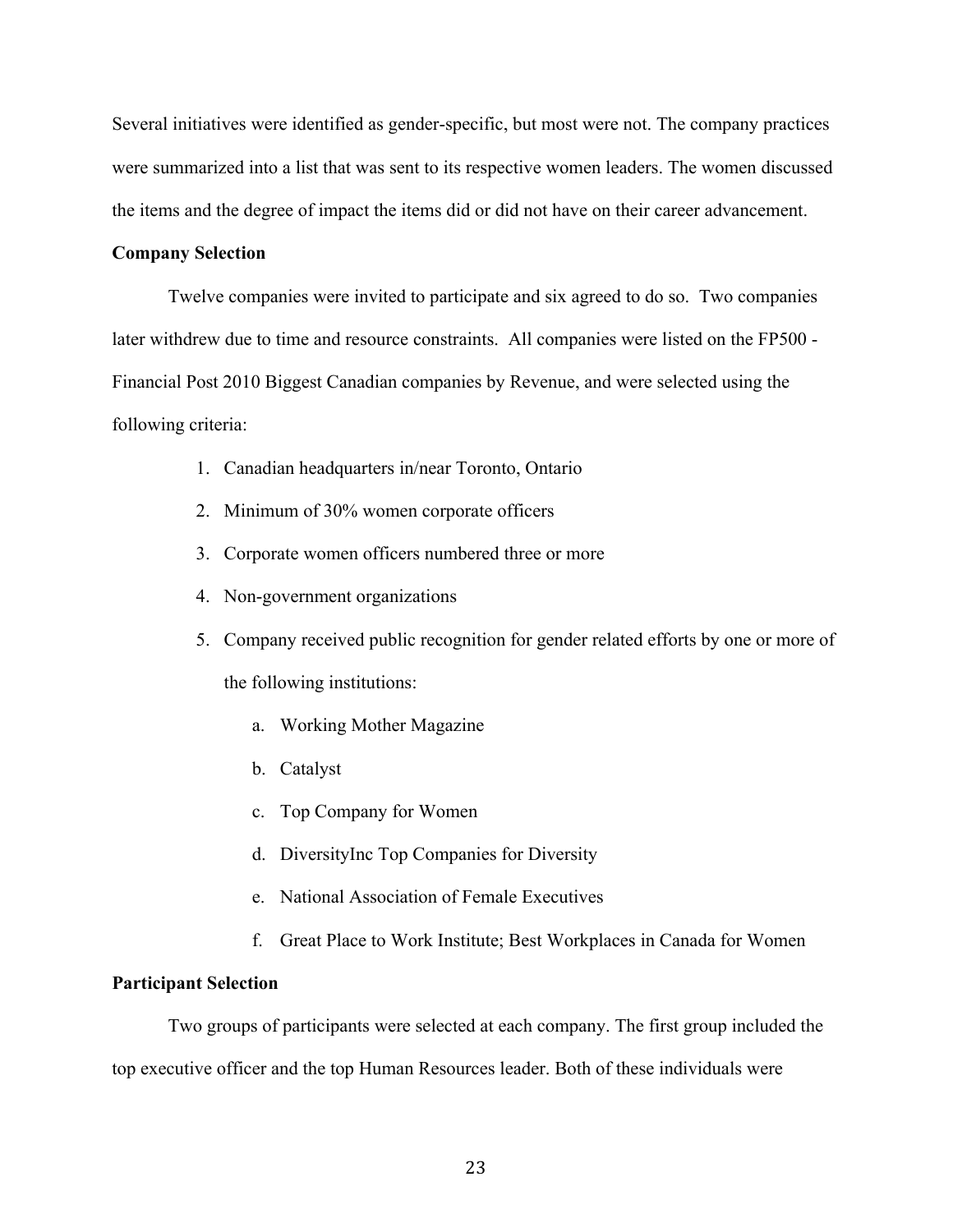identified using an Internet search, and were contacted by telephone and invited to participate using a common scripted invitation (see Appendix C). The top executive officer was not interviewed for this study, but was contacted in order to invite the company to participate. This was also done to help expedite the participation approval process for the HR leader. A senior member of the HR team was chosen because of their level of access to potentially sensitive information. The second group of participants included women leaders who had received at least one promotion at their respective company. Each HR leader provided a list of eight women from which three names were randomly selected using eight shuffled playing cards. The three women were contacted via email and invited to participate in the study. If two or more women were unavailable to participate, an additional name was selected using the same process, until a minimum of two women from each company had agreed to participate. Companies were not told who was selected or who participated.

#### **Interview Schedule Development**

Interview questions for the HR leaders were designed to cover all major categories of common talent management practices (see Appendix D). I restricted questions to information that would be readily available in a standard HR system. Interview questions for the leaders were designed to facilitate robust conversations around the list provided from HR. The leader's questions focused on the degree of impact that the corporate initiatives had on the women's career advancement (see Appendix E).

#### **Data Collection**

A copy of both the interview questions and the consent form was sent by email to all participants so they could prepare in advance. Signed consent forms were obtained either electronically or by fax from telephone interviewees, and in hard copy for in-person interviews.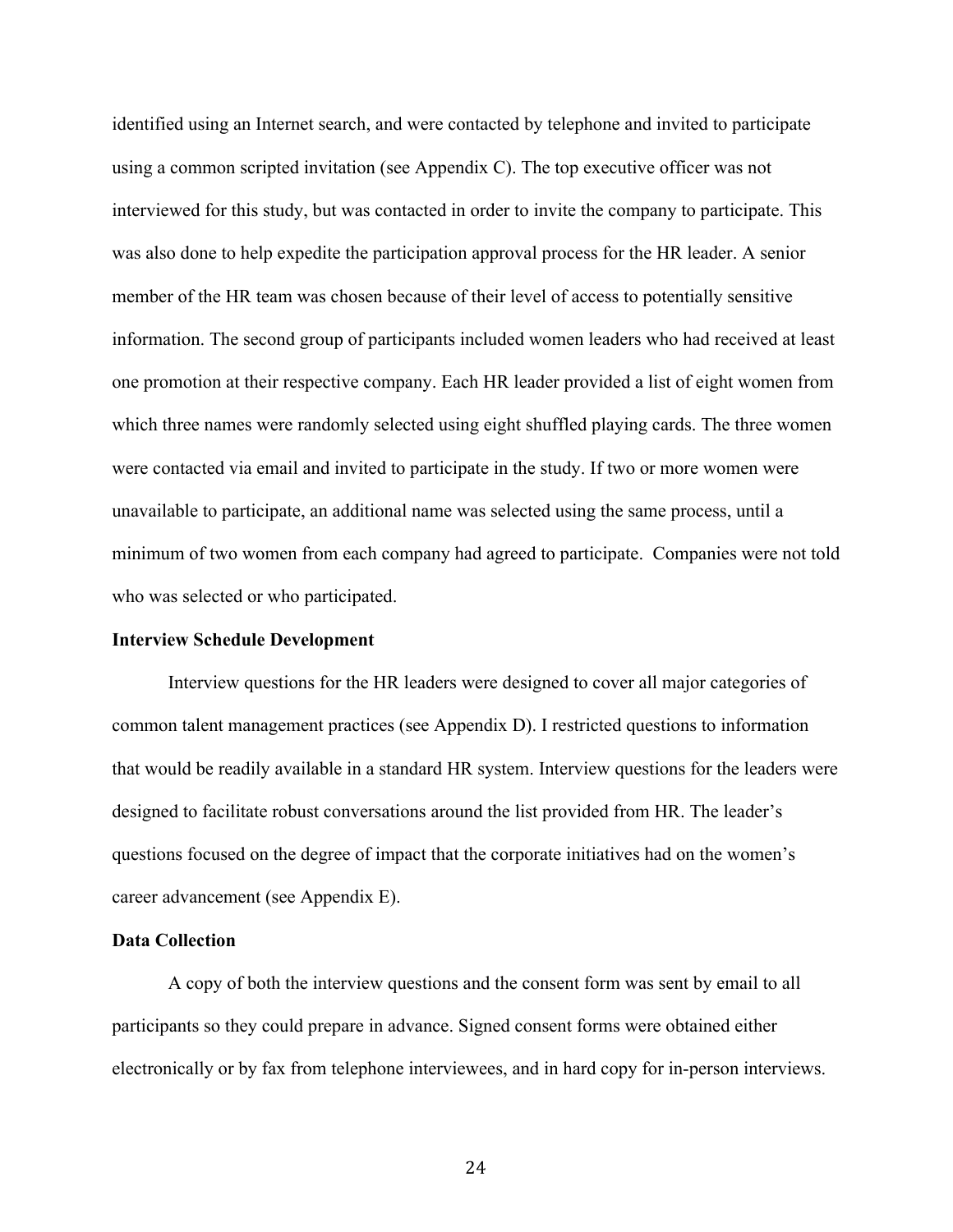Interviews started with a discussion of the consent form, confidentiality details, and the process if the interviewee felt uncomfortable answering any of the questions. The beginning of the women leaders' interviews also highlighted additional confidentiality associated with their individual participation, and that their selection was random based on a larger pool of names. The interview process evolved slightly after the first two were conducted. Originally, I walked through all of the questions and then the full list of items that had been compiled based on the HR leader interview. This format gave me a lot of detail-heavy information about the specific initiatives. After the first couple of interviews I altered the question strategy slightly by asking the women to speak to the things that they felt really drove their career advancement. The resulting information had less detail and more story-based information, which I found to be much more robust. The probing then naturally led to richer details of their experiences and how those initiatives drove their promotion. I found that when going through the list in order, there was too much valuable time spent on covering things that were not relevant. The interviews that were conducted using the new approach did not cover all of the questions in detail as the first ones did, and some questions were even left out altogether. I do not feel this impacted the quality of the answers or the study, and instead enhanced it. All interviews were recorded and detailed transcriptions were created.

#### **Data Analysis**

Narrative data analysis was conducted on the interview transcripts, which included multiple reviews of both the recordings and the transcripts. Initially, a large grid was created using company name along one axis, and talent management practice categories along the other. The grid was populated using the data collected from the HR interviews. The next step was to overlay the responses from the women leaders and common trends were identified. Common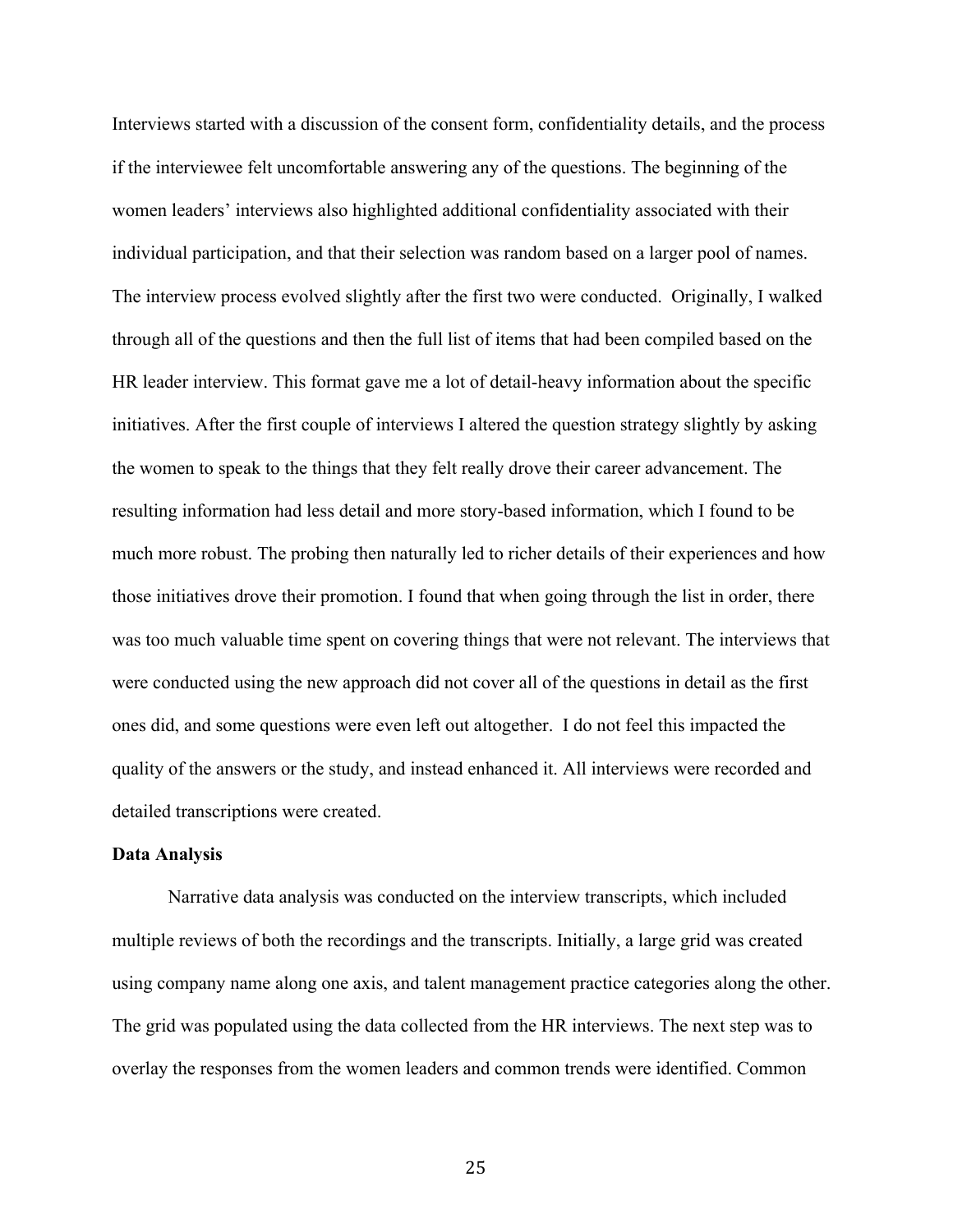trends were identified and where different terminology was used to refer to the same activity, the leader interviews were reviewed again and where necessary, the recordings replayed. This provided confirmation that the women were meaning the same practices. An example of this was the use of different words like advice and guidance to refer to what I interpreted as feedback. After reexamining the intention, in these cases they were all grouped under the term feedback. Since the key drivers were so clear in the women's minds, there was no need to use tone or other vocal indicators to understand underlying meaning in their responses. Vocal intonation was used to confirm conviction that items identified were in fact *critical* to advancement in the women's opinions.

#### **Limitations**

This study contained a small sample size of both companies and women leaders. While multiple companies would have met all selection criteria other than geographical location, travelling to these locations would have been cost prohibitive and unmanageable given the timeframe for the completion of this study. The small sample size does not seem to have impacted the results based on the scope of this project.

#### **Results**

#### **Three Key Advancement Drivers**

The interviews with the women leaders revealed a small number of practices identified as critical to advancement. The responses were put on the grid using different coloured notes, which allowed the trends to clearly stand out. Three key practices for driving promotions emerged as common across all leaders:

1. Strong mentors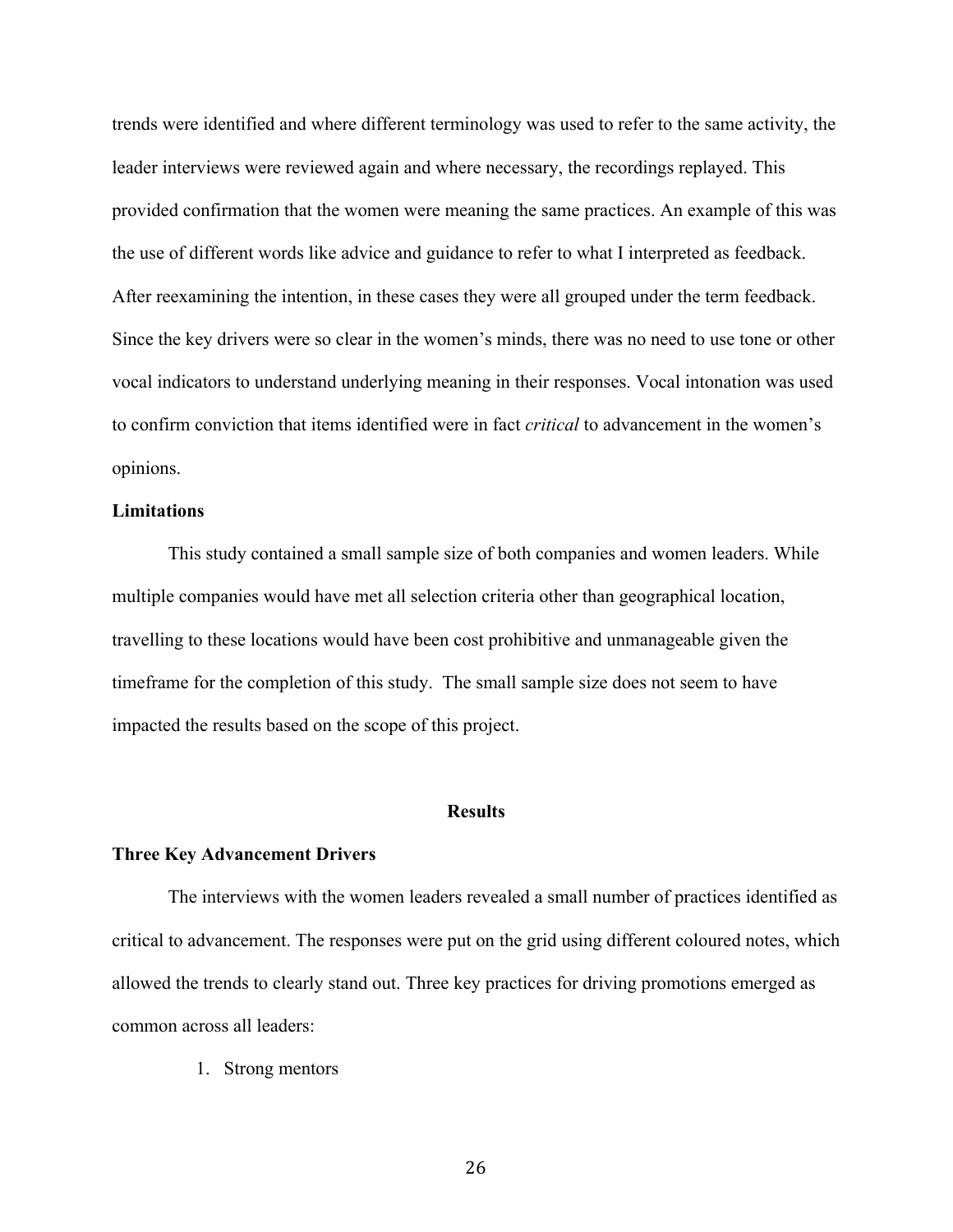- 2. Developmental opportunities
- 3. Effective feedback

Some natural overlap existed between these three items. For example, a strong mentor was able to give effective feedback and was helpful in suggesting or procuring appropriate developmental assignments. Developmental assignments created an environment conducive to soliciting and receiving effective feedback. While a clear prioritization of the three items did not emerge, there was full consensus that having a strong mentor was the most critical. Each of these three drivers is covered in detail later in this report.

#### **Women Leader Demographics**

Eleven women leaders participated in the study and their average tenure at their current company was 15.7 years. Several women mentioned they did not intend to stay so long when they first entered the company. The inclusive and flexible culture was given as the key reason for staying. This supports Orser's proclamation that talented women will not stay in unsupportive environments. Six women held line positions and five held staff positions. Only one leader did not have children.

#### **Company Profiles**

The four companies in the study had global operations and all had diversity and inclusion as part of their strategic direction for over twenty years. This is consistent with literature that says fixing the gender equity issue requires a long-term focus. None of our companies expressly listed diversity or inclusiveness in either their vision or mission statements that were posted on the Internet. However, all four included them in the corporate values descriptions. None of the companies had defined gender quotas, but each had targets and measures that were reviewed at the highest levels of leadership. Each company had a specific person or team of people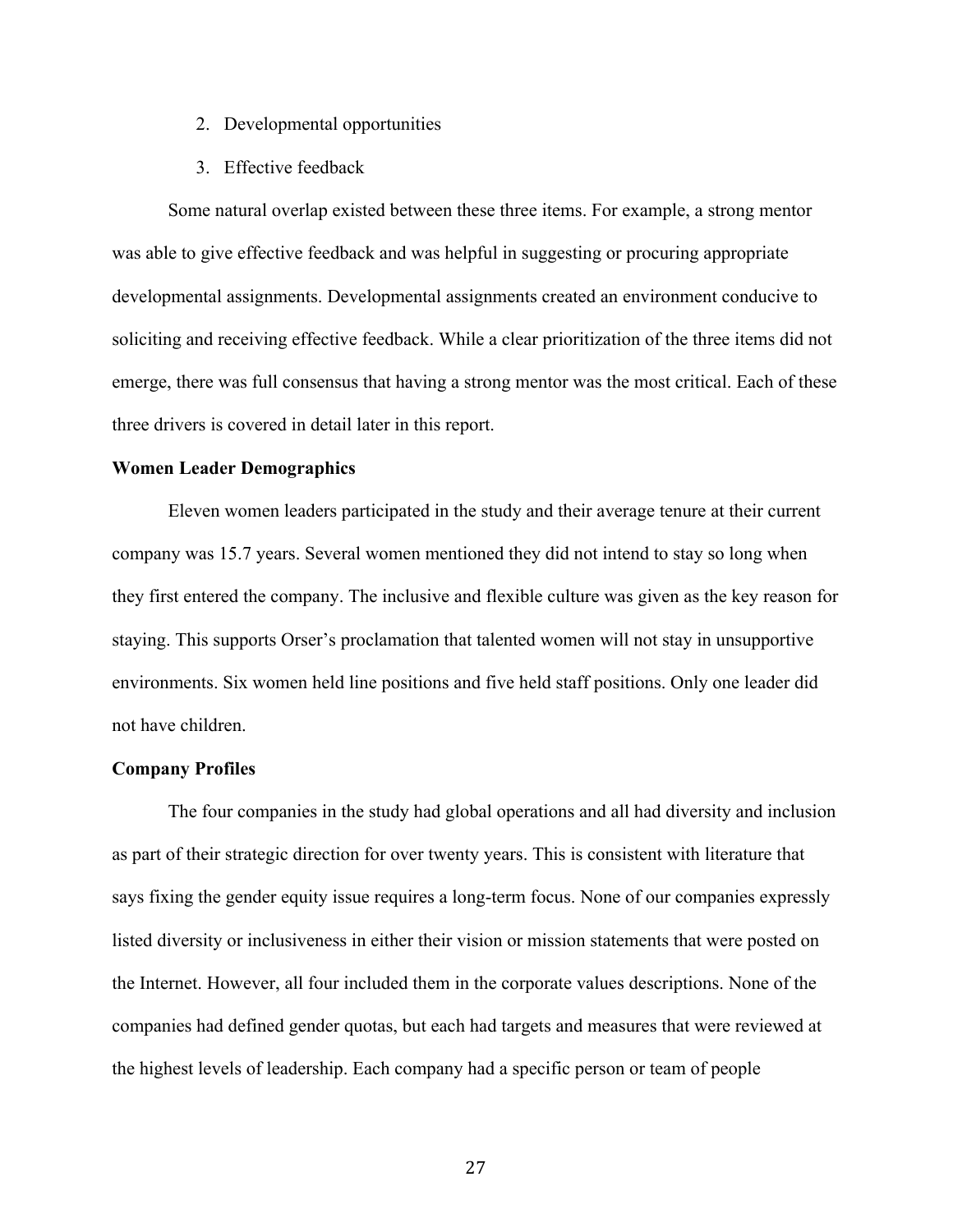responsible for diversity programs and initiatives. This is consistent with current literature that says visible support from the top creates a culture where inclusiveness is seen as important, resulting in the initiatives receive more resources and more recognition.

#### **Common Categories**

Interviews with the four HR leaders (one male, three female) revealed six categories of talent management practices that were common across all four companies. The leaders articulated several initiatives, policies and practices associated within these categories. A few of the items were gender-specific, but the vast majority was not. The six categories were: Company Strategy, Senior Leadership Support, Performance Evaluation, Career Planning, Training and Development, and Inclusive Workplace. The categories used to group the survey questions were fairly consistent with the six categories that emerged during data collection. In one case, a subcategory emerged as more important and was used as a category in the grid, rather than the category that was originally identified in the survey. Specifically, the survey grouped questions about company strategy and senior leadership support into a single category called gender diversity. These two items proved to be separate in the minds of the company leaders.

#### **Common Initiatives**

In all cases, the list of items in each category was extensive. The companies were providing many initiatives and committing vast resources to drive gender diversity throughout the organization. The women leaders had different experiences with items in categories that did not emerge as key drivers. In some cases they were virtually unaware of the programs that were provided, and in other cases they were very aware of most of the initiatives. This was most evident in the training and development category. This difference can be partially explained by the fact that some programs were designed for specific departments or types of jobs. The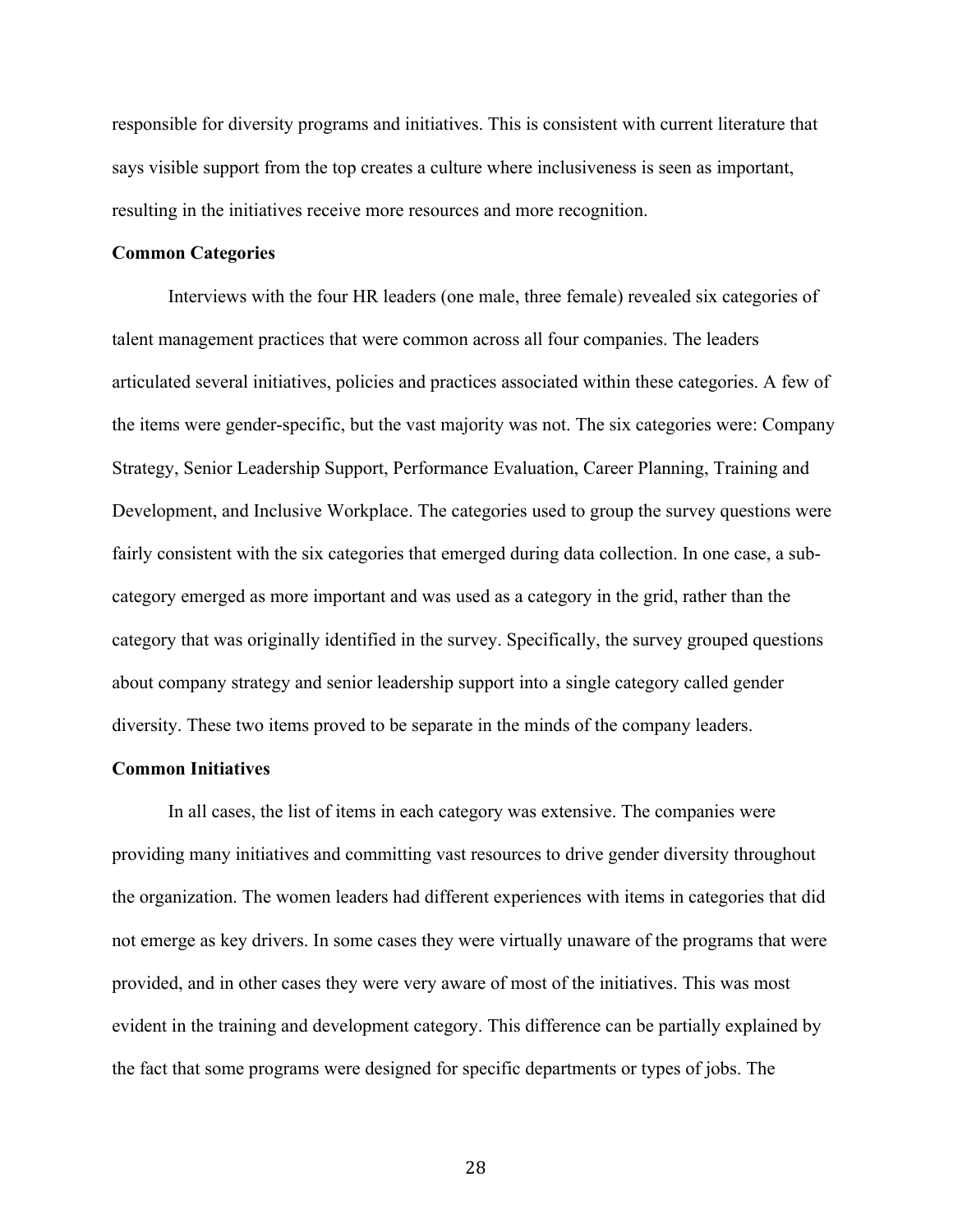department of the leader in the study may have determined the degree of exposure to certain types of programs. In other cases there were so many programs available that the leaders did not have the time to learn about them all.

Several initiatives that the leaders did not identify as critical to advancement were common across all four companies. The women did feel, however, that these elements helped maintain an inclusive culture making their company a great place to work. They did express that these factors played heavily into their long-term retention. Flexible workplace policies came up repeatedly and the women felt the companies understood there were significant responsibilities outside the workplace. Flexibility as to when and where the work got done was extremely important to the women, even though the nature of their work roles permitted more flexibility for some women compared to the others. One leader eloquently captured the spirit of respecting the whole person not only for what they bring to the workplace, but also to their family and community.

People come to work as fully formed human beings with all kinds of interests and responsibilities outside of work. The more we can mesh the passion and the enthusiasm they have for the other parts of their life with their work life and make it work for them, I honestly, honestly, to my core believe you get a more productive employee, a more creative employee, and a more committed employee. There's a respect for who they are beyond the walls of the office. If that's respect as a parent, or perhaps they are training for the Ironman... caring for siblings... caring for parents... perhaps they volunteer in the community in a way that could use some flexibility with work, that gives them a lot of satisfaction and sense of accomplishment. It's a respect for all of that, regardless of what it is… I think the better we can respect them for their whole being, the better it becomes for everyone.

A common practice of note was an extremely robust performance evaluation process. Of particular interest is that leaders at certain levels receive a performance rating made by group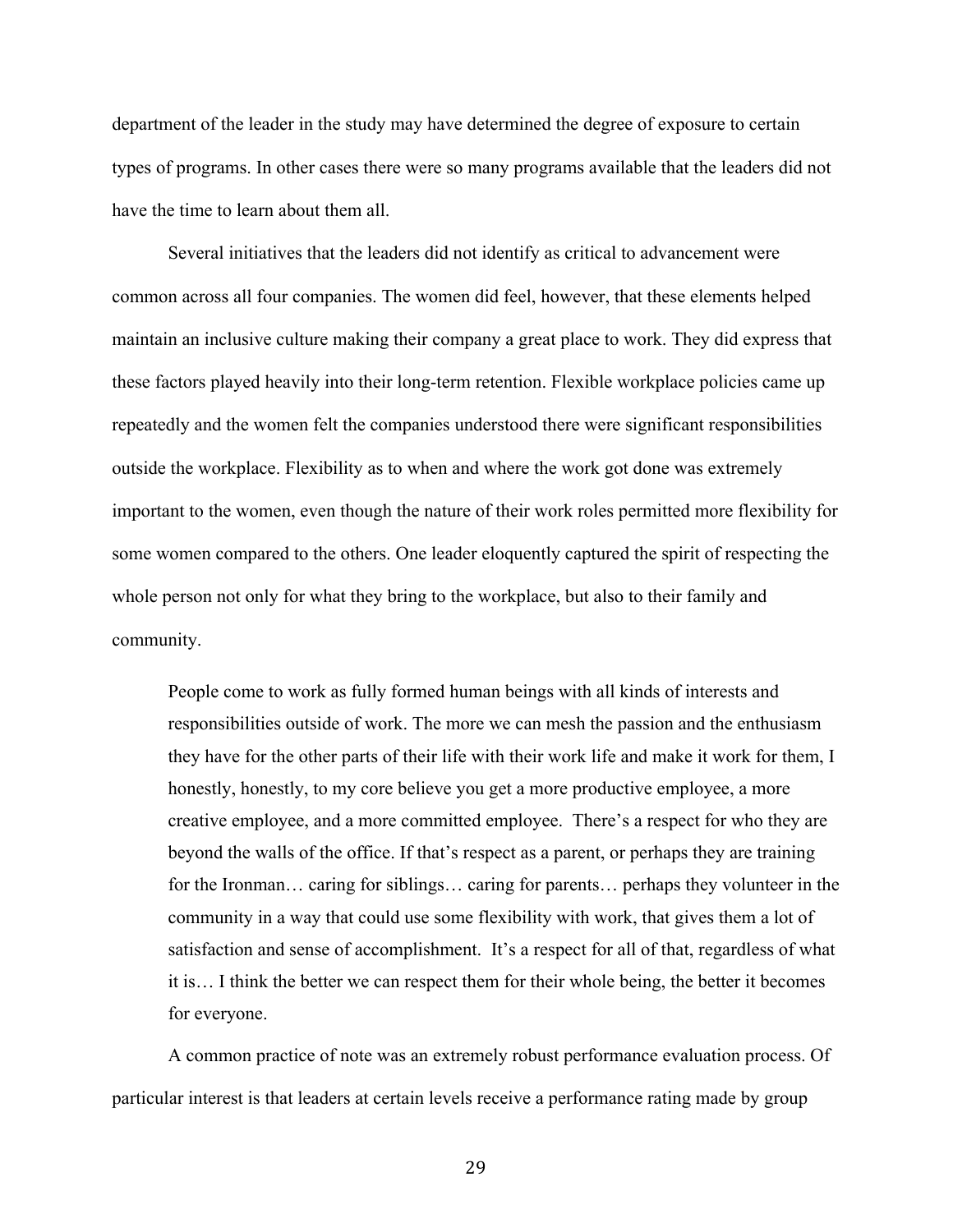decision, and not a rating assigned arbitrarily by their leader. Candid discussions were held to ensure adequate evidence existed for the suggested rankings. In most cases, a member of the HR team would facilitate these discussions and would address any bias that became evident. One leader expressed the need to continue to be aware of unconscious biases.

We are way past the conscious biases. But sometimes you still see the unconscious biases. You do not see it as much at the junior level... it's when you get more senior and people are starting to evaluate the softer skills a lot more and looking at your presence & wardrobe… I think that women start out at a disadvantage.

All companies viewed career planning as distinct from succession planning. The succession planning process ensured a diverse slate of candidates for key jobs and senior leaders were heavily involved in this process. The career planning process ensured high potential employees were being tracked and placed into development opportunities that would build skills to ready them for the next level of responsibility. The goal was to integrate these two processes to ensure that business goals and professional goals were aligned. This reflects the research on successful pipeline management that indicates an integrated approach is necessary.

#### **Individual Elements That Drive Structural Elements**

This research was intended to identify structural elements that drive promotions for women leaders. Two specific items came out from the women leaders as well as the HR leaders, as critical enablers for the structural elements to be effective: high performance and career ownership. The women in this study were all self-proclaimed high achievers who regularly received high ratings in performance evaluations. They all felt they had taken every opportunity to learn and to grow, and ensured they brought value to the company through top performance. Some of the women had received internal awards for exceptional performance. Several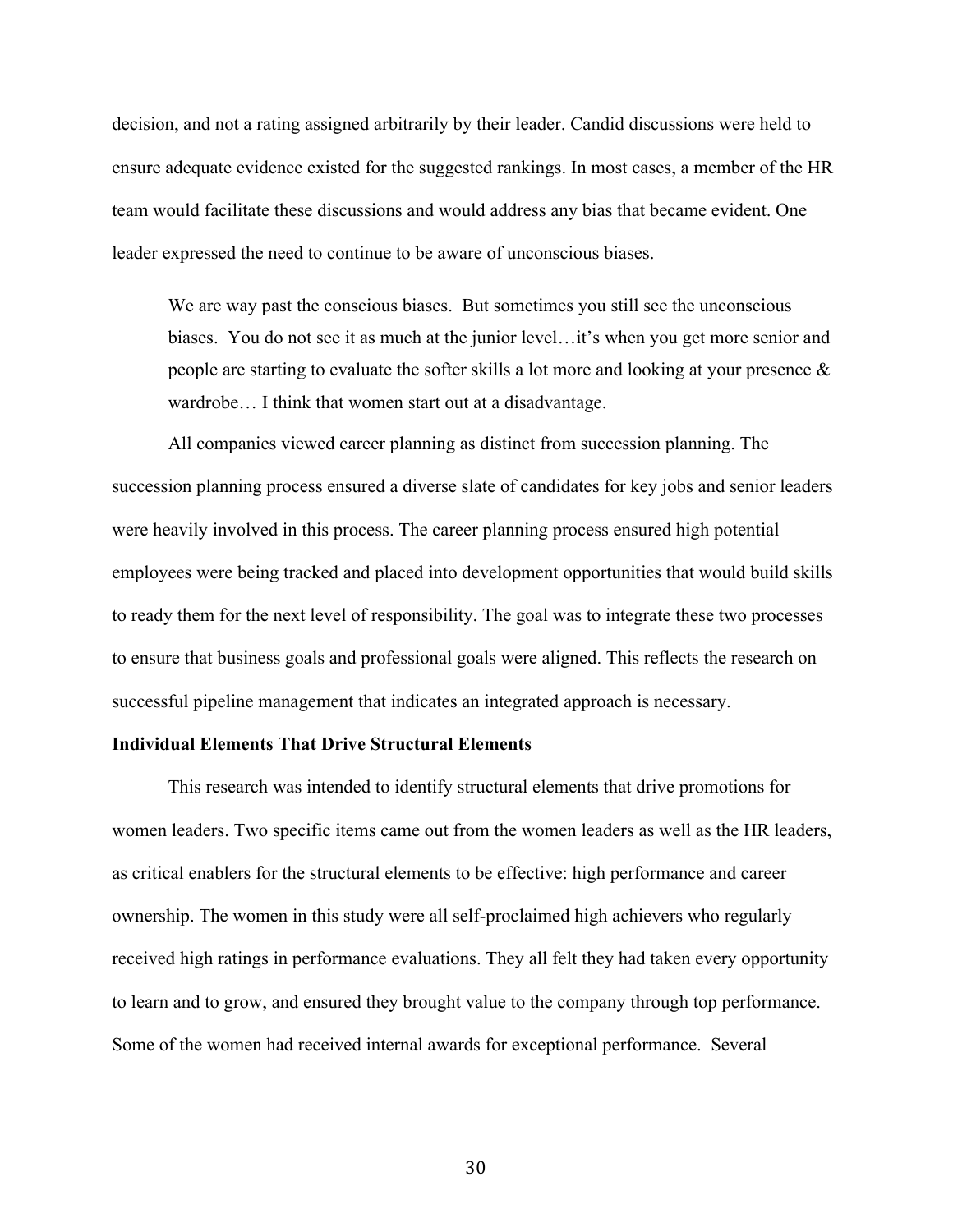commented that they felt their excellent performance and consistent results neutralized any negative bias based that may have occurred because of their gender.

The women felt strongly that they needed to take ownership for their careers and selfadvocate. Some even expressed the sentiment that if they had not done so, they did not believe they would have advanced as far as they did. In some cases specific programs or processes existed to support these efforts, and all indicated that if they asked for help they received it. A common element among the women was that they got much of this information and support from their mentors.

#### **Discussion**

The purpose of this project was to determine if there are common practices across all the companies in the study, and that all the women leaders believe helped drive their promotions. A senior HR staff member was asked about available talent management initiatives and the women shared their career advancements stories during the interviews. The results can be grouped into three specific themes. The first theme includes three distinct corporate practices that emerged as career advancement drivers. The three drivers are strong mentors, developmental opportunities, and effective feedback. This finding is in line with the study of 61 companies in Europe that found the companies that did a better job of preparing women for leadership roles were more successful in promoting more women into them. The second theme involves two practices the women said were critical facilitators in that they made it easier for the women to perform at high levels. These two practices are flexible work hours and telecommuting. They were grouped into a single practice called flexible workplace. The third theme reveals two key individual enablers that made career advancement possible: top performance and career ownership. Even though this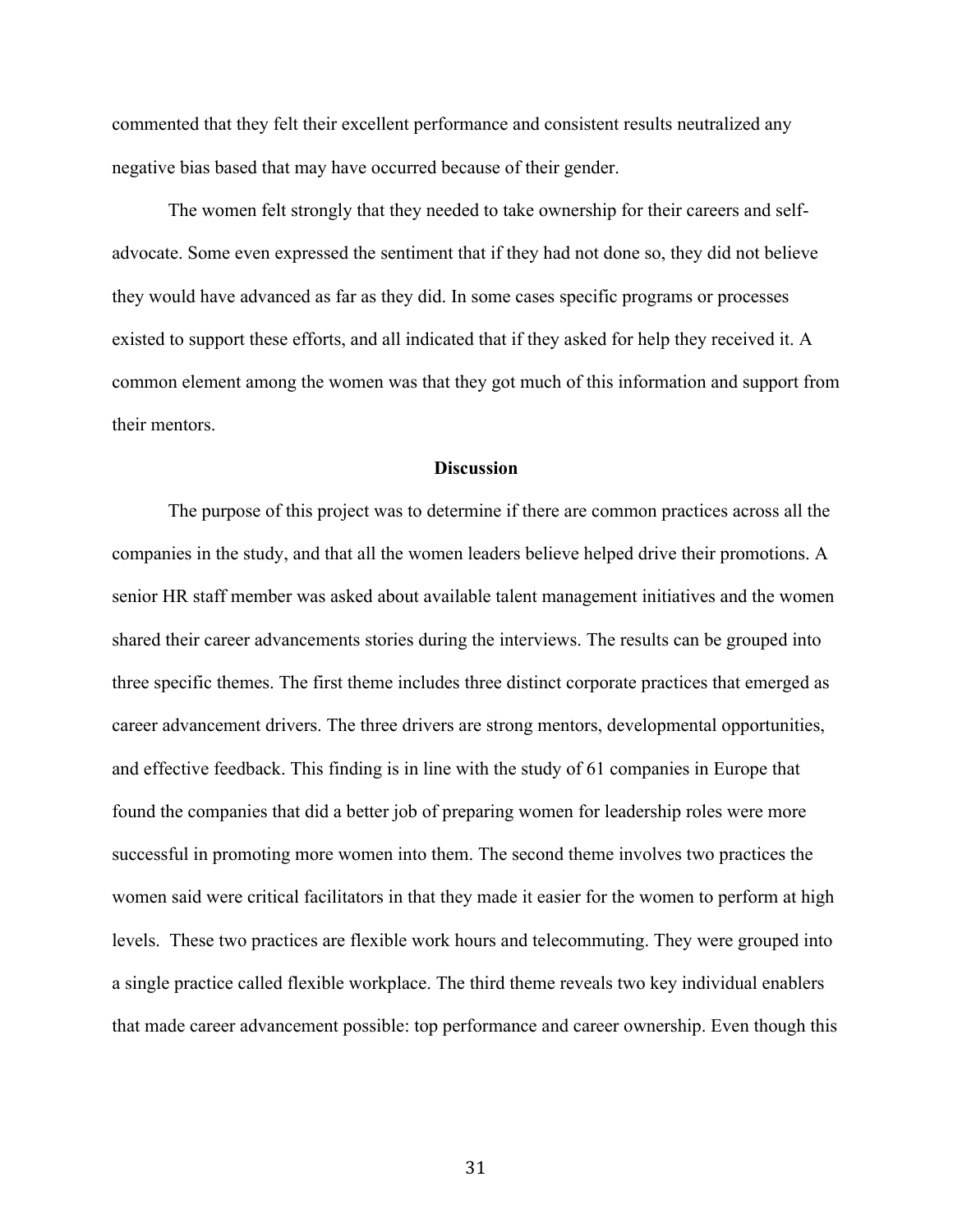study sought to identify structural elements to women's career advancement, all the women were adamant that their own behaviour was critical to the success of the corporate initiatives.

The findings in this study are consistent with previous research about effective diversity programs. This study builds on previous work by synthesizing a long list of initiatives into a list of the critical few best practices. In addition, the results take into account important contextual elements that, in the minds of the women, were critical considerations.

#### **Career Advancement Drivers**

#### **Strong Mentors**

Without exception, having strong mentors along the way was the number one driver of advancement for the women in this study. There was a wide variety in the experiences associated with these mentors among the women, however. The stories ranged from having one key, seniorlevel supporter for many years, to having multiple mentors across various parts of the business for different developmental needs. Some found the formal mentoring programs very helpful in getting them set up with mentors, and others found that the informal relationships that naturally evolved were much more effective. Regardless of nature and number, the underlying reality is that the women claim they needed, wanted and received help to advance through the ranks.

This is my first large, large company and the pathways and processes are different in a large company. So you have to have learned the rules of the road in a large company and there were a lot of people who helped me.

The immediate supervisor often played a key role in the career management process, whether or not the women saw them as mentors. The supervisor was the one who most often discussed the leader's desire for increased responsibility, and found developmental opportunities to ensure the needed skills and experience were gained.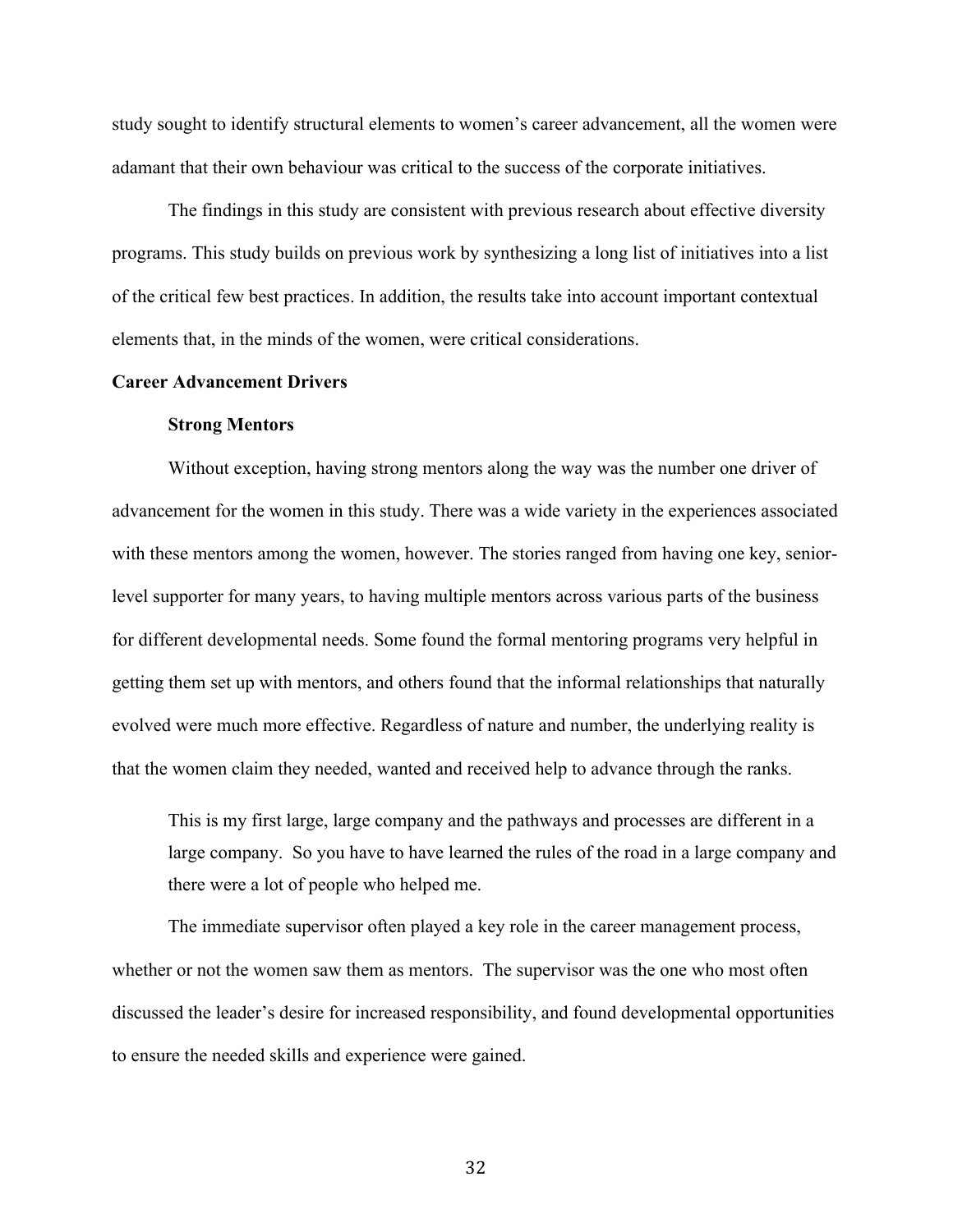Sponsorship behaviours were key, particularly as the women reached the higher levels in the hierarchy. As each woman described the relationship they had with their mentors, it was clear that these advisors were strong advocates for the women and had a keen interest in their success. One woman shared, "I had a supporter in me. He saw something in me many years ago… and he called me and said I would like to be your mentor… I would like to help you." While the women acknowledge that having an advocate in the boardroom was necessary, so was the person who gave them critical career and developmental advice. This was not always the same person, nor did it need to be. Both sponsoring and mentoring behaviours were described as advancement drivers. With regards to getting that critical advice, one leader said what was important was, "being able to have conversations with people in leadership roles that are open and honest and where the leader is really willing to give you the straight goods." The mentoring was described as strong when it was integrated with sponsorship behaviours. These findings support the research done by Catalyst. In their report titled *Why Men Still Get More Promotions Than Women* (Ibarra, Carter, & Silva, 2010)*,* they found that mentorship to develop skills was not enough, and that sponsorship in the form of advocacy behaviours was critical to the success of women leaders. One woman describes her experience:

I honestly think that if you do not have somebody pushing for you, it's going to be very difficult. People do not get promoted based on written reviews in a file. There's way too many people that [are top rated] around here and we cannot promote them all, and really you've got to have somebody in your corner pushing for you.

#### **Developmental Opportunities**

The opportunities the women described as key to driving advancement achieved two main objectives. First, they built skills that were required to be successful at the next leadership level such as the ones shared by this leader, "project management skills, relationship skills, there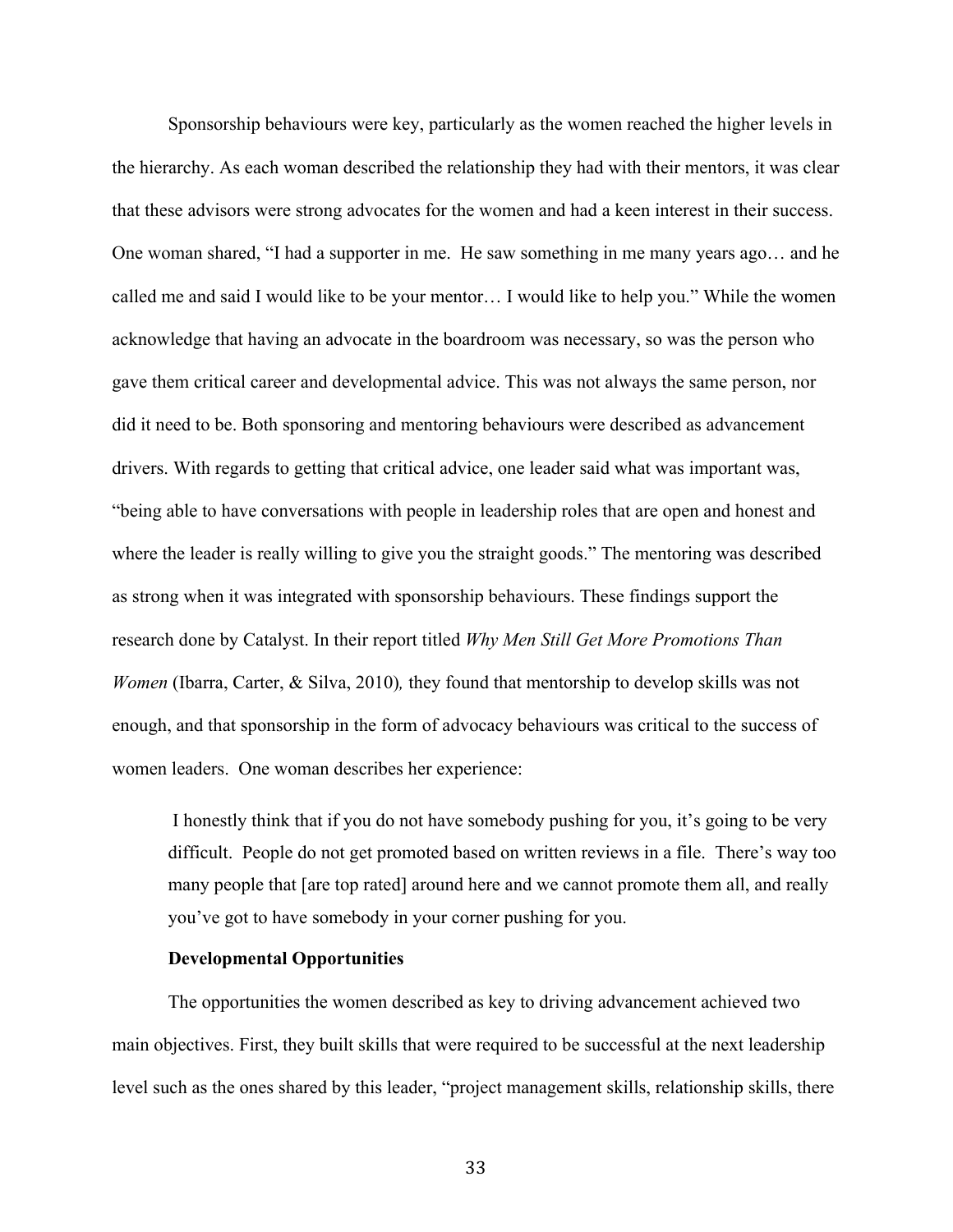were many things that happened that there were battles over and how you deal with those battles… you evolve. Huge learning." Second, they provided increased visibility to various people across levels and across departments. The visibility aspect of these opportunities may have influenced the leader's perceived power. Authors have identified lack of power as a problem when it comes to gender issues (Kanter, 1977; Jacobson, 1985). Women from very different industries share their thoughts on these two objectives:

They assigned [someone] who was happy to help me with it who was there to catch me when I ran off the side of a cliff. That's really important. Being allowed to try things being allowed to risk maybe not doing them perfectly the first time and having someone there to help you.

…assigned mandates that are going to give you that broader exposure to different leaders across the organization. When people are talking about individuals at the leadership table, if only one person knows of that particular woman, there's not a lot that's going to be said.

The opportunities themselves came from different places and from different people. In one case, the woman's direct leader provided opportunities for her to develop within the existing department by taking on several cross-functional roles. Another woman volunteered to lead key committees or task forces. Another found opportunities to develop in different departments by taking on job-rotation opportunities. While all cited these were excellent opportunities to learn and grow, critical to advancement was that they performed well on these tasks and proved their capability. One woman described her success by saying, "They put me in the right place that really allowed me to shine."

As noted earlier, Kanter's (1977) work identified development opportunities as one of the three primary issues associated with women's lack of progress, which is still a key factor today. There is a risk associated with these developmental opportunities that must be acknowledged.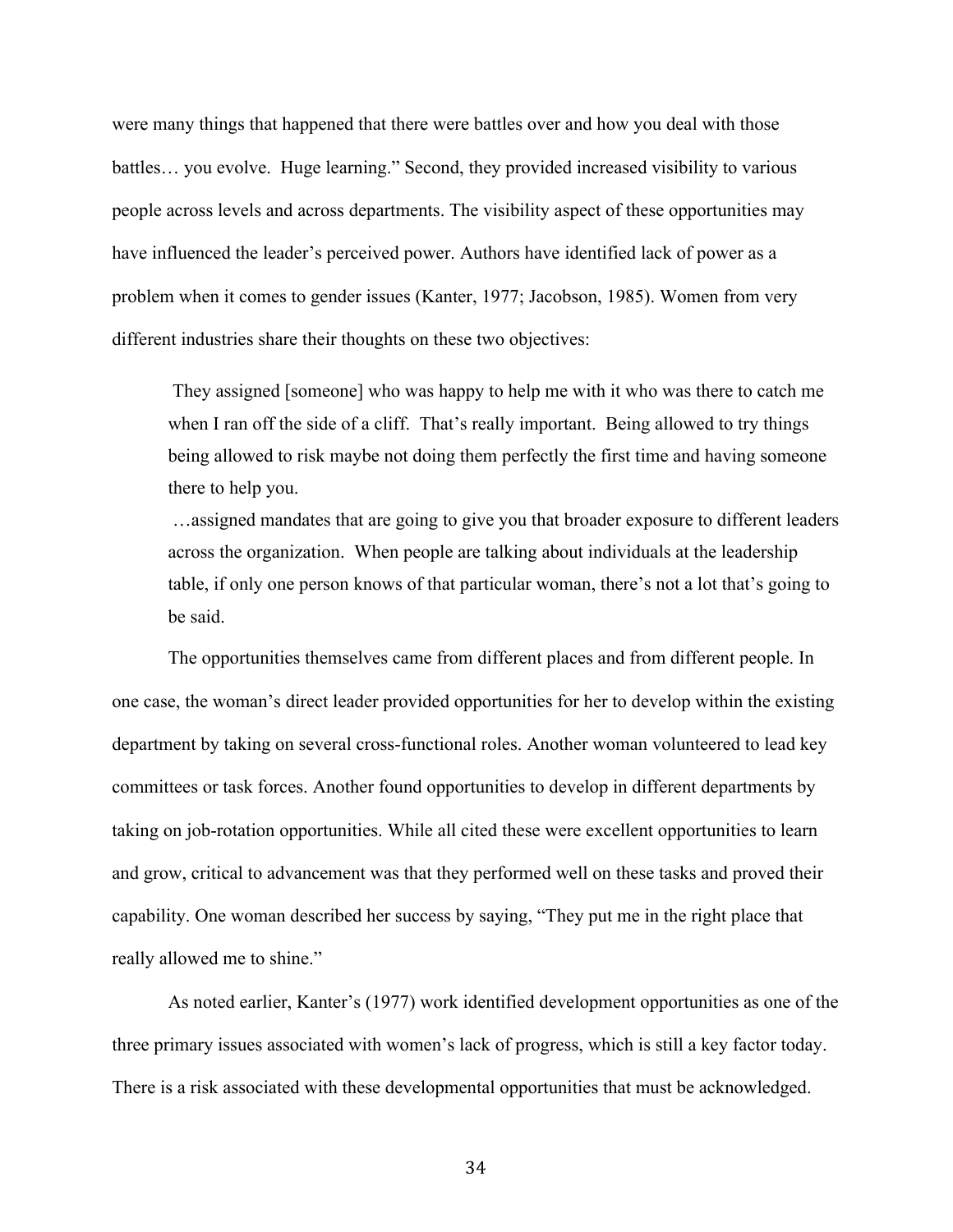Learning something new often requires increased output of time and energy. Women in this study reported that having flexible work arrangements allowed them to put in the extra hours and still successfully manage their other commitments. One woman described how she handled the situation, "When the children were younger I had to juggle myself because it was a priority for me to be there before they went to bed, but I did not mind working later on into the evening."

Developmental opportunities can sometimes be problematic for women in global organizations where international experience is required. In some cases these companies sought creative ways for women to gain these experiences without having to relocate them. In other cases, women expressed a willingness to move earlier in their careers when they did not yet have so many responsibilities. This creates a dilemma on the part of the organization in that relocation is an expensive risk when the employee is untested. This points to the need for earlier identification of high-potential employees and may require a different path for women, as this leader points out:

International experience is viewed very highly… but the frustrating thing is that we only tend to be confident to move people after they've been here for five years and by that time you've got a house, a husband, a job and you may even have a kid, so especially as a woman, you are not going to want to move… We need to really change that paradigm and move people at the beginning before they have all these attachments because that's when they'd be willing to do it.

#### **Effective Feedback**

All of the women in this study proactively sought out feedback if it was not already forthcoming. The distinguishing factor that made the feedback effective was that it helped them understand where they had made mistakes and gave them direction on how to overcome weaknesses. They all expressed that they had been given positive feedback, as is often the case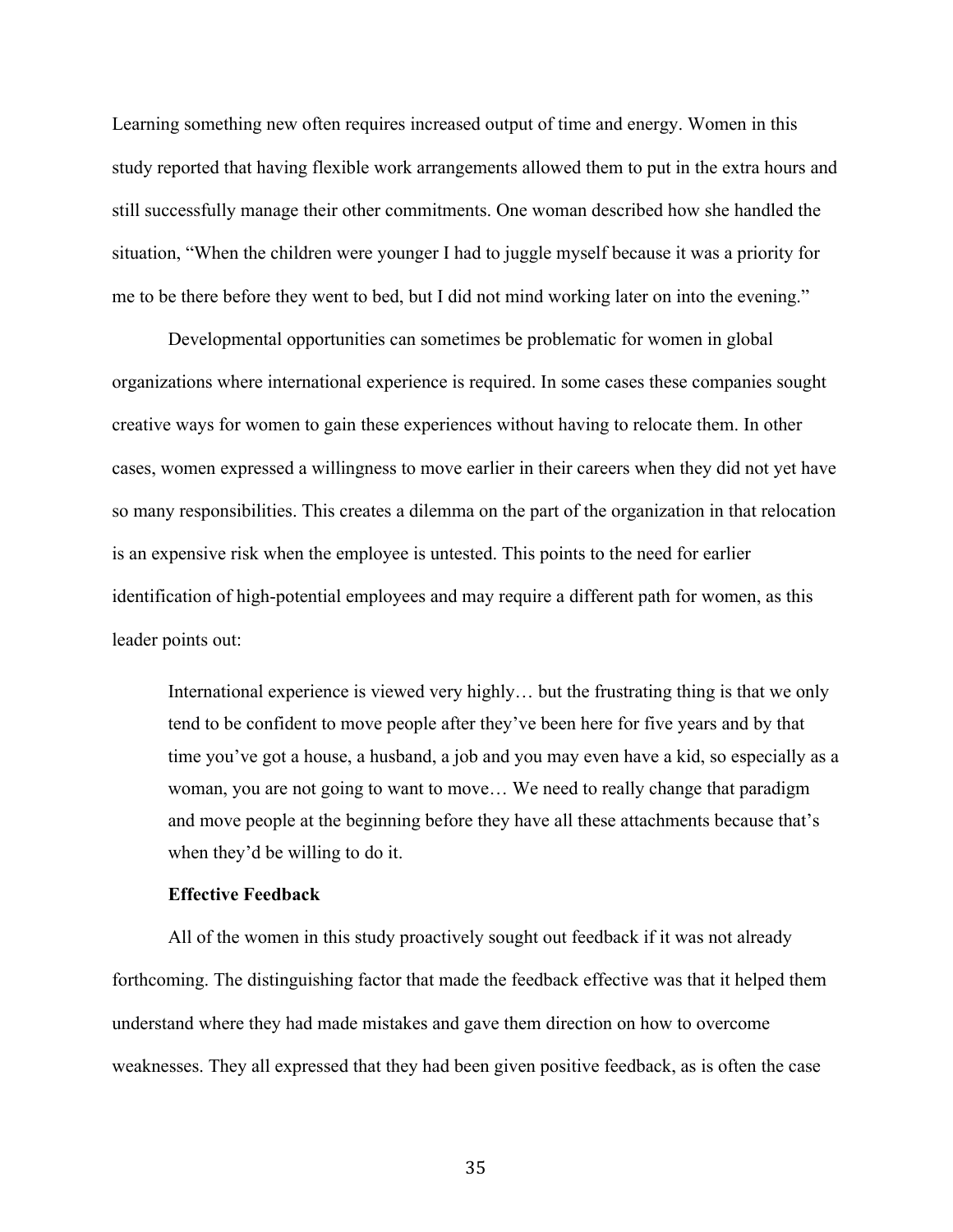with top performers. However, they were also given the messages that were tough to deliver and tough to receive.

I had this lady… for a few years and she was really honest and good to give me feedback and on the other side I was ready to receive it… I did not realize that maybe I had been given feedback and maybe I was not taking it how I should have been taking it… She was the person at the time when I opened my mind to it she was giving it and I was taking it and it was definitely helping me… She was a really blunt woman and I think I appreciated that. She was authoritative… I fully respected her in her leadership role… She was willing to say it just as it was. She did not feel like she had to hide or skirt around it, she basically said it as it was and gave me examples, and that hit home.

The feedback that was most effective often came from their direct supervisor or a key mentor, although in a small number of cases the feedback came from clients or peers. The leader accepted the feedback as genuinely helpful because it came from someone who truly cared about them and their career. This often increased the desire to successfully implement the feedback and perform better in subsequent tasks. This not only made a good impression on the people around them, but also continuously improved the quality of their performance, as identified by this leader:

I was lucky to have a boss who was not shy about giving unvarnished feedback and was very big on coaching and feedback and also his boss was big on coaching… so we had a great mentoring circle. The other key tool we use is the 360 process… you get back information about strengths and weaknesses and what you can work on, so that was a bit of a learning experience too.

### **Career Advancement Facilitators**

#### **Flexible Workplace**

Historically, companies have spent a lot of time and money to implement structures, processes, and benefits related to flexible work arrangements. Many of the efforts from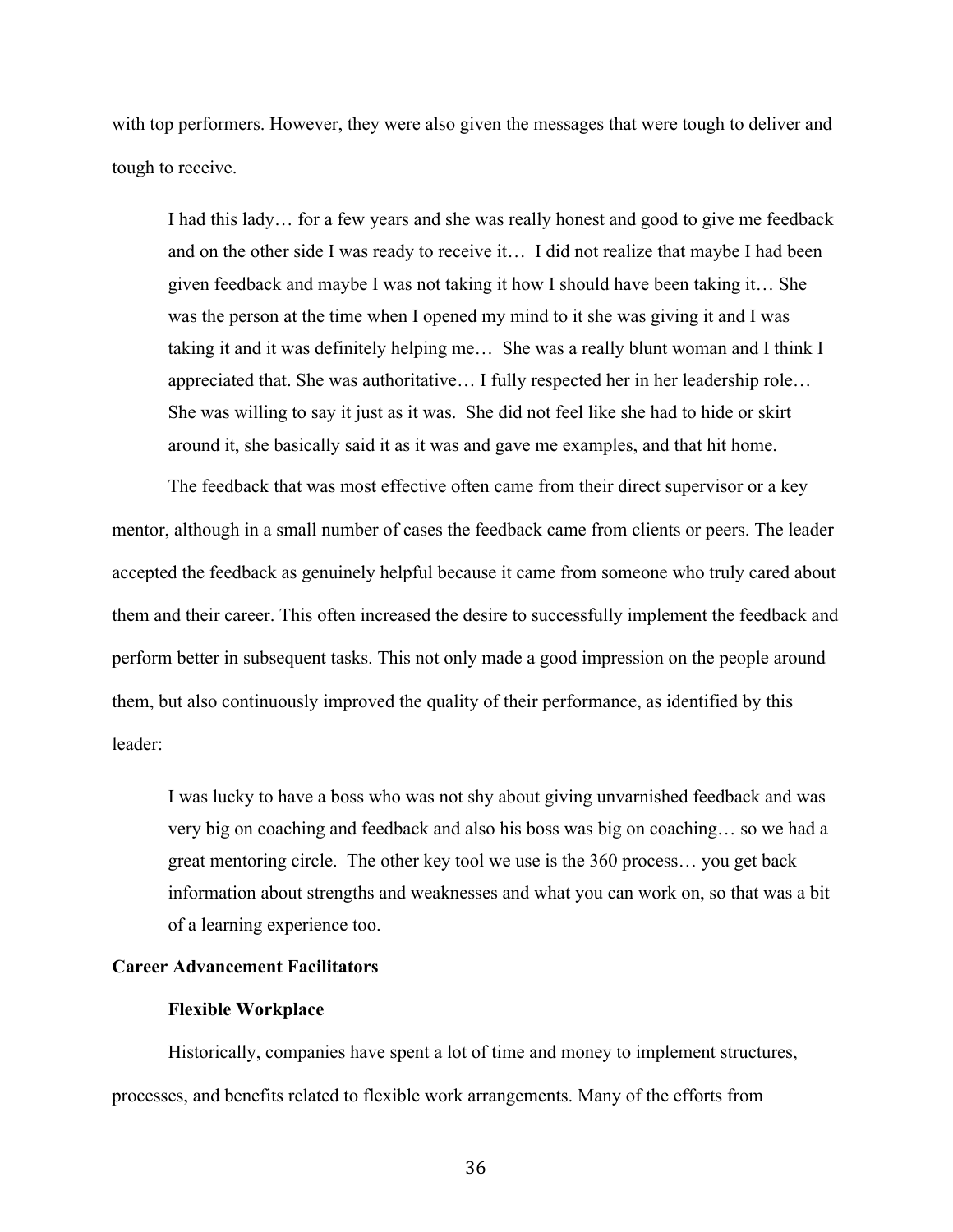feminism's second stage reaped tremendous rewards for women who chose to work outside the home. The companies in this study made many programs available, and various women spoke about taking advantage of these work-life balance benefits at different points in their career. The need for such an environment is supported by Cabrera's work and her assertion that companies have a significant role in making it "feasible for women to stay." One senior leader in this study agrees that there is a business impact associated with this and said, "If we do not do a better job to try to make it worth their while then we are not going to grow to the extent we need to." Another leader expresses the business impact in another way:

I'm hoping I'll be evaluated on my results and quite frankly if this is not the kind of workplace that can accommodate me arriving at 9:00 then I'm in the wrong place and it will be time to take my skills and my career path elsewhere.

The practices that received the greatest accolades from the women related to their ability to advance in their careers were the telecommuting and flextime options. These women are all high achievers willing to make the sacrifices necessary to have a successful career. The flexible workplace allowed them to have that successful career without having to make unnecessary sacrifices. As one leader says, "We all put in way more than 40 hours a week, but I have this incredible flexibility, and that's why I stay." Having a flexible workplace afforded them some leeway to get the work done at a time and in a place that also enabled to manage non-work related obligations, which for most of the women involved children.

Our company uses the term work-life balance because everyone has to figure out what works for you. Quite frankly in an executive role you know you are not going to be working 40 hours a week. How do you balance and structure it so it works for you and your lifestyle.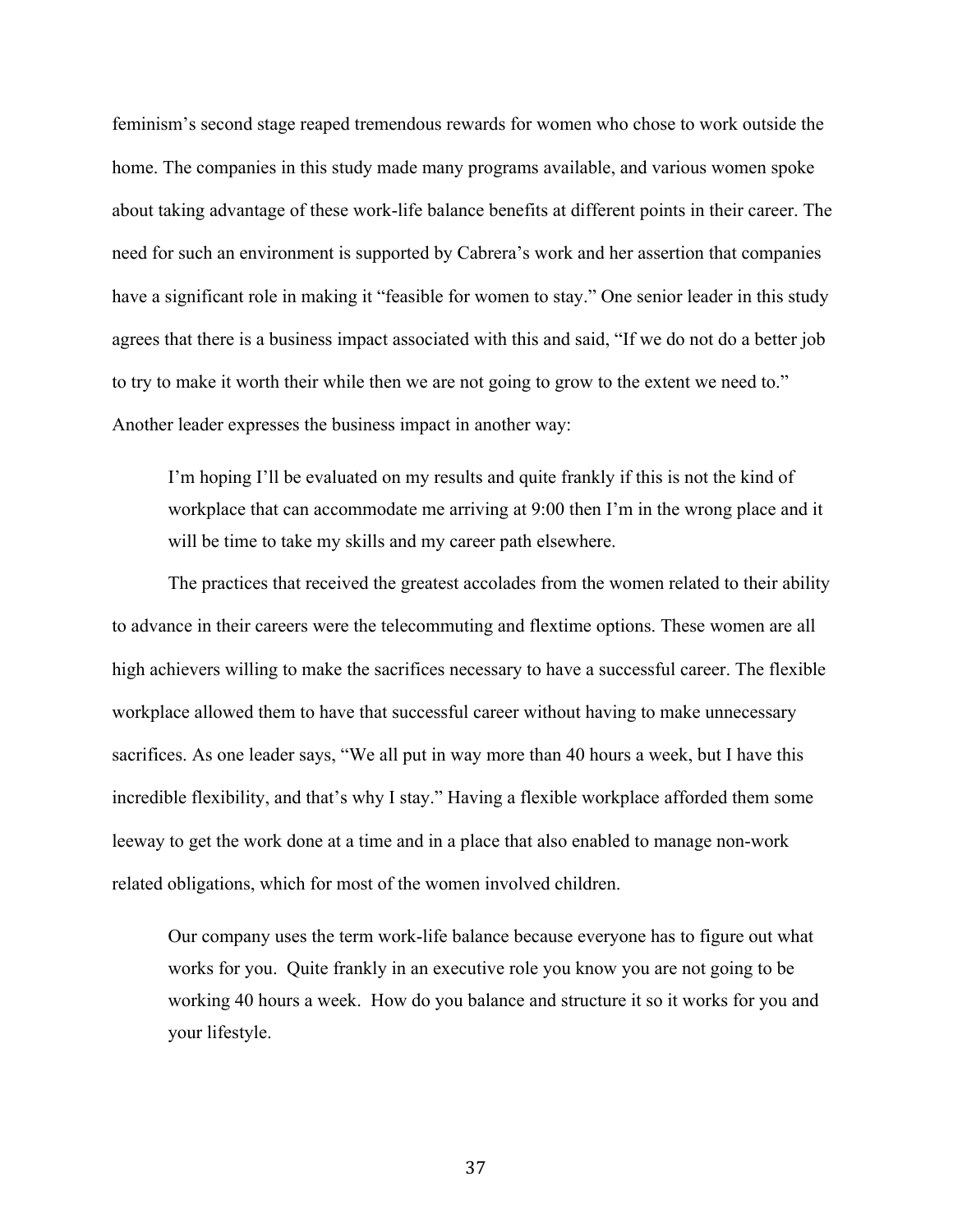With many high-tenured women in the study, they recounted memories of the days when their company was not able to provide this option. Mindsets changed over the years about an employee's ability to be productive at home, and technology advanced to a point where working remotely became a viable option.

#### **Individual Enablers**

#### **Top Performance**

All the women felt that being an exceptional performer was the price of entry in the leadership ranks, especially at the senior level. Some shared the perspective that it was easier to show top performance earlier in their career when their role had more of a technical flavour. To progress into and through the senior ranks required more than just talent. Many women commented that they had the opportunity to show their strong capabilities when they were put onto developmental projects. A key element to making this work successfully for career advancement was as one respondent put it, to work on "things that matter." This plays nicely into the hand of female workers who commonly believe that all their hard work will eventually get noticed. This is more likely to occur in a project with high visibility.

A lot of it is finding the way to get experience in the things you have not been able to demonstrate your ability in yet, and you have to have help to get that. Those things are not just going to fall out of the sky into your lap.

#### **Career Ownership**

According to the women in the study, taking ownership of their careers involved behaviours such as expressing an interest in more senior roles, asking and looking for both internal and external development opportunities, and assertively advocating for themselves. This is an area where most women expressed a need to be aware of how their behaviour could be perceived, and some political maneuvering was part of their strategy.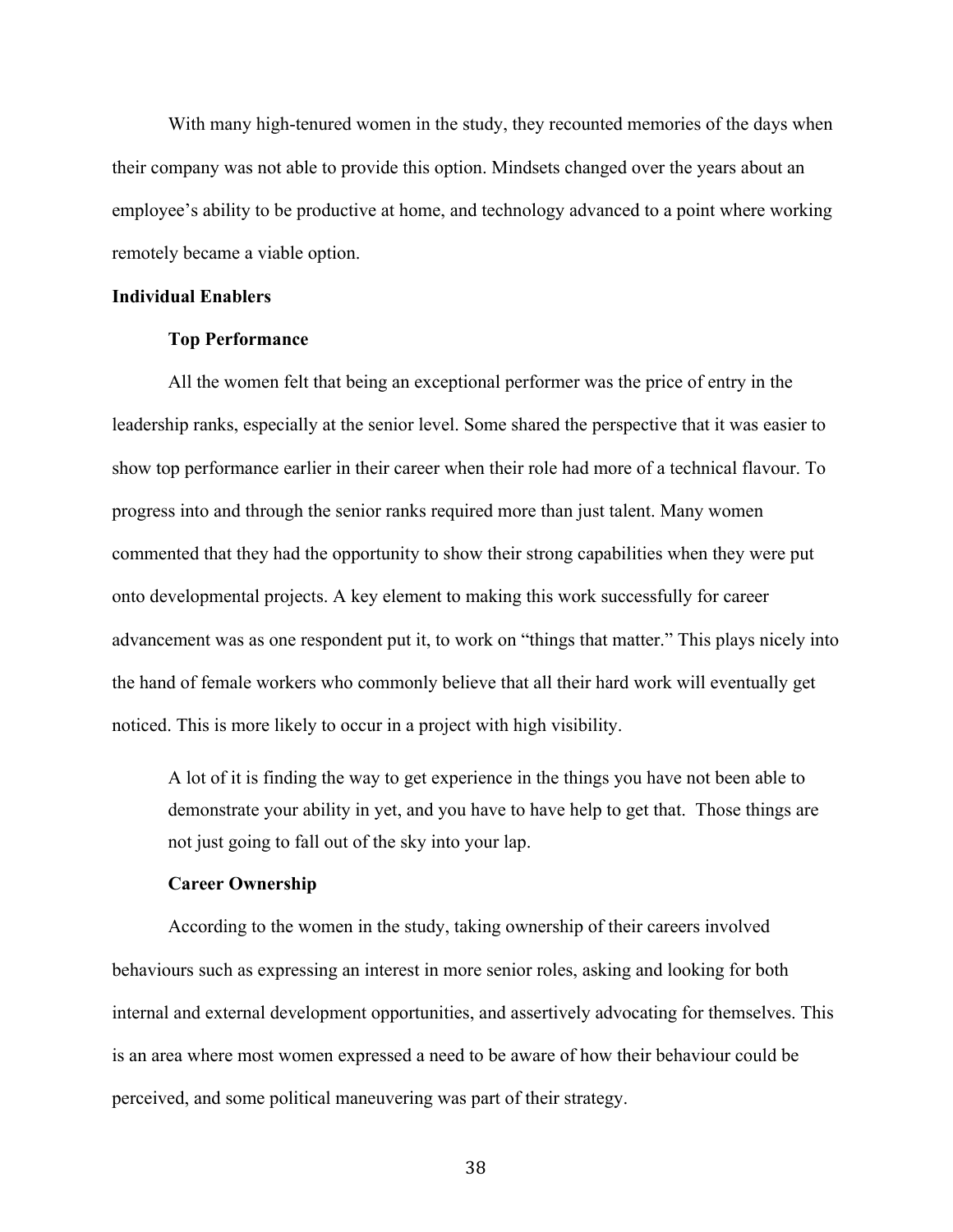In a boardroom, if a middle-aged man comes in and looks put together and looks the part, there is an automatic assumption of his competence unless he screws it up and proves otherwise. For the women, it's the reverse. Women have to prove themselves first. I do not think people realize that they look at people that way, but that's what it is.

The women also found that they had to drive the process differently as they made their way up the leadership hierarchy. The vast majority wished they had understood this dynamic earlier in their careers, rather than assuming their hard work would be recognized on its own merit and that they would be rewarded accordingly. All commented that when they did make their desires known, their leaders and the company played an active and enthusiastic role. This points to research that says there is an assumption by both men and women, about what women do and do not want out of their careers, especially if they are mothers (Hoobler, Lemmon, & Wayne, 2011). This also supports previous work on gendered institutions that exerts there is a preconceived notion, based on a male work model, of what it takes to be successful. If companies were to take a more proactive role in having career conversations with women much earlier, it may help meet the need identified by the Conference Board of Canada for more female middle managers.

#### **Strengths and Limitations**

A key strength in this study is that it draws its conclusions from the perspectives of women leaders who have actually received promotions at the companies they are currently working for. This enabled them to speak directly to the structural practices that were drivers and facilitators in getting promoted. The second strength of this study is that it focused on practices that *all* the companies were using *and* that *all* the women felt were critical. This strength helps to deliver on my desire to not simply figure out what works, but to figure out what works best. Corporate resources are limited. We need to show companies how to get the greatest return on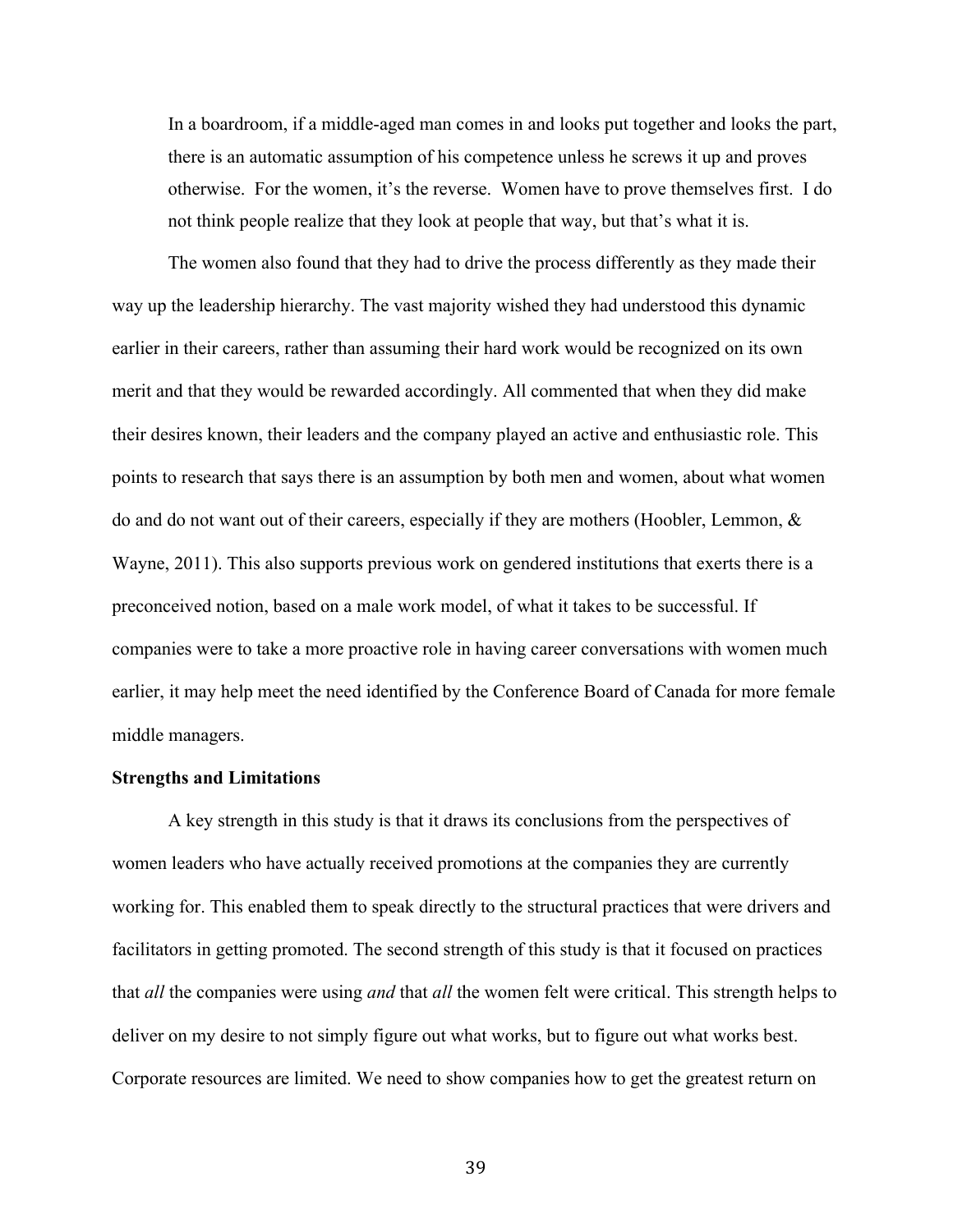the investment on their gender-equity dollar, if we are to help get more women promoted. If we cannot provide solutions that fall within the company's constraints, then we may never be able to solve this problem.

Three limiting factors exist within this study. First, the company and leader sample size was small. This was necessitated by the limited scope of the Masters project, but nonetheless points to a need to be aware that these results may not be transferrable across all industries, companies, or departments. The fact that women were selected who were happy with their companies and their careers may have been simply the luck of the draw. A larger sample may have produced different results. An interesting next step to further this research would be to take one company and test the findings against the larger population. The second limiting factor that must be highlighted is the type of companies that were considered for this research study. The companies were chosen from the Financial Post 500 biggest companies by revenue size. In my consulting practice, I come across companies that are not on the FP500 list that have extraordinary gender-diverse cultures. It is possible that the organization's large size adds a level of complexity when it comes to diversity issues, that smaller companies, or privately held companies, do not have to navigate. Again, future research would benefit by comparing the practices and results to different types of organizations. Finally, with such a complex problem as the gender-equity one, there are many factors involved. Factors not addressed in this study are the initiatives in the talent management categories that did not emerge as drivers or facilitators in the women's opinions. However, these categories were common across all four organizations making it necessary to question whether these things played a role, such as formal training opportunities.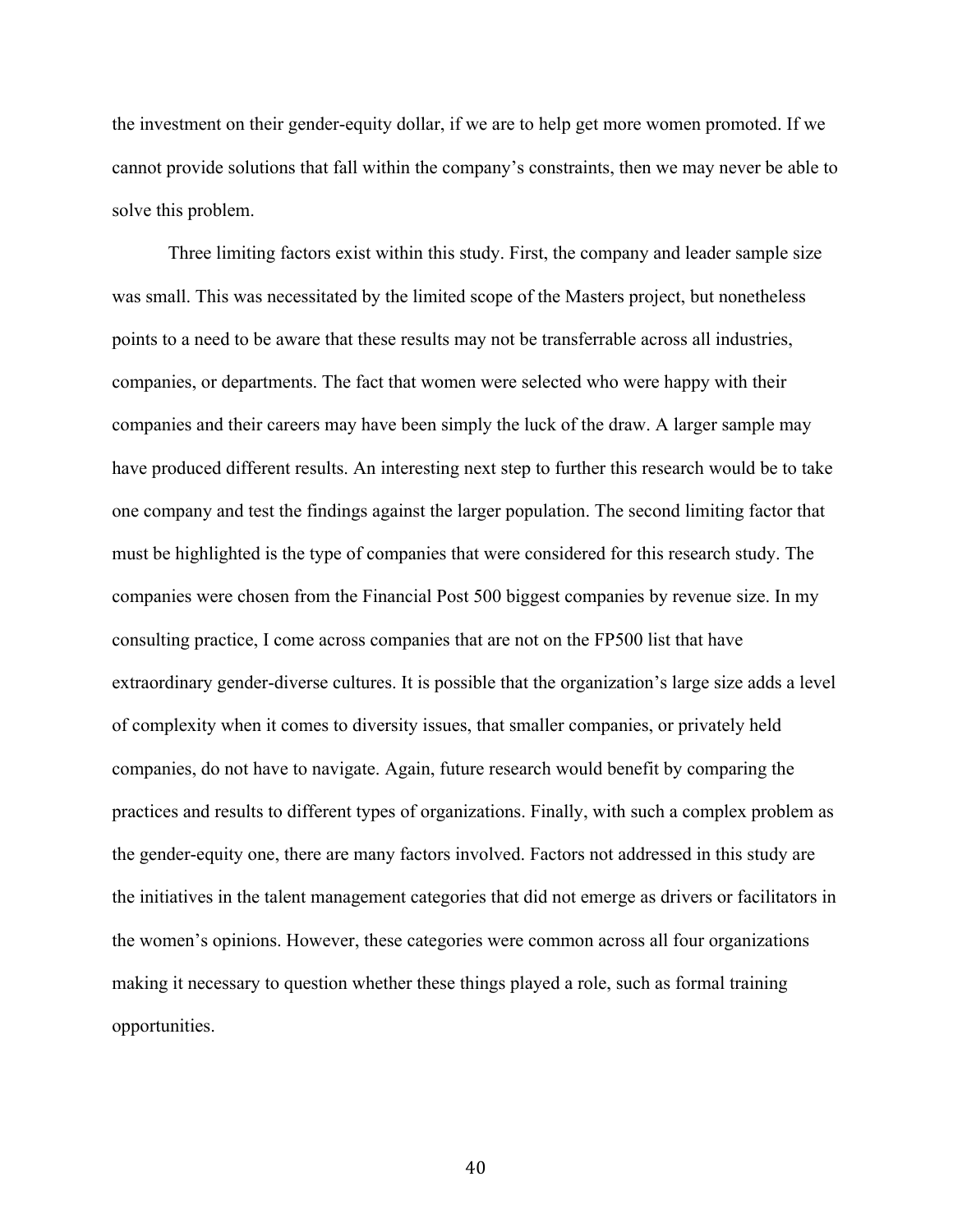#### **Future research and implications**

This project supports the viewpoint that the glass ceiling does exist. It is important to remember that the companies selected for this study were chosen based on their gender-related efforts and their financial success. They represent Toronto-based FP500 companies that have been the most successful implementing gender diversity practices and reaping the rewards. However, everyone acknowledges they still have much work to do.

We do have a lot of very powerful leaders.... [we] have done a very good job of increasing the ratio… it may not be all the way where it needs to be yet but I have to say from what I've seen [we've] done an excellent job in that area.

The playing field is not level for women and visible minorities. These companies are opening eyes and taking a proactive approach to remove barriers, biases and obstacles. The adage that what gets measured gets done may explain some of the success these companies are having. Gender statistics are being measured and those numbers are taken right to the top. This is consistent with the research that says the CEO must show visible commitment to diversity if the initiatives are to have a successful impact.

More rigorous research is necessary to better understand the details behind the key advancement drivers. This work has been started by organizations like Catalyst who have begun the research mentorship vs. sponsorship topic. Understanding this driver better may prove to be the most beneficial for companies. Mentoring programs may be the practice that holds the most leverage since they tend to be relatively low-cost initiatives. One top executive recognized the potential mentoring has when she shared, "We've gone through a lot of cost reduction so we do not do a lot of training but there's so much we can do to support each other and I do not think we do enough of it."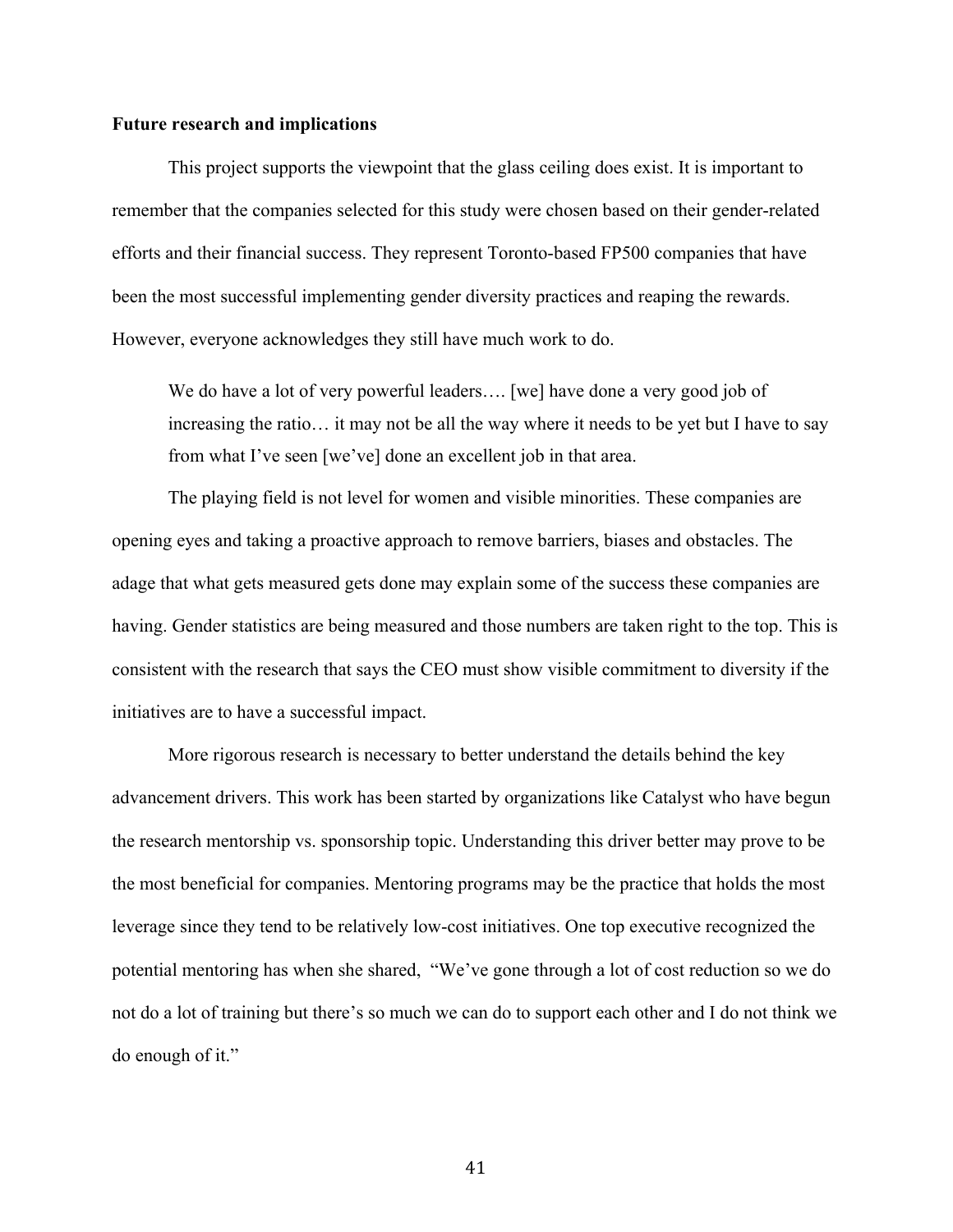Another important direction for this research would be to understand if these key drivers are equally effective in companies that do not share the other commonalities that existed among the companies in this study. Someone's career can be influenced by many invisible factors, and to understand the relationship between drivers and non-drivers, such as leadership development training and performance evaluation processes, would be valuable. The performance evaluation process was very robust at all companies in this study but were not included in the results because the women were not unanimous in their opinions about its importance. For example, this leader is not convinced they drive advancement:

To me those formal type reviews often are not really going to be what gets you there. It's going to be working with somebody that you feel comfortable with that you can talk to about where you want to go, what you need to do and who's going to help you get there"

However, based on the research available regarding the bias against women in a subjective performance evaluation process, it is my firm belief that the appraisal system is worthy of further study.

All companies in this study were large global organizations. Understanding what the drivers are in companies that have a national or regional scope would provide valuable information about solutions that large companies choose not to explore because of consistency and scalability. Government organizations were deliberately excluded from this study, as were non-profit entities. What can we learn by finding similarities among diverse organizational structures and core purposes?

Finally, if we are to truly move the needle on getting more women into senior roles, we need to know how we can measure the amount of bias in an organization such that the organization can measure its impact? Further research would be helpful to identify the diversityinhibiting biases that impact promotion, and then create a tool to reveal the degree to which they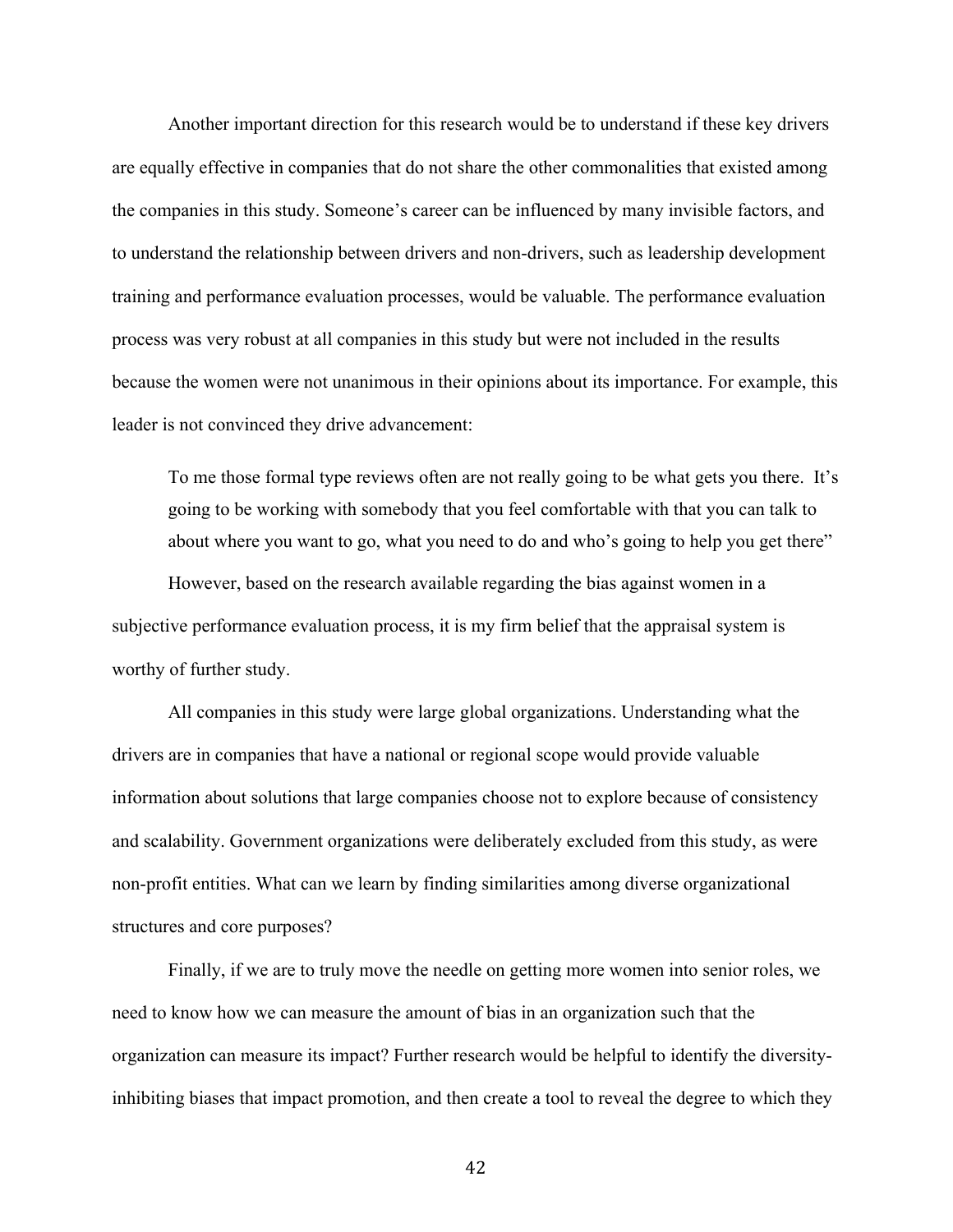exist. With an objective, empirically based tool, perhaps the conversation around the need for change will be a bit easier to initiate.

This study has a major implication for future corporate gender-diversity initiatives. Companies can use these findings as a template for assessing current offerings or as a formula for creating a new program. This research presents a core program of the critical few initiatives that bring the greatest results and therefore provides an effective roadmap for getting started.

> "There is a secret sauce here. There is a resilience and a commitment to the company that is unusual."

#### **Conclusion**

The purpose of this project was to determine if there are common practices across all the companies in the study, and that all the women leaders believe helped drive their promotions. This study found three key drivers and two key facilitators to career advancement, that all fall into the defined structural perspective. These structural activities are: strong mentors, developmental opportunities, effective feedback, telecommuting and flextime. However, this study also found that two elements from the individual perspective played heavily into the ability to get promoted: top performance and career ownership. This finding is significant because it points to the danger of trying to give a simple solution to a complex problem, based on a onesided view. Historically, research has focused on either the structural or the individual perspective. However, in the case of career ownership, there is a strong connection between what the employee must do and what the employer must do. Both parties must be actively involved if the employee is to have a successful career that also meets corporate objectives. This calls for a third perspective that approaches gender equity from a holistic approach. Instead of asking what organizational talent management practices are necessary, we should be asking what are the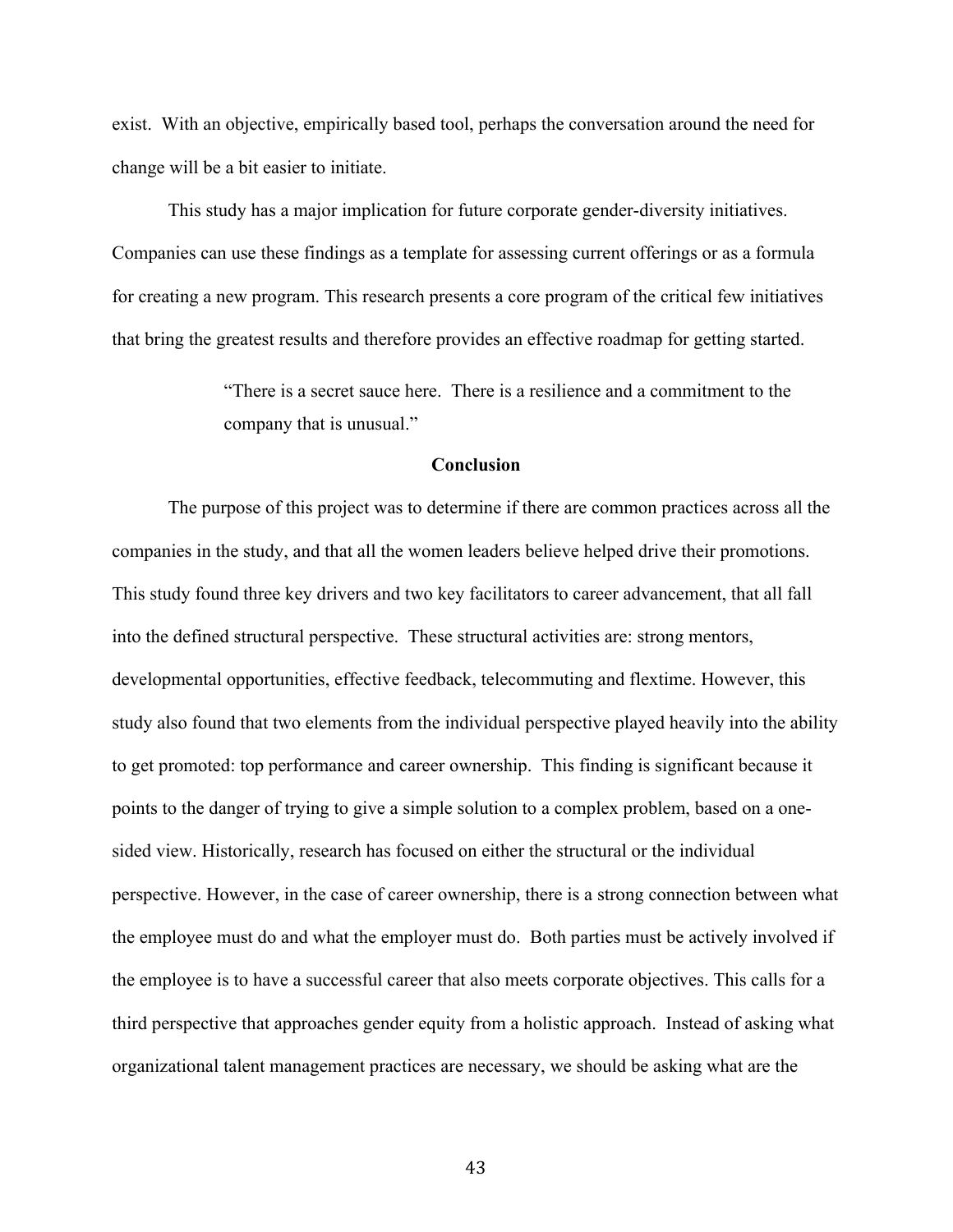mandatory elements that must be present, in order for gender equity to become a reality. Perhaps that will be the focus of the next wave of academic research.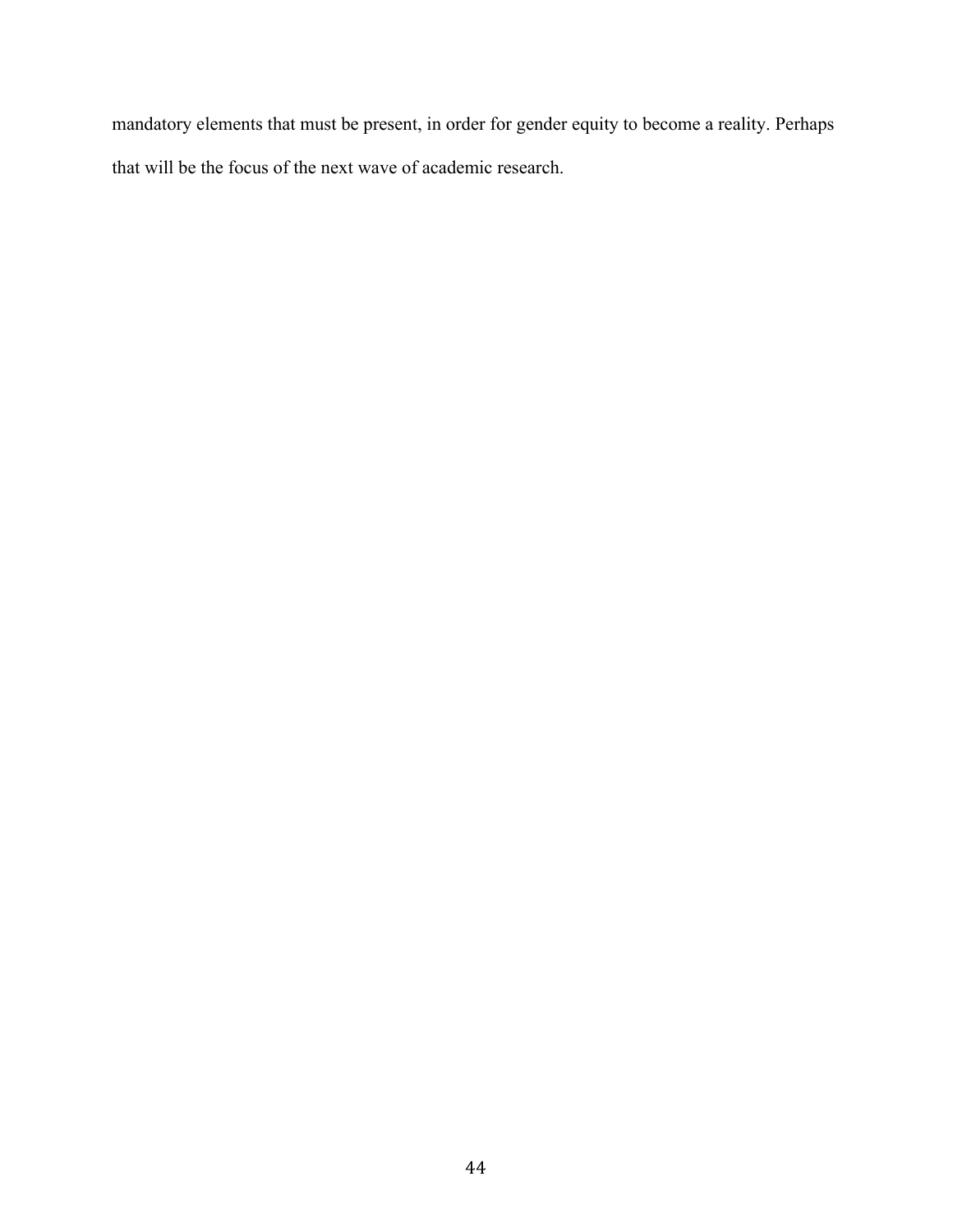### **References**

- Acker, J. (1994, Winter). Book Review: In the Way of Women: Men's Resistance to Sex Equality in Organizations. *SIGNS*, 19(2), pp. 504-506.
- Acker, J. (1992). From Sex Roles to Gendered Institutions. Contemporary Sociology, 21 (5), 565-569.
- Acker, J. (1990). Hierarchies, Jobs, Bodies: A Theory of Gendered Oragnizations. *Gender & Society , 4*, 139-158.
- Burke, R., & Mattis, M. (Eds.). (2005). *Supporting Women's Career Advancement: challenges* and opportunities. Northampton, MA: Edward Elger.
- Baxter, J. (2010). *The Language of Female Leadership.* New York, USA: Palgrave Macmillan.
- Barsch, J., & Yee, L. (2011, April). *Unlocking the Full Potential of Women in the US Economy*. Retrieved November 27, 2011, from McKinsey & Company ; Organization: http://www.mckinsey.com/client\_service/organization/latest\_thinking/unlocking\_ the full potential.aspx
- Brown, D., Brown, D., & Anastasopoulos, V. (2002, May). Women on Boards: Not Just the Right Thing... But the "Bright" Thing. Organziational Excellence . Ottawa, Ontario, Canada: The Conference Board of Canada.
- Cabrera, E. (2009). Fixing the Leaky Pipeline: Five Ways to Retain Female Talent. *People & Strategy*, 32 (1), 40-45.
- Carter, N., & Wagner, H. (2011, March). The Bottom Line: Corporate Performance and *Women's Representation on Boards (2004-2008).* Retrieved November 28, 2011, from Catalyst; Research and Knowledge:

http://www.catalyst.org/publication/479/the-bottom-line-corporate-performanceand-womens-representation-on-boards-20042008

- Catalyst. (2004). Women and Men in U.S. Corporate Leadership: Same Workplace, Different *Realities?* New York: Catalyst.
- Catalyst Inc. (2011, March). Women in Management in Canada. Retrieved November 27, 2011, from Research and Knowledge:

http://www.catalyst.org/publication/247/women-in-management-in-canada

- Catalyst Inc. (2011). *Browse Research & Knowlede*. Retrieved April 24, 2012, from Catalyst's Research & Knowledge site: http://www.catalyst.org/page/64/browse-researchknowledge
- Catalyst. (2012). *Sodexo Making Every Day Count: Driving Business Success Through the Employee Experience*. Retrieved May 16, 2012, from Research & Knowledge: http://www.catalyst.org/publication/526/sodexomaking-every-day-count-drivingbusiness-success-through-the-employee-experience
- Churchman, S., & Cleo, T. (2008). Delivering Gender Diversity: Beyond the Business Case. *Strategic HR Review , 7* (5), 17-22.
- Charan, R., Drotter, S., & Noel, J. (2000). *The Leadership Pipeline; How to Build the* Leadership-Powered Company. John Wiley & Sons.
- Conference Board of Canada. (2006). *Women Leaders on Leadership: Much to Laud, Much to* Lament. Ottawa: The Conference Board of Canada.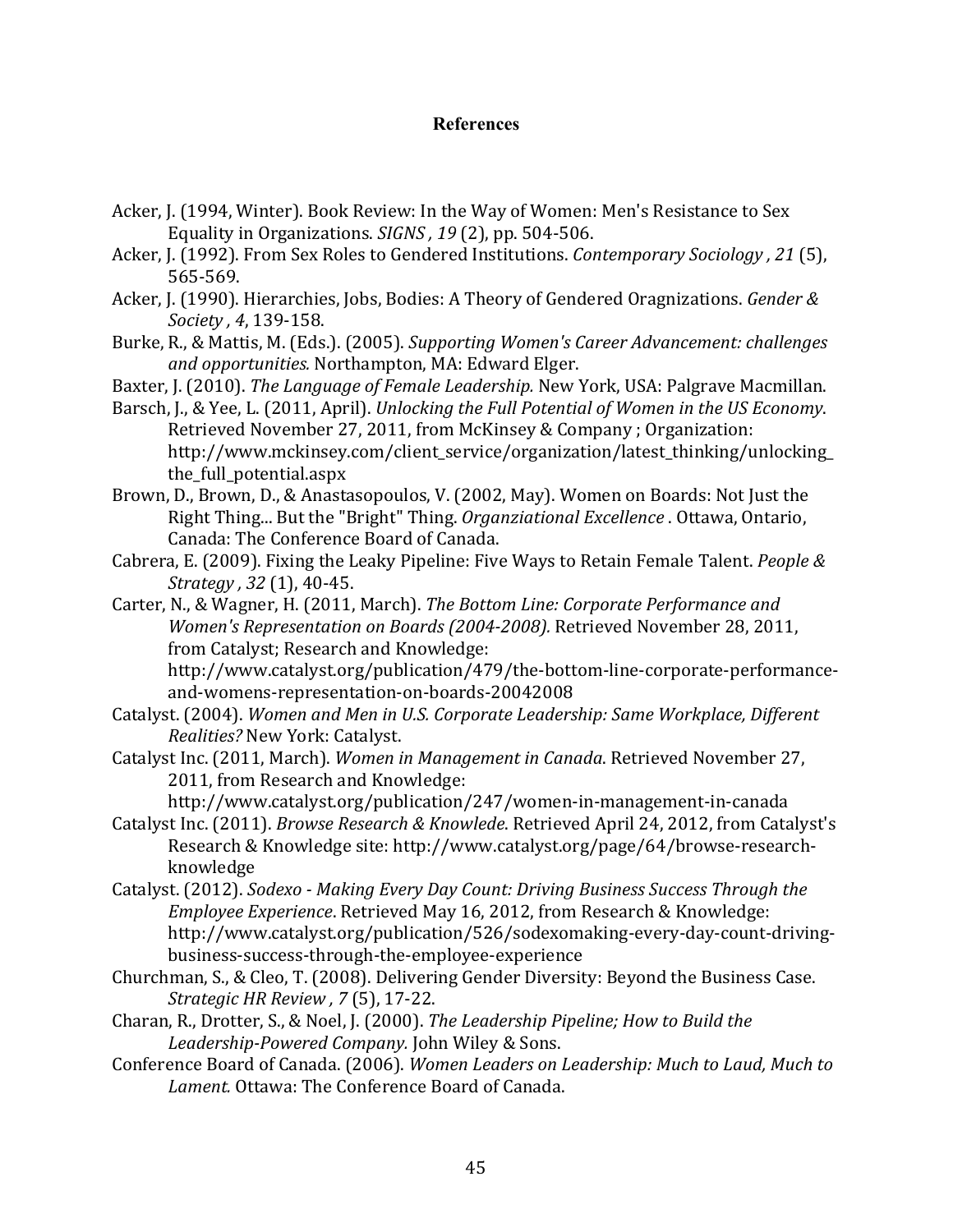- Conger, J., & Fulmer, R. (2003, December). Developing Your Leadership Pipeline. *Harvard Business Review*, pp. 76-84.
- Corporate Leadership Council. (2010). *Increasing the representation of women in senior management positions.* (W. P. Ltd., Producer) Retrieved 02 27, 2012, from Workinfo.com: http://www.workinfo.com/free/downloads/97.htm
- Eagly, A., & Karau, S. (2002). Role Congruity Theory of Prejudice Toward Female Leaders. *Psychological Review , 109* (3), 573-598.
- Eagly, A., Johannesen-Schmidt, M., & van Engen, M. (2003). Transformational, Transactional, and Laissez-Faire Leadership Styles: A Meta-Analysis Comparing Women and Men. Psychological Bulletin, 129 (4), 569-591.
- Eagly, A., Karau, S., & Makhijani, M. (1995). Gender and the Effectiveness of Leaders: A Meta-Analysis. Psychological Bulletin, 117(1), 125-145. West Lafayette, Indiana: American Psychological Association, Inc.
- Encyclopaedia Britannica. (2007). *Feminism Reimagined: The Third Wave: Year in Review*. Retrieved April 15, 2010, from History and Society: http://www.britannica.com/EBchecked/topic/1376924/Feminism-Reimagined-The-Third-Wave-Year-In-Review-2007
- Dominguez, C. (1992). The Glass Ceiling: Paradox and Promises. *Human Resource Management*, 31 (4), 385-392.
- Federal Glass Ceiling Commission. (1995). *Good For Business: Making full use of the nation's human capital.* U.S. Federal Government, U.S. Department of Labor. Washington: U.S. Government Printing Office.
- Fletcher, J., & Ely, R. (2003). Introducing Gender: Overview. In R. Ely, E. Foldy, & M. Scully (Eds.), *Reader in Gender, Work, and Organization.* Malden, MA, USA: Blackwell Publishing Ltd.
- Goodman, J., Fields, D., & Blum, T. (2003). Cracks in the Glass Ceiling; in what kinds of organizations do women make it to the top? *Group & Organization Management* , 28  $(4)$ , 475-501.
- Graham, P. (2003). *Mary Parker Follett Prophet of Management.* Retrieved May 16, 2012, from Google Books:

http://books.google.ca/books?id=tZ4Z29T1GgIC&pg=PA1&lpg=PA1&dq=highly+inf luential+as+a+lecturer+and+writer+and+consultant+to+business+and+government +leaders+on+both+sides+of+the+Atlantic&source=bl&ots=qNcsq12u1C&sig=eRjV-IMTD0OvIYTHzJh8YM0sXCA&hl=en&sa=X&ei=YBG0T\_TzM86f6QHBi4wB&ved=0CF UQ6AEwAA#v=onepage&q=highly%20influential%20as%20a%20lecturer%20and %20writer%20and%20consultant%20to%20business%20and%20government%2 0leaders%20on%20both%20sides%20of%20the%20Atlantic&f=false

- Grant Thornton International. (2011). *Proporation of women in senior management falls to* 2004 levels. Retrieved March 9, 2012, from Grant Thornton Press Room: http://www.internationalbusinessreport.com/Press-room/2011/women\_insenior\_management.asp
- Greer, C., & Virick, M. (2008). Diverse Successioin Planning: Lessons from the Industry Leaders. *Human Resource Management*, 47(2), 351-367.
- Griffith, P., MacBride-King, J., & Townsend, B. (1997). *Closing the Gap; Women's* Advancement in Corporate and Professional Canada. Canada: Conference Board of Canada.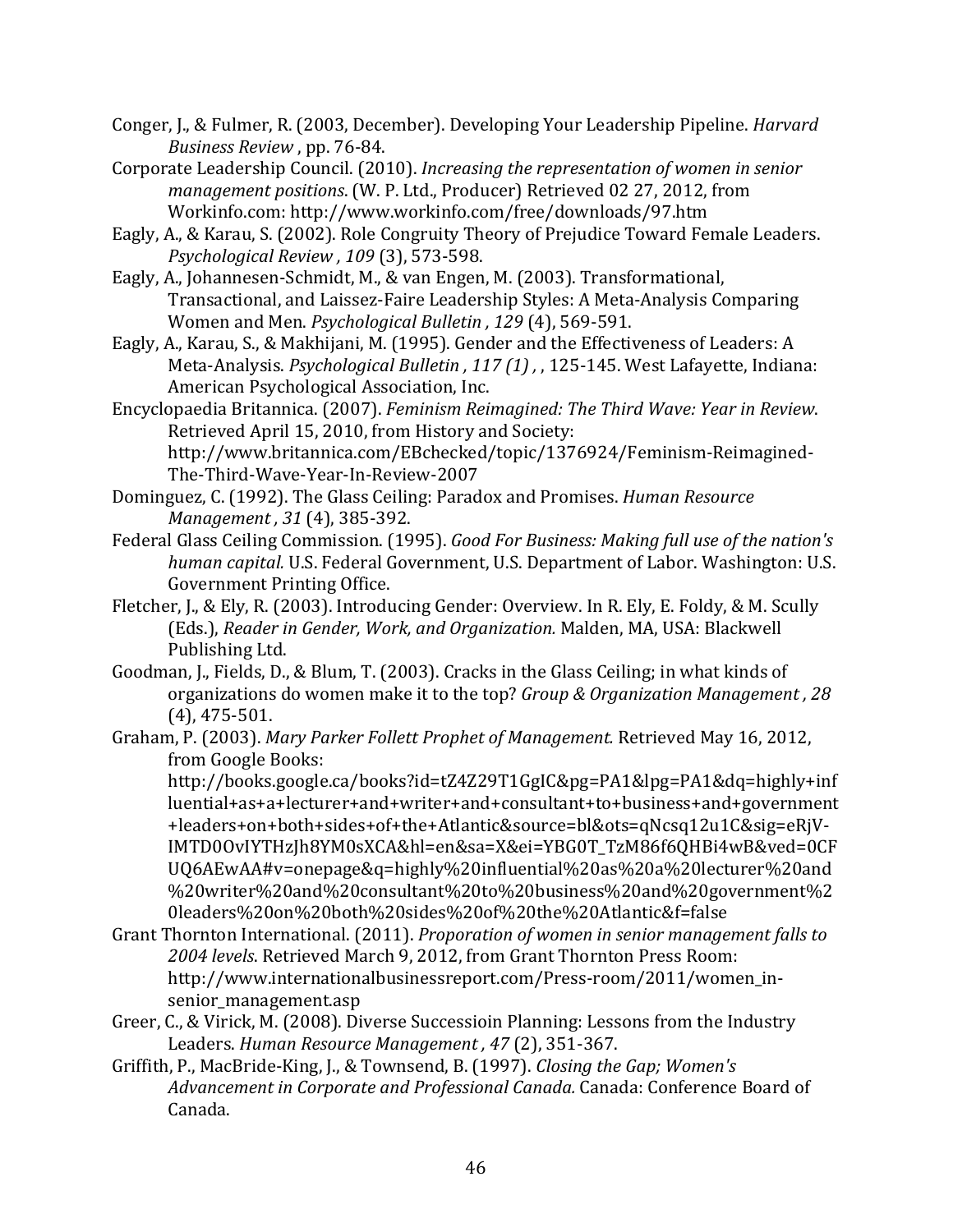- Griffith, P., MacBride-King, J., Townsend, B., Inc., C., & Canada, C. B. (1997). *Closing the gap: Women's advancement in corporate and professional Canada.* Ottawa: Conference Board of Canada.
- Ibarra, H., Carter, N., & Silva, C. (2010, September). Why Men Still Get More Promotions Than Women. *Harvard Business Review* .
- Harel, G., Tzafrir, S., & Baruch, Y. (2003). Achieving organizational effectiveness through promotion of women into managerial positions: HRM practice focus. The *International Journal of Human Resource Management , 14* (2), 247-263.
- Hewlett, S. A. (2007). *Off-Ramps and On-Ramps: Keeping Talented Women on the Road to* Success. Boston, MA, USA: Harvard Business School Publishing.
- Hewlett, S. A., Sherbin, L., & Sumberg, K. (2009). How Gen Y & Boomers Will Reshape Your Agenda. *Harvard Business Review*, 87 (7/8), 71-76.
- Heilman, M., & Martell, R. (1986). Exposure to Success Women: Antidote to Sex Discrimination in Applicant Screening Decisions? Organizational Behavior and *Human Decision Processes*, 37, 376-390.
- Helgesen, S., & Johnson, J. (2010). *The Female Vision: Women's real power at work 1st.* edition. San Francisco, CA, USA: Berrett-Koehler Publishers.
- Historica-Dominion Institute. (2011). *Status of Women*. Retrieved November 26, 2011, from The Canadian Encyclopedia:

http://www.thecanadianencyclopedia.com/index.cfm?PgNm=TCE&Params=A1ART A0007673

- Hoobler, J., Lemmon, G., & Wayne, S. (2011). Women's underrepresentation in upper management: New insights on a persistant problem. *Organizational Dynamics*, 40, 151-156.
- Jacobson, A. (1985). *Women in charge: dilemmas of women in authority.* New York: Van Nostrand Reinhold.
- Kumra, S. (2009). The Absence of Women on Boards It's their choice, isn't it? *Governance* (191).
- Kaley, A. (2009). Cracking the Glass Cages? Restructuring and Ascriptive Inequality at Work. American Journal of Sociology, 114 (6), 1591-1643.
- Kanter, R. M. (1977). *Men and Women of the Corporation.* New York, USA: Basic Books.
- Kilian, C. M., Hukai, D., & McCarty, E. (2004). Building diversity in the pipeline to corporate leadership. *Journal of Management Development*, 24(2), 155-168.
- Knight Higher Education Collaborative. (2001). Gender Intelligence. *Policy Perspectives*, 10 (2).
- Knorr, H. (2011). From top management to entrepreneurship: women's next move? *International Journal of Manpower*, 32 (1), 99-116.
- Kolb, D., Fletcher, J., Meyerson, D., Merrill-Sands, D., & Ely, R. (2003). Making Change: A Framework for Promotiong Gender Equity in Organizations. In R. Ely, E. Foldy, & M. Scully (Eds.), *Reader in Gender, Work, and Organization.* Malden, MA: Blackwell Publishing.
- Kottke,  $I, \&$  Agars, M. (2005). Understanding the processes that facilitate and hinder efforts to advance women in organizations. *Career Development International*, 10(3), 190-202.
- Mainiero, L. (1994). Getting anointed for advancement: The case of executive women. *Academy of Management Executive , 8* (2), 53-64.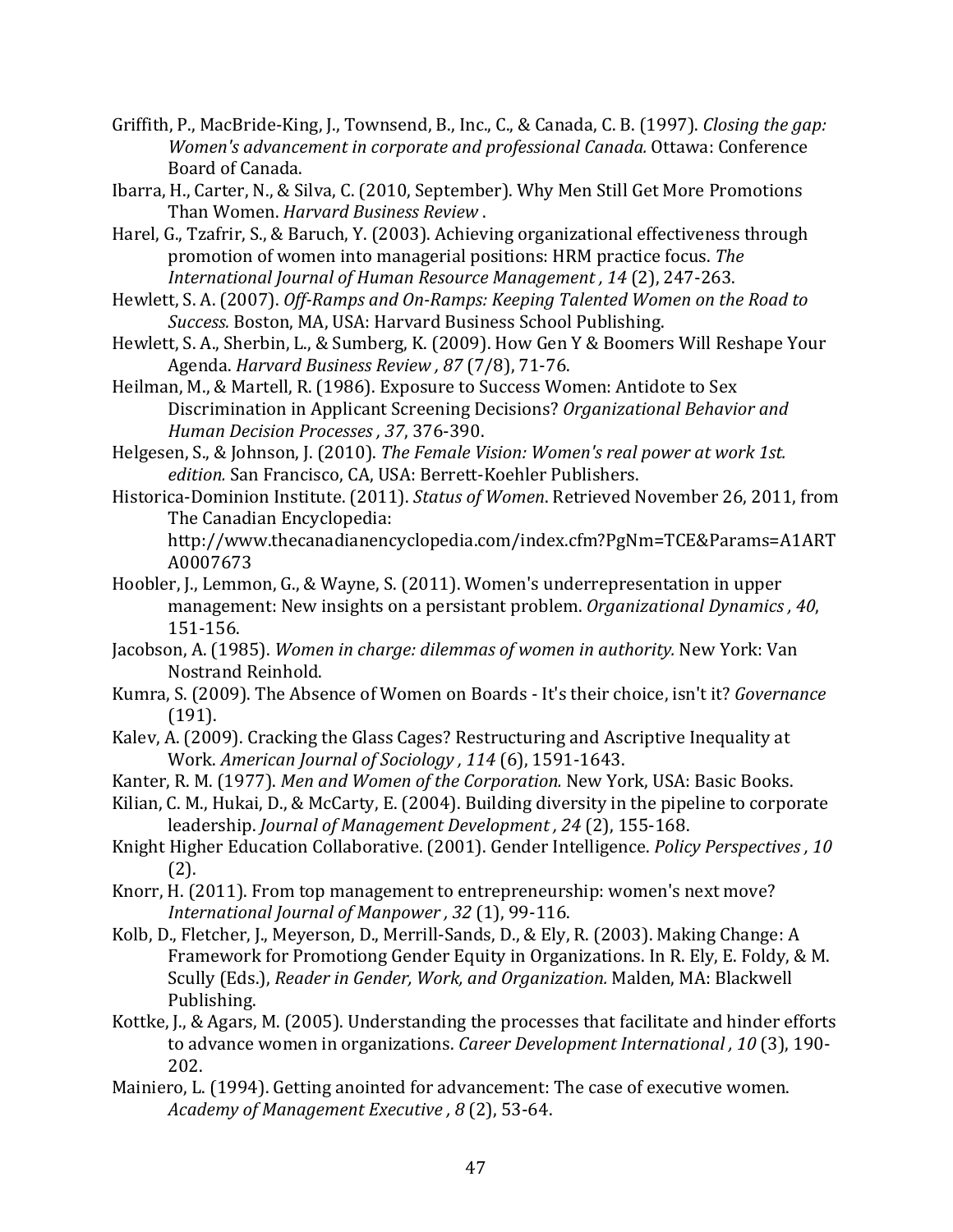- Mattis, M. (2001). Advancing women in business organizations; Key leadership roles and hehaviors of senior leaders and middle managers. *Journal of Management Development , 20* (4), 371-388.
- Mattis, M., Resnick, J., Hirschberg, W., Tierney, A., Merrick, C., Manning, K., et al. (1994). *Cracking the Glass Ceiling: Strategies for Success. Catalyst. New York: Catalyst.*

McKinsey & Company. (2008). *Women Matter 2: Female leadership, a competitive edge for the future.* Paris: McKinsey & Company.

- McKinsey & Company. (2012). *Women Matter 2012; Making the Breakthrough.* McKinsey & Company. Paris: McKinsey & Company.
- McKinsey & Company. (2007). Women Matter; Gender diversity, a corporate performance driver. Research Report. Paris.
- Meyerson, D., & Fletcher, J. (2000, Jan/Feb). A Modest Manifesto for Shattering the Glass Ceiling. *Harvard Business Review* , 78 (1), pp. 126-136.
- Orser, B. (2000). *Creating High-Performance Organizations; Leveraging Women's* Leadership. The Conference Board of Canada. Ottawa: Conference Board of Canada.
- Palframan, D. (2005, August). Women in Leadership: The Diversity Imperative Supporting Actions for Change. *Executive Action Series*, 158. New York, New York: The Conference Board.
- PriceWaterhouseCoopers. (2008, March). The leaking pipeline: Where are our female leaders? UK: PWC Gender Advisory Council.
- Schwartz, D. (1994). An Examination of the Impact of Family-Friendly Policies on the Glass Ceiling. Families and Work Institute. New York: Cornell University.
- Schein, V. (2001). A Global Look at Psychological Bariers to Women's Progress in Management. *Journal of Social Issues* , 57 (4), 675-688.
- Schein, V. (1975). Relationships Between Sex Role Stereotypes and Requisite Management Characteristics Among Female Managers. *Journal of Applied Psychology* , 60 (3), 340-344.
- Schein, V., Mueller, R., Lituchy, T., & Liu, J. (1996). Think Manager Think Male: A Global Phenomenon? *Journal of Organizational Behavior*, 17(1), 35-41.
- Singh, V. (2002). *Managing Diversity for Strategic Advantage.* Cranfield School of Management. London: Council for Excellence in Management and Leadership.
- Shriver, M. (2009). *The Shriver Report; A Woman's Nation Changes Everything.* (H. Boushey, & A. O'Leary, Eds.) Washington, DC: Center for American Progress.
- Smith, M. K. (2002). *mary parker follett: community, creative experience and informal education*. Retrieved April 15, 2012, from Infed: the encyclopaedia of informal education: http://www.infed.org/thinkers/et-foll.htm
- Statistics Canada. (2008, March 1). *Canada Year Book Historical Collection: Browse by year.* Retrieved April 15, 2012, from Statistics Canada web site: http://www66.statcan.gc.ca/acyb\_000-eng.htm
- Statistics Canada. (2012). *Statistics by Subject*. Retrieved April 14, 2012, from Labour Statistics: http://www5.statcan.gc.ca/subject-sujet/themetheme.action?pid=2621&lang=eng&more=0
- Stead, V., & Elliott, C. (2009). *Women's Leadership.* Hampshire, UK: Palgrave McMillan.
- Rutherford, S. (2011). *Women's work, men's cultures: overcoming resistance and changing organizational cultures.* Houndmills, Basingstoke: Palgrave Macmillan.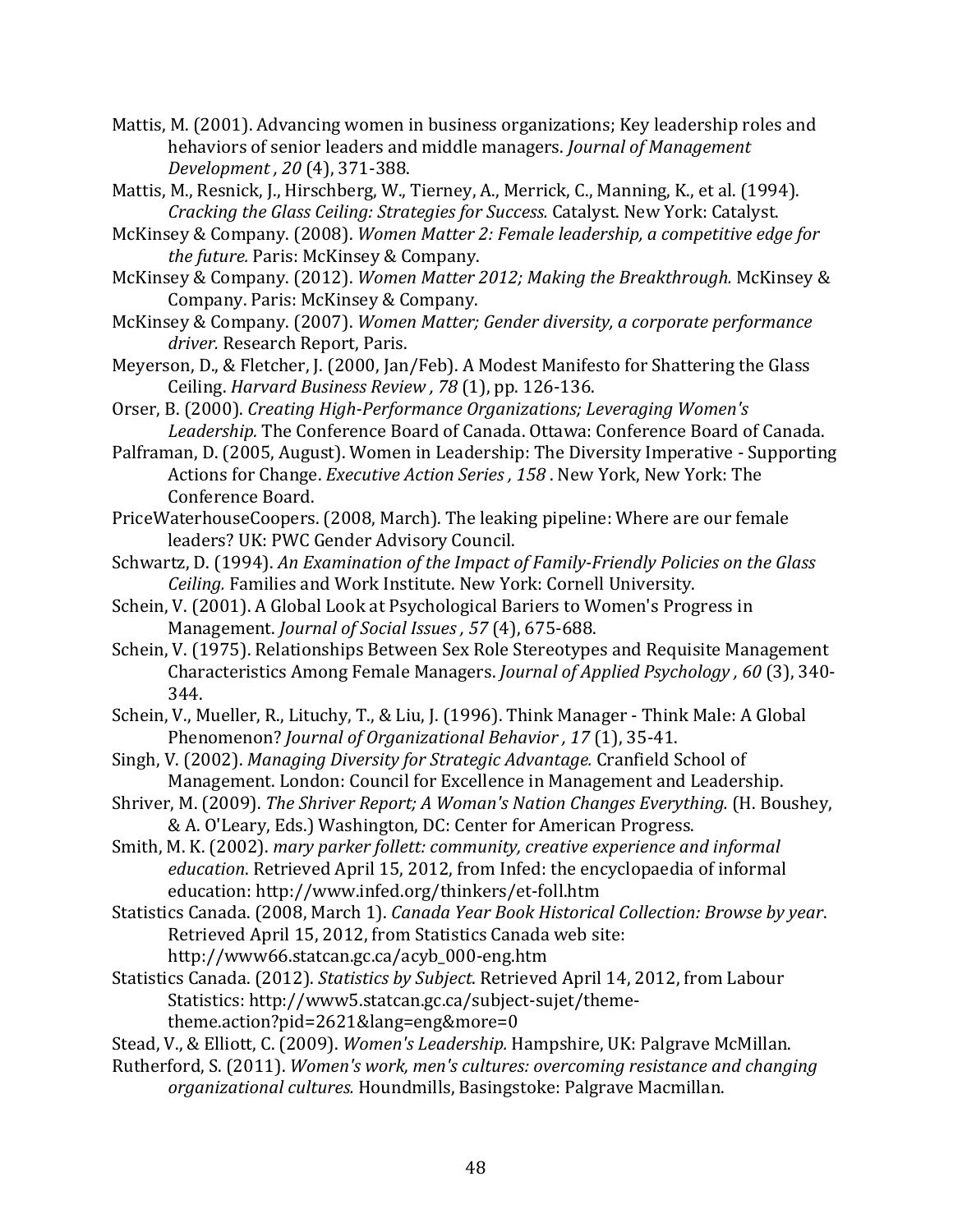Redstockings Inc. (2000-2012). *The Miss America Protest: 1968*. Retrieved April 15, 2012, from Redstockings ofg the Women's Liberation Movement website: http://www.redstockings.org/index.php?option=com\_content&view=article&id=59 &Itemid=103

Taberner, K. (2003, March). Women as Leaders: Shared Emotional Intelligence and Leadership Styles. Ontario, Ca nada: National Library of Canada.

United Nations. (n.d.). *Short History of the Commission on the Status of Women.* Retrieved April 15, 2012, from UN Women: http://www.un.org/womenwatch/daw/csw/56sess.htm

Urquijo, C. R., & Milan, A. (2011). *Women in Canada: A Gender-based Statistical Report.* Statistics Canada, Social and Aboriginal Statistics Division. Ottawa: Minister of Industry.

Whelehan, I. (1995). *Modern Feminist Thought: From the Second Wave to "Post-Feminism".* New York, New York, USA: New York University Press.

Wohlbold, E., & Chenier, L. (2011). *Women in Senior Management: Where Are They?* Conference Board of Canada, Human Resources Research.

Wood, G. (2008). Gender stereotypical attitudes; Past, present and future influences on women's career advancement. *Equal Opportunities International , 27* (7), 613-628.

Valerio, A. M. (2009). *Developing Women Leaders: A Guide for Men and Women in Organizations.* Malden, MA, USA: Wiley-Blackwell.

United Nations. (n.d.). *Short History of the Commission on the Status of Women.* Retrieved April 15, 2012, from UN Women:

http://www.un.org/womenwatch/daw/csw/56sess.htm

Urquijo, C. R., & Milan, A. (2011). *Women in Canada: A Gender-based Statistical Report.* Statistics Canada, Social and Aboriginal Statistics Division. Ottawa: Minister of Industry.

Williams, C. (1992). The Glass Escalator: Hidden Advantages for Men in the "Female" Professions. *Social Problems , 39* (3), pp. 253-267.

Whelehan, I. (1995). *Modern Feminist Thought: From the Second Wave to "Post-Feminism".* New York, New York, USA: New York University Press.

Wohlbold, E., & Chenier, L. (2011). *Women in Senior Management: Where Are They?* Conference Board of Canada, Human Resources Research.

Wood, G. (2008). Gender stereotypical attitudes; Past, present and future influences on women's career advancement. *Equal Opportunities International*, 27(7), 613-628.

Valerio, A. M. (2009). *Developing Women Leaders: A Guide for Men and Women in Organizations.* Malden, MA, USA: Wiley-Blackwell.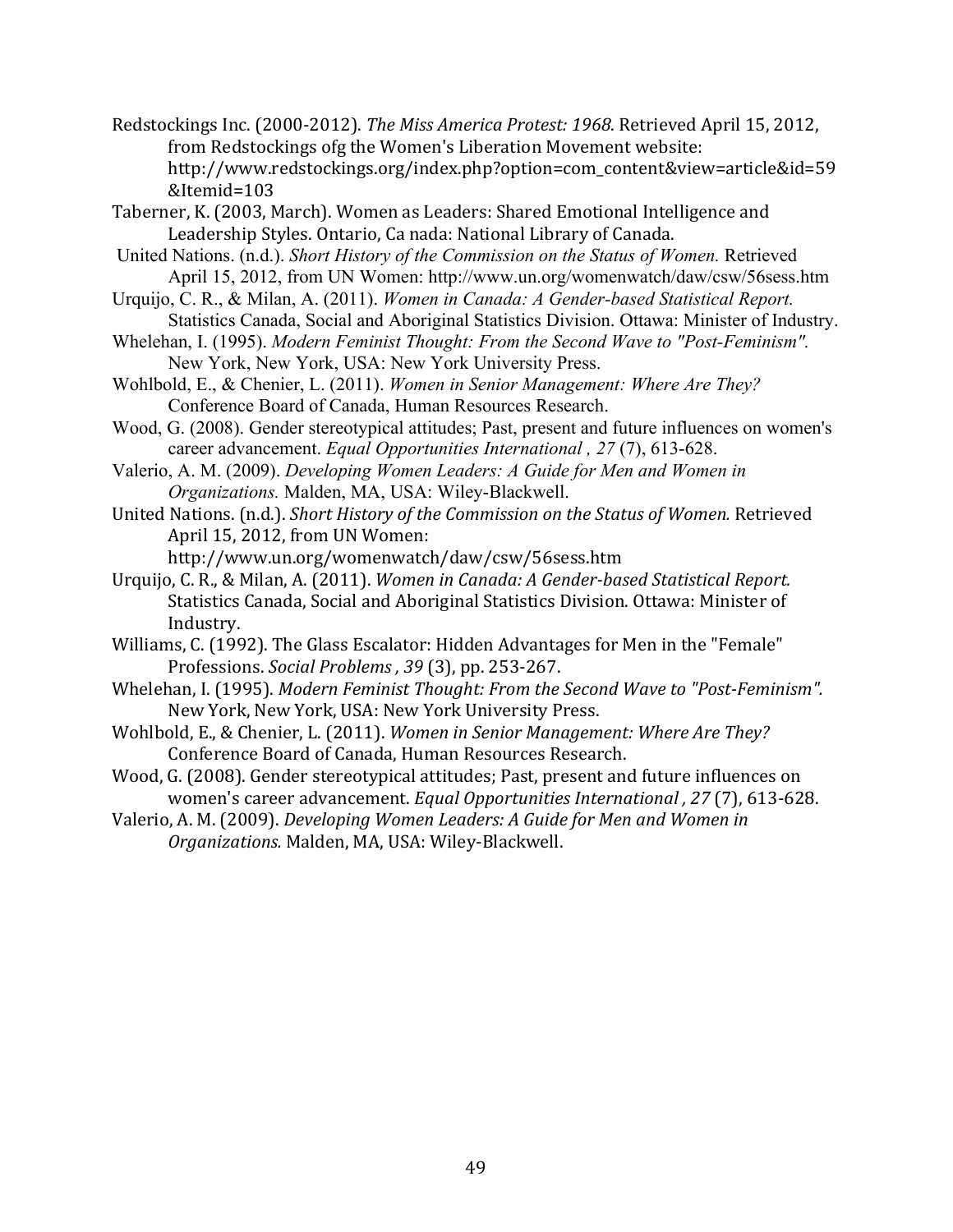### **Appendix A**

### **Timeline (Historica-Dominion Institute, 2011)**

- 1875 first woman university graduate in Canada
- 1917 35,000 women employed in munitions factories in Ontario & Montreal; earned 50-80% male wages
- 1916 Manitoba, Saskatchewan and Alberta gave women provincial vote
- 1917 Ontario & BC gave women provincial vote
- 1922 all provinces except Quebec allowed women provincial vote
- 1928 Supreme Court of Canada unanimously decided women were not "persons" allowed to hold government office
- 1929 British Privy Council reversed decision, making women eligible for senatorial appointment
- 1930 23% undergrads and 35% grad students were women
- 1961 women earned 59% men's wages; full time
- 1967 Royal Commission on the Status of Women in Canada established
- 1970 commission presented report making 167 recommendations
- 1978 Canadian Human Rights Act came into effect prohibiting discrimination on the basis of sex; equal pay for work of equal value, value referring to skill, effort, responsibility  $\&$ working conditions
- Mid-1980's women 45% of workforce, full-time women earned 72% of men's wages
- 1982 Charter of Rights and Freedoms in the Canadian Constitution give equality for both sexes
- 1988 abortion decriminalized
- 1997 United Nations ranked Canada first in the world as a desirable country to live, however, dropped to seventh when gender equality factored into equation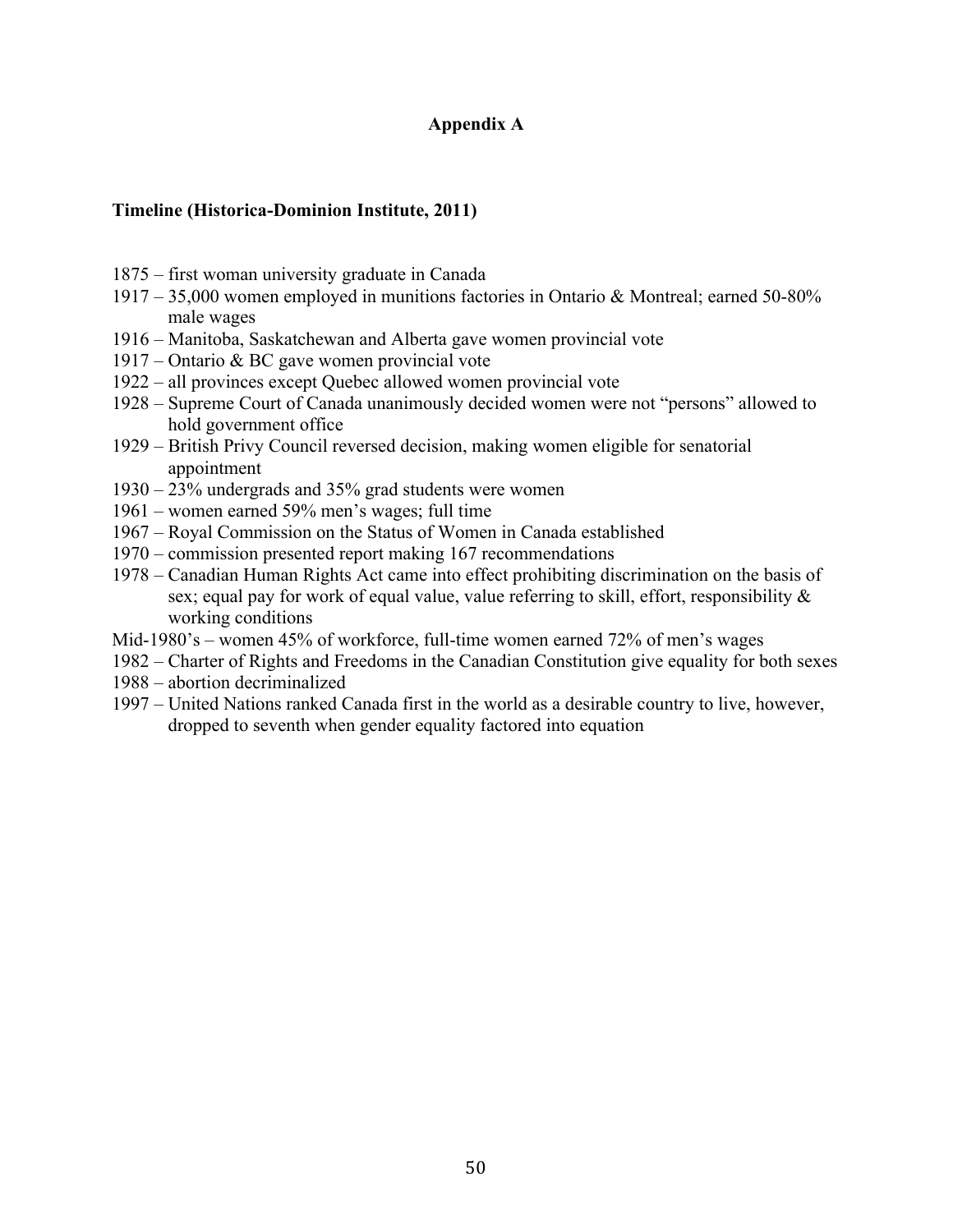### **Appendix B**

### **Glossary of Terms**

- **Double Bind:** no-win situation where women leaders are considered inadequate leaders if they display feminine leadership skills or unfeminine if they display masculine leadership skills.
- Gender Intelligence: a greatly enhanced ability to recognize and reward human achievement that contributes to an institution's mission, whether it be the work of men or of women (Knight Higher Education Collaborative, 2001)
- Glass ceiling: gender barriers to advancement at upper levels (Wohlbold & Chenier, 2011); a barrier so subtle that it is transparent yet so strong that it prevents women and minorities from moving up the management hierarchy (Burke & Mattis, 2005)
- **Glass cliff:** when women are placed into precarious leadership positions with a higher risk of failure; failure is then attributed to gender (Wohlbold  $&$  Chenier, 2011)
- **Glass escalator/elevator:** hidden advantages for men in the "female" professions (Williams, 1992)
- **Glass walls:** barriers that exist inside a corporation preventing women from obtaining positions with line responsibility that lead to executive suite (.. Wellington states in Catalyst 1996 – referenced by (Taberner, 2003) )
- **Labyrinth:** metaphor used by Alice Eagly and Linda Carli which better describes the complexity and the variety of obstacles, twists and turns women leaders face.
- **Leadership Pipeline:** leadership positions in an organization that typically have a pathway to the top office
- **Sticky floor:** gender barriers to advancement at lower levels (Wohlbold & Chenier, 2011)
- **Leaking Pipeline:** the effect on an organization when recruitment supports a particular business driver but yet the headcount position is not sustained in later years (PriceWaterhouseCoopers, 2008)
- **Tokenism:** selecting and promoting individuals based solely on their outer diversity (Brown, Brown, & Anastasopoulos, 2002)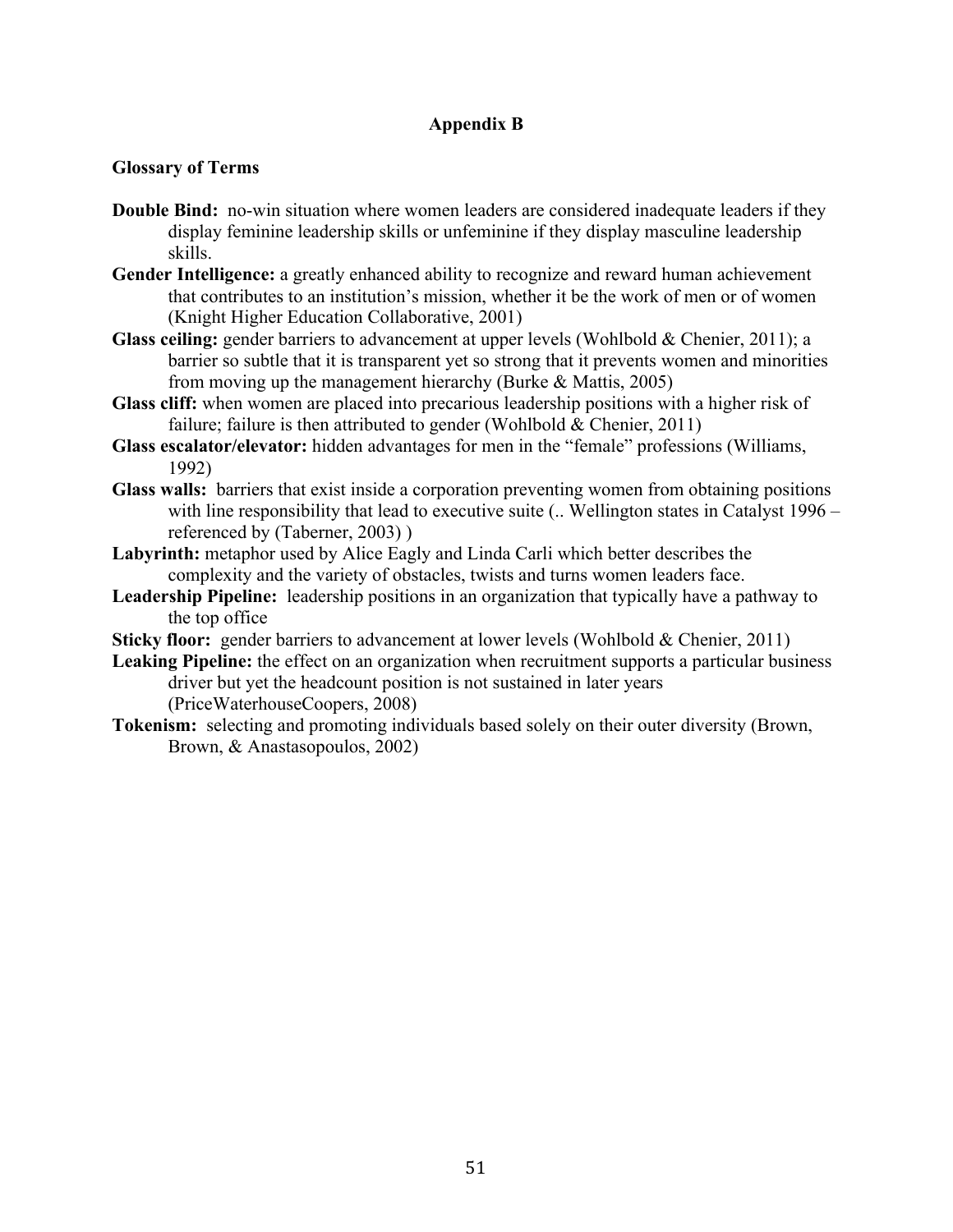### **Appendix C**

### **Telephone Invitation Scripts**

Each senior executive will be contacted by telephone using the following voicemail script:

*"My name is Dawn Frail and I'm a graduate student at the University of Guelph. 416- 949-0075. dawn@dawnfrail.com.* 

*I'm calling to invite* (insert company name) *to participate in a research study I'm doing which is for a Masters degree in Leadership.*

*The study focuses on the development of women leaders and* (insert company name) *is 1 of only 12 companies being invited to participate.*

*You were chosen because you met several criteria including public recognition for gender-related efforts.*

*I will also extend this same invitation to* (insert name of senior HR leader) *who would likely be directly involved in the study if you graciously agree to participate. Thank you for considering my request. I'm exciting to begin this research, which I'm certain, will benefit many Canadians and my hope is that you are eager to participate. I'm sure you have questions so please feel free to contact me at 416-949-0075 or by email at dawn@dawnfrail.com."* 

Each senior HR leader will be contacted by telephone using the following voicemail script:

*"My name is Dawn Frail and I'm a graduate student at the University of Guelph. 416- 949-0075. dawn@dawnfrail.com.* 

*I'm calling to invite* (insert company name) *to participate in a research study I'm doing which is for a Masters degree in Leadership.*

*The study focuses on the development of women leaders and (insert company name) is 1 of only 12 companies being invited to participate.*

*You were chosen because you met several criteria including public recognition for gender-related efforts.*

*I have also extended this same invitation to* (insert name of senior executive) *and I am contacting you as well since you are the one who would likely be directly involved in the study if you graciously agree to participate.*

*Thank you for considering my request. I'm exciting to begin this research, which I'm certain, will benefit many Canadians and my hope is that you are eager to participate. I'm sure you have questions so please feel free to contact me at 416-949-0075 or by email at dawn@dawnfrail.com."*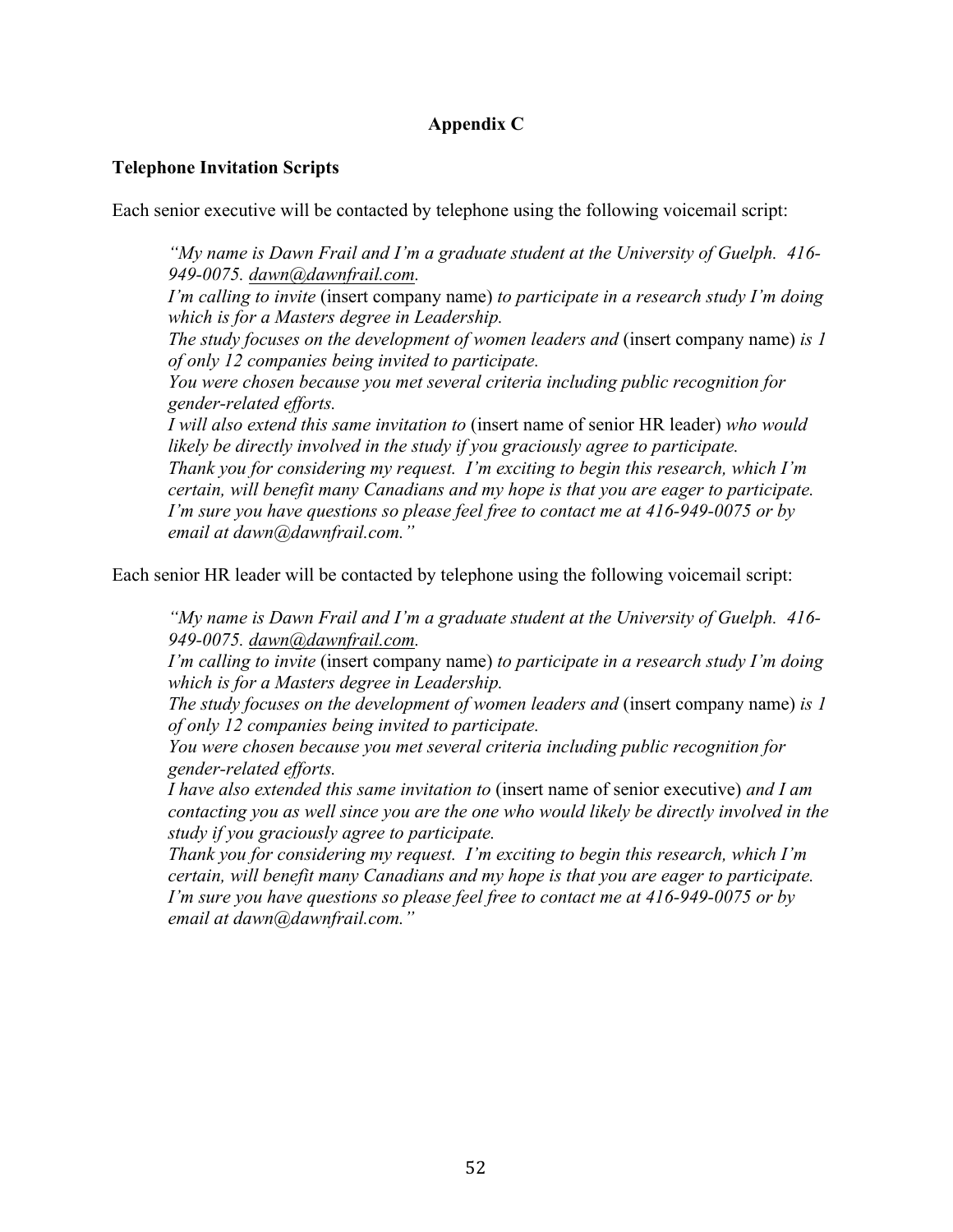### **Appendix D**

### **Interview Questions for HR Leaders**

### **Statistical Data**

- 1. What are the percentages of Canadian employees based on gender:
	- a. Management
	- b. Non-Management
- 2. What is the breakdown of management employees based on gender:
	- a. Supervisor (leads individual contributors)
	- b. Manager (leads leaders and senior individual contributors)
	- c. Director (leads Managers)
	- d. Executive (top level leaders)
- 3. What percentage of women leaders are in line positions (i.e. sales, operations, profit & loss responsibility, etc.) versus staff positions (i.e. human resources, finance, support functions, etc.) compared to men?
- 4. What is the turnover rate for women leaders versus men leaders? By level?
- 5. What percentage of women leaders return from maternity leave?

### **Gender Diversity**

- 6. Is gender diversity part of the strategic direction? If yes,
	- a. How long has gender been part of the company strategy?
	- b. Who is responsible for the gender strategy?
	- c. Are gender diversity metrics tracked?
	- d. Is pay tracked by gender?
	- e. Are gender diversity objectives linked to compensation?
	- f. How does the company deal with gender-based issues?
	- g. Do you have gender diversity quotas or targets, either formal or informal?
- 7. Are senior leaders directly involved in gender diversity efforts? How?
- 8. Do you have processes to proactively root out biases and identify barriers associated with gender? What are they?

### **Career Planning**

- 9. What are the formal and informal processes for identifying high potential women leaders?
- 10. What is the career planning process for high potential women leaders?
- 11. Do you have a process to ensure a diverse slate of candidates for positions?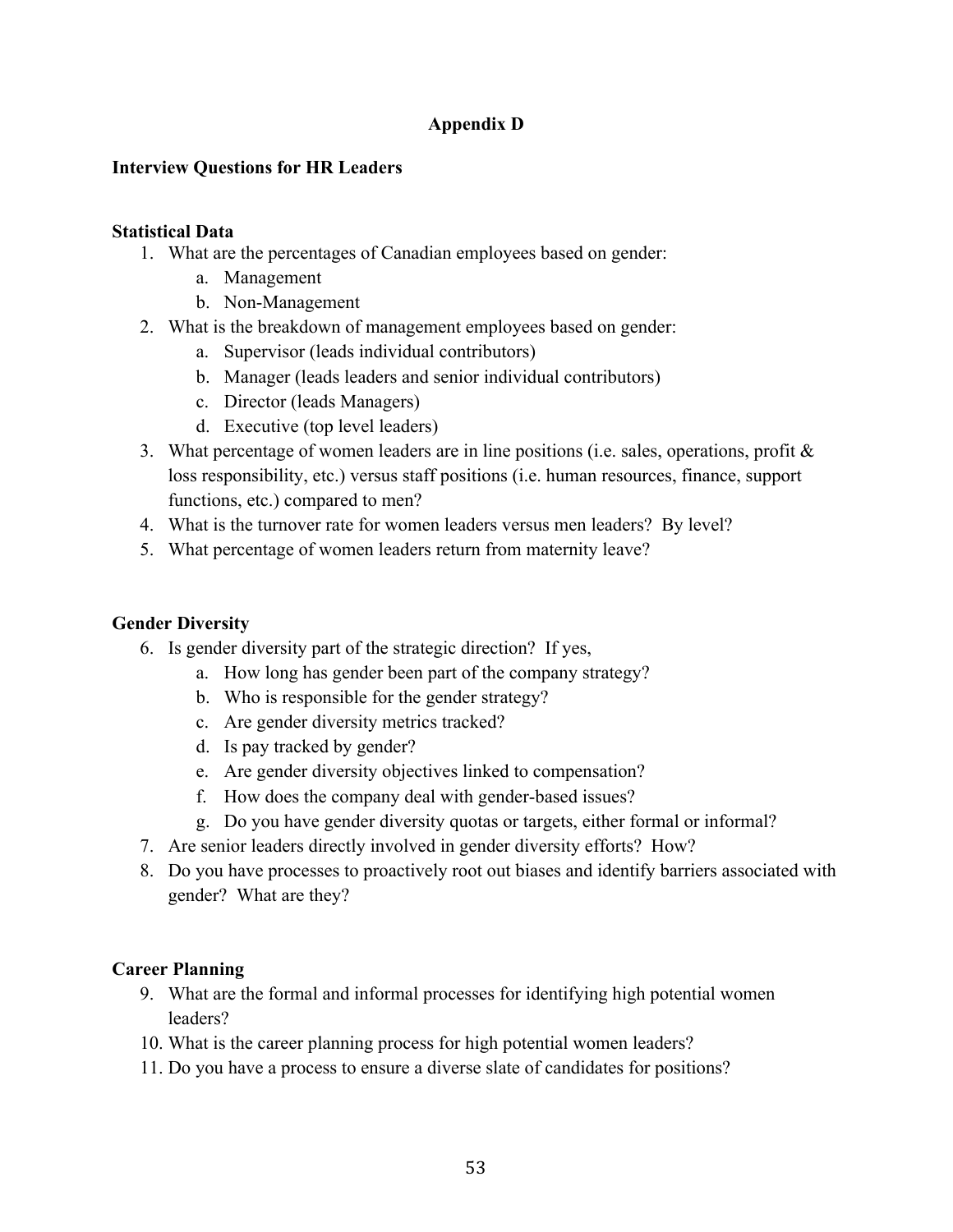### **Training and Development**

- 12. What type of internal leadership development training is available for women leaders? External?
- 13. Other than training, what types of activities are used to develop women leaders (i.e. special projects, task forces, challenging/stretch assignments, transfer opportunities, etc.)?
- 14. Do you have a formal or informal mentoring process?
	- a. How are mentoring relationships selected, formed and established?
	- b. What percent of women versus men have mentors?
- 15. Is internal diversity training available?
- 16. What percentage of women versus men participates in development and training opportunities?
- 17. Do you have a reintegration program for women returning from leave?

### **Performance and Evaluation**

- 18. Does the company base rewards and recognition on transparent meritocratic or pay-forperformance criteria?
- 19. Describe any processes in place to ensure fair and unbiased performance evaluation?
- 20. Describe formal and informal feedback processes (i.e. performance reviews, peer reviews, 360 feedback, etc.).

### **Female/Family Friendly Workplace**

- 21. What family/female-friendly policies are currently in place (i.e. flextime, flexplace, telecommuting, daycare, maternity/parental leave, work/life balance tools, job share etc.)?
- 22. What is the extent of the usage of these benefits?
- 23. What support programs are available specifically for women (i.e. networking groups, support groups, segregated training, etc.)?
- 24. What is the extent of the usage of these benefits?

### **Closing**

25. Do you have any additional comments you'd like to make?